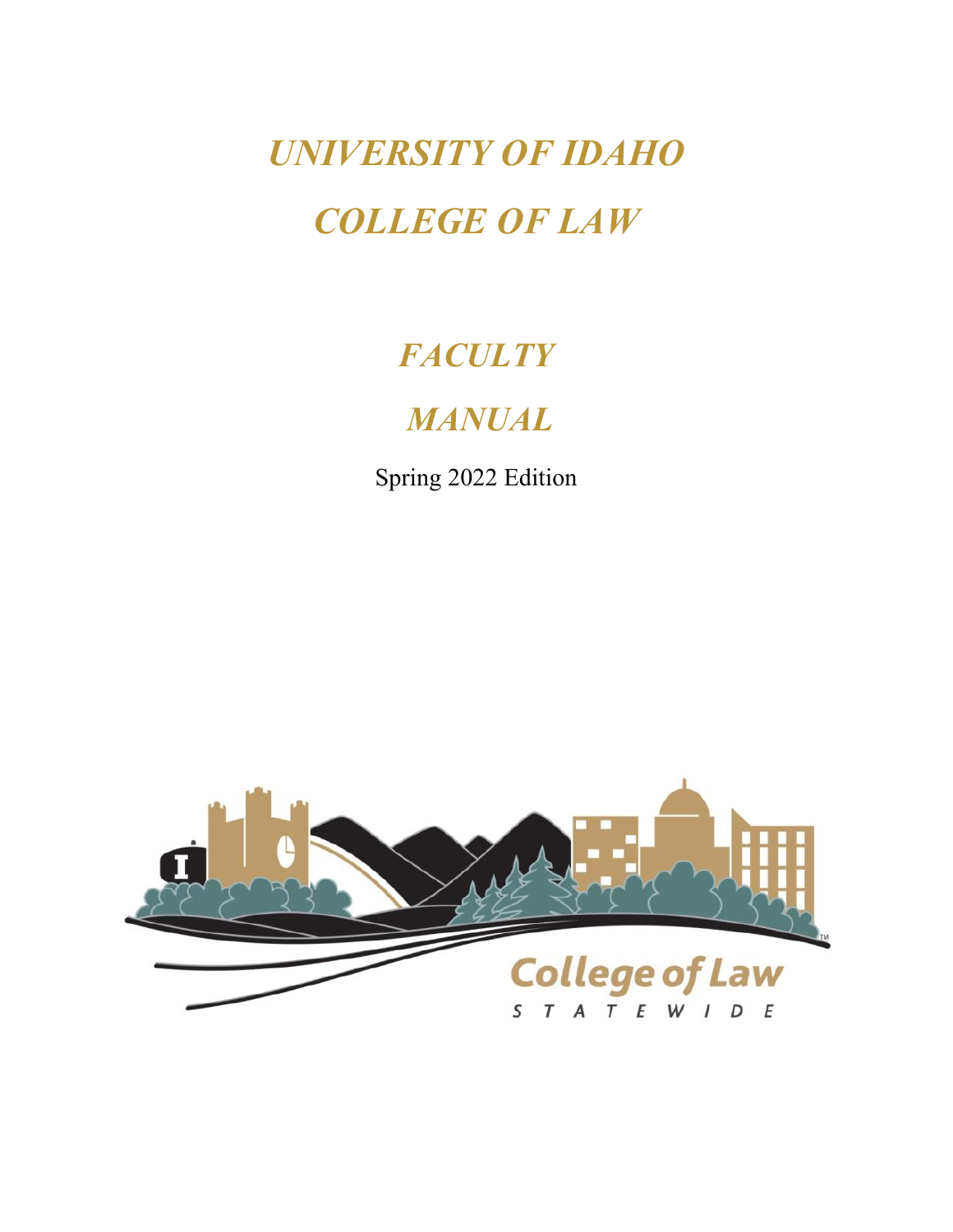# *WELCOME*

Welcome to the University of Idaho College of Law. Our faculty are central to the College's mission. Your teaching shapes the next generation of lawyers. Your scholarship deepens understanding of the law and shapes its development. And your outreach and service connect the College to a broad array of communities. We are grateful that you have chosen to join this wonderful community.

Thank you for your service to our students and the College of Law.

*Johanna Kalb Dean jkalb@uidaho.edu*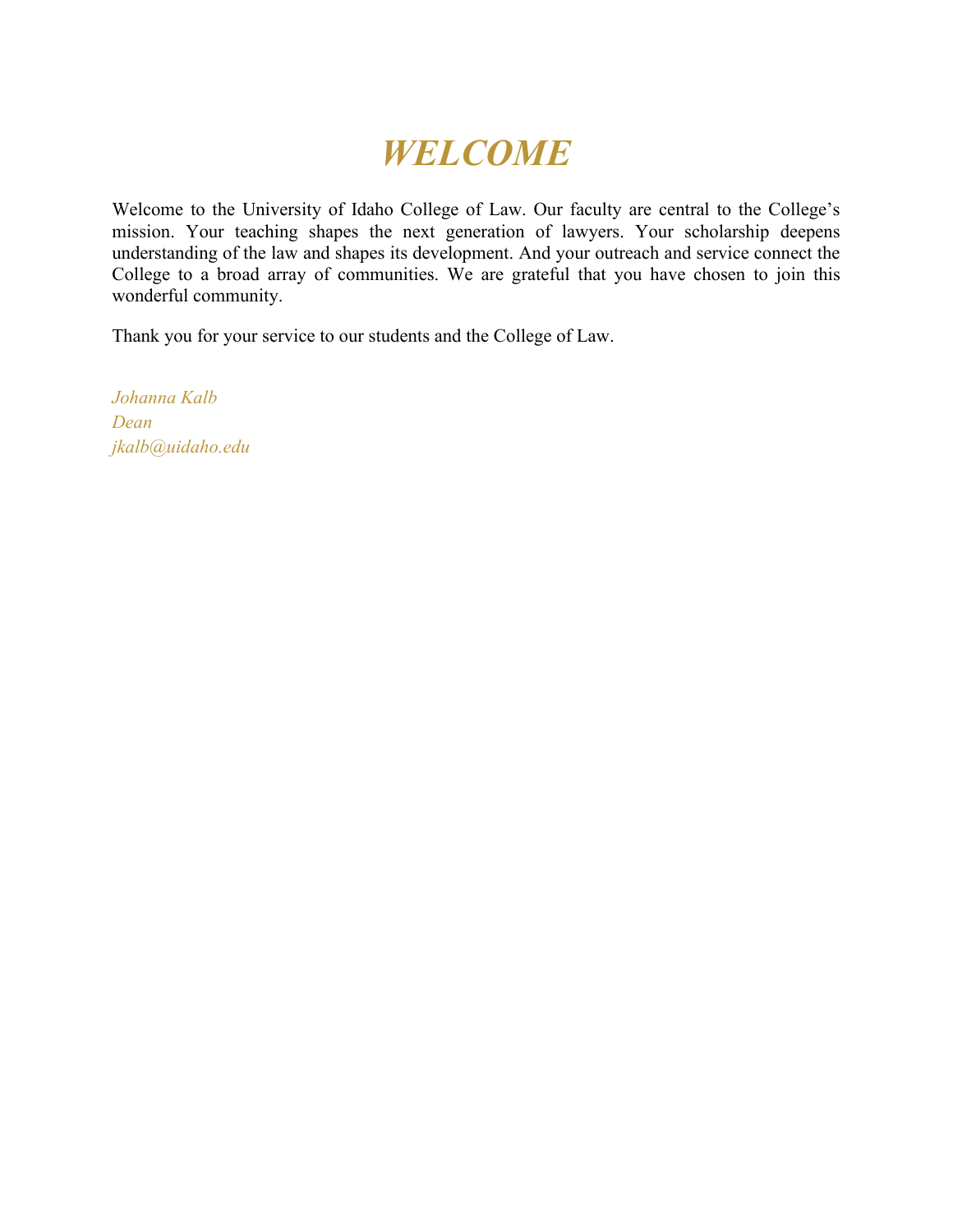# **TABLE OF CONTENTS**

| 1. |                 |                                                                                        |  |
|----|-----------------|----------------------------------------------------------------------------------------|--|
|    | 1.1             |                                                                                        |  |
|    | 1.2             |                                                                                        |  |
|    | 1.3             |                                                                                        |  |
|    | 1.4             |                                                                                        |  |
|    | 1.5             |                                                                                        |  |
|    | 1.6             |                                                                                        |  |
|    | 1.7             |                                                                                        |  |
|    | 1.8             |                                                                                        |  |
|    | 1.9             | EXPECTATIONS ABOUT LAW FACULTY PRESENCE ON CAMPUS AND ATTENDANCE AT REGULAR COLLEGE OF |  |
|    |                 |                                                                                        |  |
|    | 1.10            |                                                                                        |  |
|    | 1.11            |                                                                                        |  |
|    | 1.11            |                                                                                        |  |
| 2. |                 |                                                                                        |  |
|    |                 |                                                                                        |  |
|    | 2.1             |                                                                                        |  |
|    | 2.2             |                                                                                        |  |
|    | 2.3             |                                                                                        |  |
|    | 2.4             |                                                                                        |  |
|    | 2.5             |                                                                                        |  |
|    | 2.6             |                                                                                        |  |
|    | 2.7             |                                                                                        |  |
|    | 2.8             |                                                                                        |  |
|    | 2.9             |                                                                                        |  |
|    | A.              |                                                                                        |  |
|    | $B_{\cdot}$     |                                                                                        |  |
|    | $\mathcal{C}$ . |                                                                                        |  |
|    | D.              |                                                                                        |  |
|    | 2.10            |                                                                                        |  |
| 3. |                 |                                                                                        |  |
|    | 3.1             |                                                                                        |  |
|    | 3.2             |                                                                                        |  |
|    | 3.3             |                                                                                        |  |
|    | 3.4             |                                                                                        |  |
|    | 3.5             |                                                                                        |  |
|    | 3.6             |                                                                                        |  |
|    | A.              |                                                                                        |  |
|    | <i>B</i> .      |                                                                                        |  |
|    | $\mathcal{C}$ . |                                                                                        |  |
|    | D.              |                                                                                        |  |
|    | Е.              |                                                                                        |  |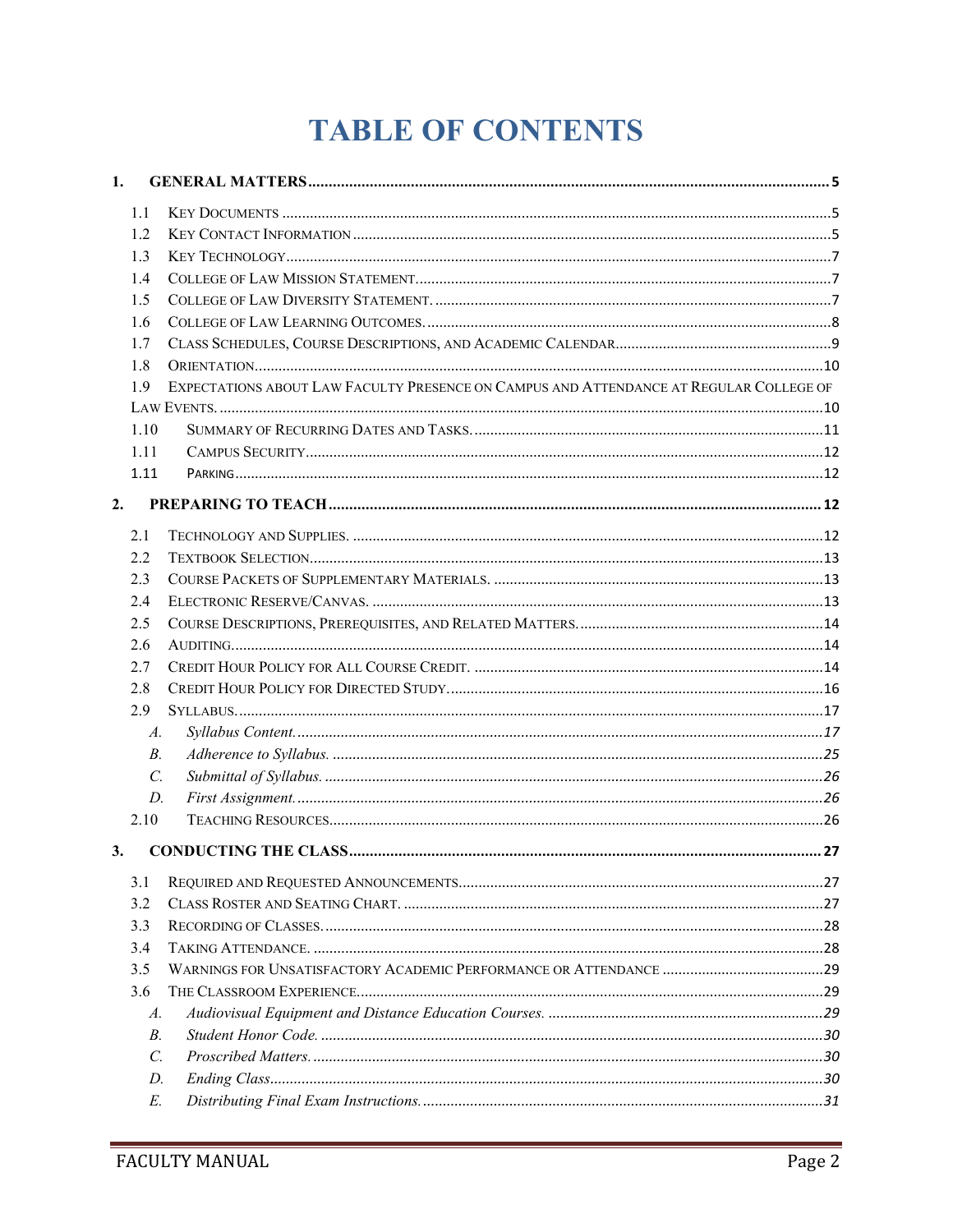| 3.7             |    |  |
|-----------------|----|--|
| A.              |    |  |
| $B$ .           |    |  |
| $\mathcal{C}$ . |    |  |
| 3.8             |    |  |
| 3.9             |    |  |
| A.              |    |  |
| $B$ .           |    |  |
| 3.10            |    |  |
| 3.11            |    |  |
| 4.              |    |  |
| 4.1             |    |  |
| 4.2             |    |  |
| A.              |    |  |
| В.              |    |  |
| $\mathcal{C}$ . |    |  |
| D.              |    |  |
| E.              |    |  |
| F.              |    |  |
|                 | G. |  |
| 4.3             |    |  |
| 4.4             |    |  |
| A.              |    |  |
| B.              |    |  |
| $\mathcal{C}$ . |    |  |
| D.              |    |  |
| E.              |    |  |
| F.              |    |  |
| G.              |    |  |
| Н.              |    |  |
| I.              |    |  |
| J.              |    |  |
|                 |    |  |
|                 |    |  |
| 5.              |    |  |
| 5.1             |    |  |
| 5.2             |    |  |
| A.              |    |  |
| В.              |    |  |
| $\mathcal{C}$ . |    |  |
| D.              |    |  |
| 5.3             |    |  |
| A.              |    |  |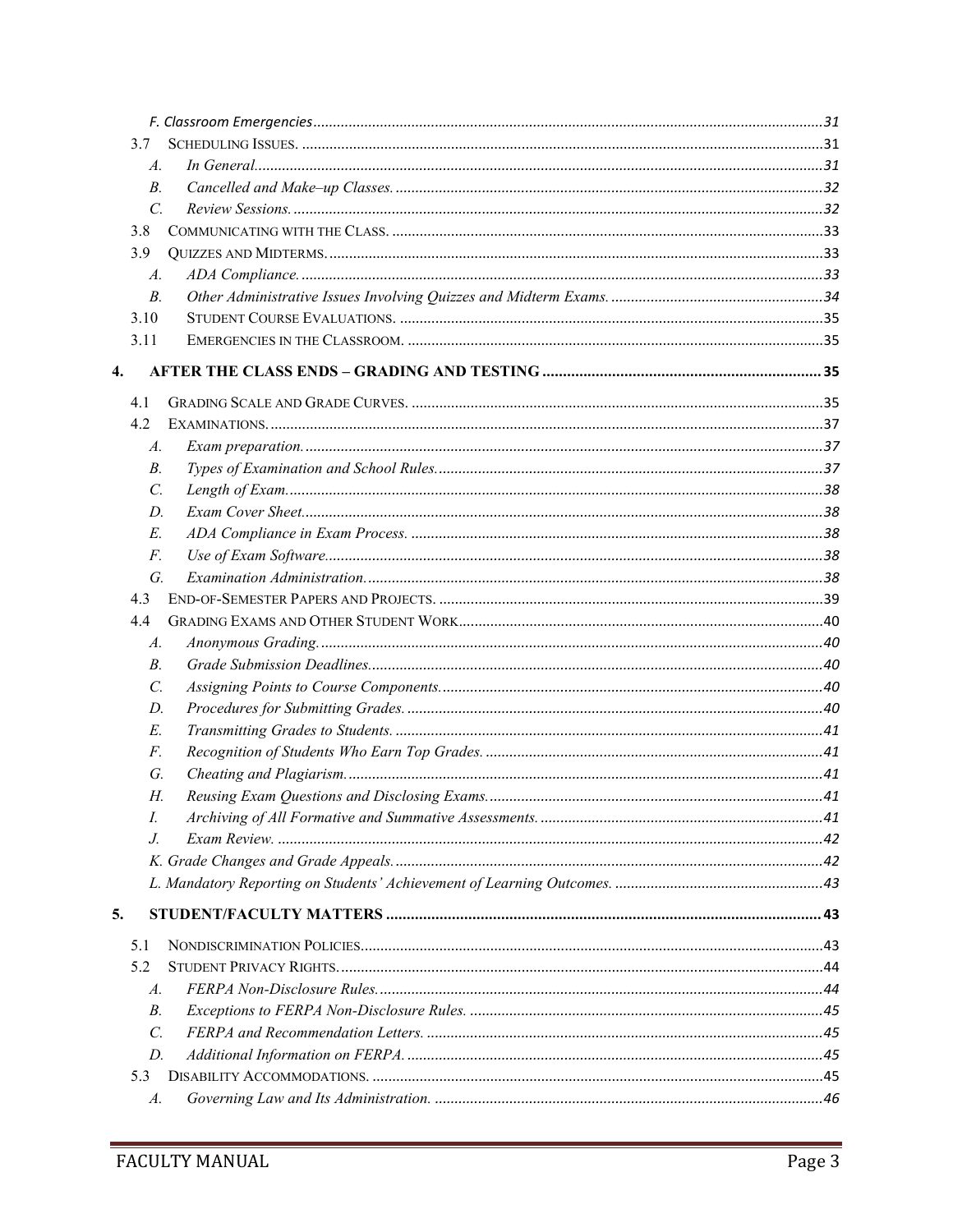| $B$ .           |                                                                                     |  |
|-----------------|-------------------------------------------------------------------------------------|--|
| $\mathcal{C}$ . |                                                                                     |  |
| 5.4             |                                                                                     |  |
| $\mathcal{A}$ . |                                                                                     |  |
| $B_{\cdot}$     |                                                                                     |  |
| $\overline{C}$  |                                                                                     |  |
| 5.5             |                                                                                     |  |
| 6.              |                                                                                     |  |
| 6.1             |                                                                                     |  |
| $\mathcal{A}$ . |                                                                                     |  |
| $B_{\cdot}$     |                                                                                     |  |
| $\mathcal{C}$ . |                                                                                     |  |
| D.              |                                                                                     |  |
| E.              |                                                                                     |  |
| $F_{\cdot}$     |                                                                                     |  |
| 6.2             |                                                                                     |  |
| $\mathcal{A}$ . |                                                                                     |  |
| $\overline{B}$  |                                                                                     |  |
| 7.              |                                                                                     |  |
| 7.1             | HIRING OF FULL-TIME, TENURE-TRACK AND CLINICAL FACULTY MEMBERS: PREFERENTIAL VOTING |  |
|                 |                                                                                     |  |
| 7.2             |                                                                                     |  |
| 7.3             |                                                                                     |  |
| 7.4             |                                                                                     |  |
| 7.5             |                                                                                     |  |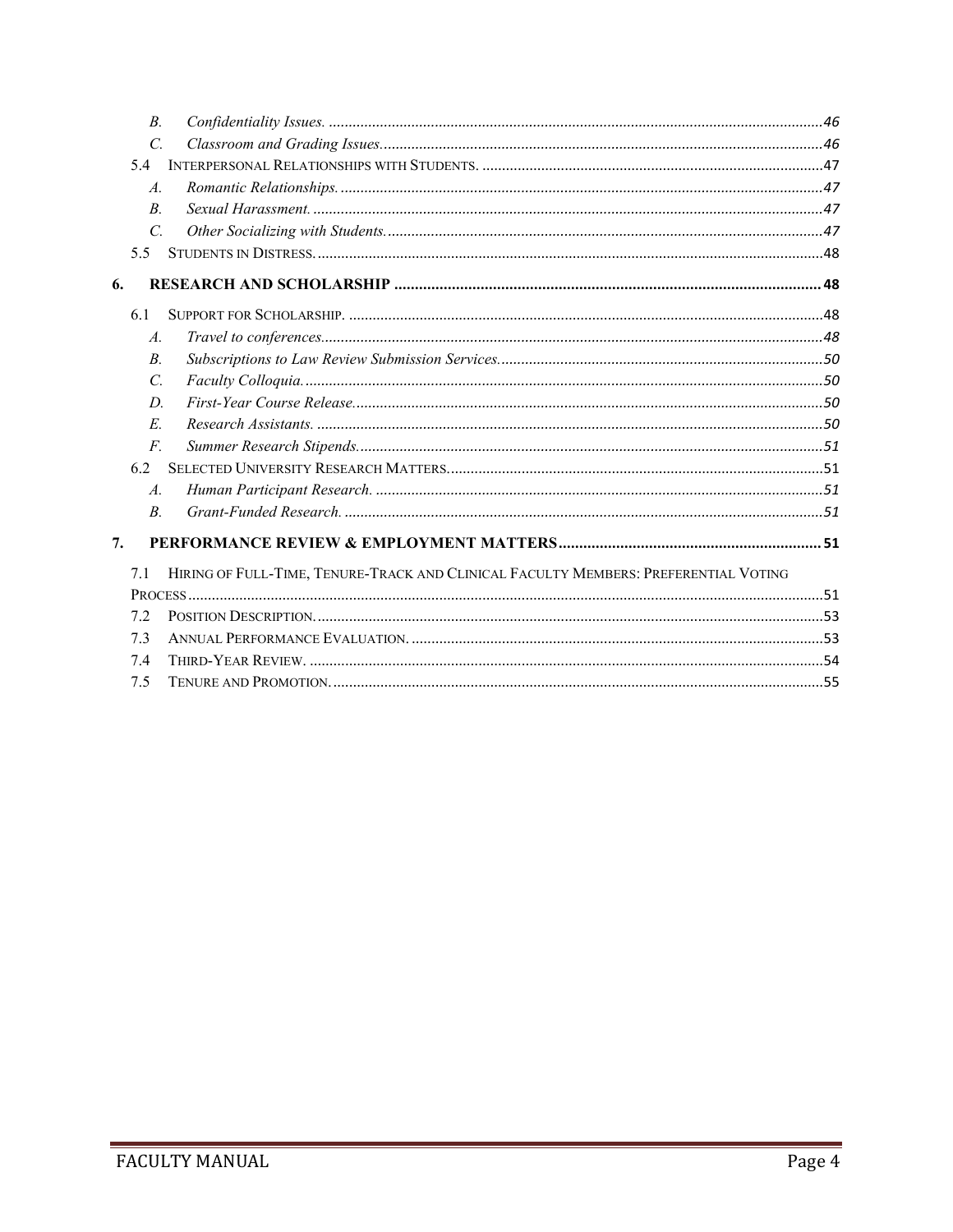# **1. GENERAL MATTERS**

<span id="page-5-0"></span>**Preliminary Note on COVID-19:** As of this writing, the university expects to continue normal operations in Spring 2022, but that could change. Please be on the lookout for emails updating the university's COVID-related policies. These updates could add to or change any number of policies in this manual.

## <span id="page-5-1"></span>**1.1 Key Documents**

You should carefully review the following governing documents:

- The University of Idaho [Faculty-Staff Handbook](https://www.uidaho.edu/governance/policy/policies/fsh) ("FSH")
- The College of Law [Bylaws](https://www.uidaho.edu/law/academics/academic-admin)

In addition, the College of Law is accredited by the American Bar Association ("ABA") and thus complies with the ABA's standards:

• ABA [Standards for Approval of Law Schools](https://www.americanbar.org/groups/legal_education/resources/standards/)

This manual does not reproduce all of the policies and information contained in these documents. Rather, this manual supplements the information provided in the above resources.

This manual gives basic information to faculty about the policies adopted by the College of Law, administrative procedures used in the College of Law, and support services available for faculty. This information should be especially helpful to new faculty, although the manual contains information that is relevant and important for all faculty.

If you have any questions about the information in this manual, please do not hesitate to let us know. Likewise, if any information proves to be inaccurate, please let us know so we can correct it in future editions. Finally, let us know if you think that there are additional topics that should be addressed in future editions.

## <span id="page-5-2"></span>**1.2 Key Contact Information**

All university business will be conducted using your uidaho.edu email address. Please use this email for all correspondence with students and for all correspondence containing student information. Please check this email account often, as we regularly share important updates and tips. We apologize in advance if the email traffic is sometimes burdensome!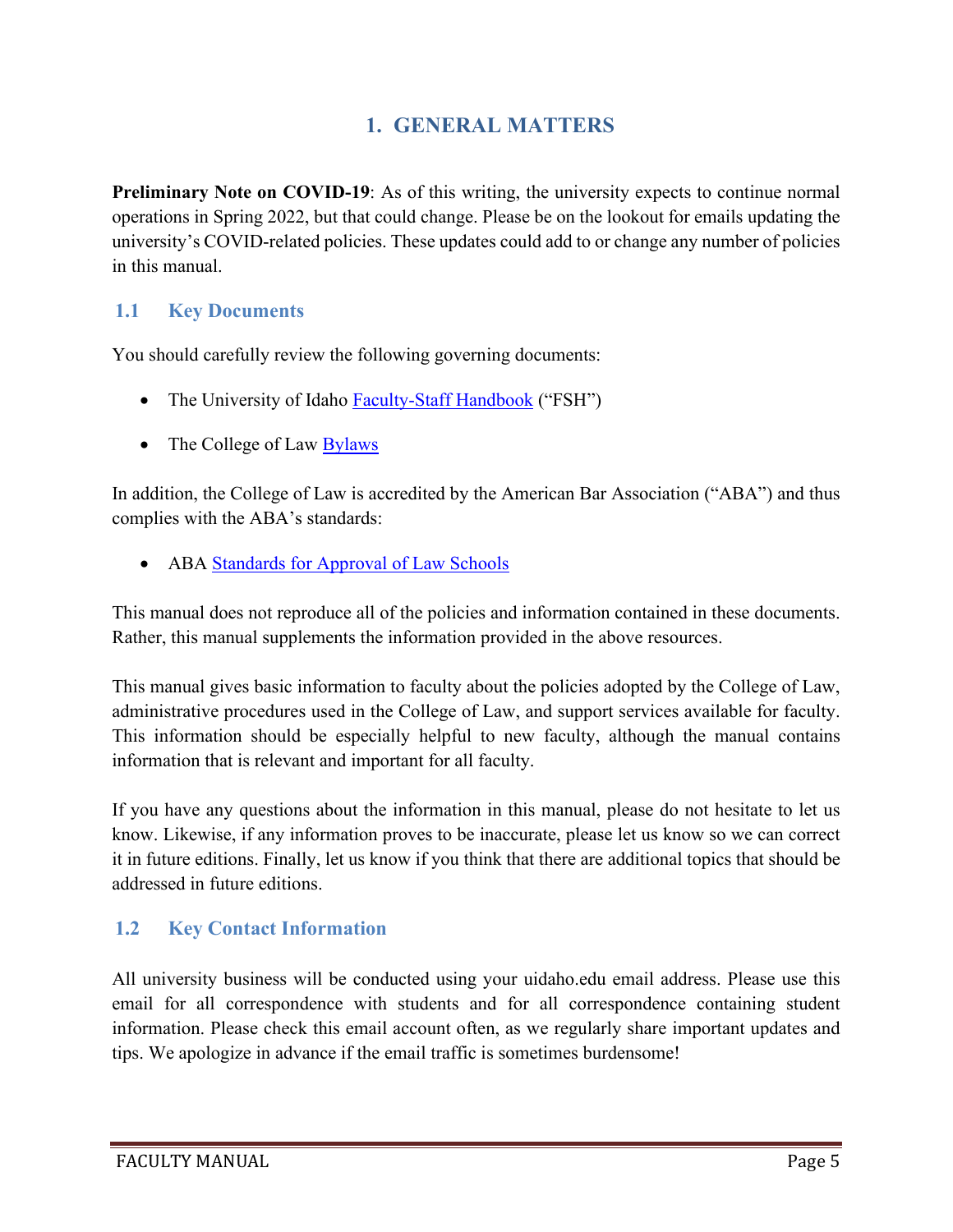Here are the key members of your support team. If you are ever unsure about whom to contact, please just ask the Associate Deans of Faculty Development.

College of Law Dean (contact with any questions or concerns that the below team is unable to resolve)

Dean Johanna Kalb, [jkalb@uidaho.edu](mailto:jkalb@uidaho.edu)

Associate Deans of Faculty Development (contact about course design, curriculum, pedagogy, and assessment):

Boise: Wendy Couture, [wgcouture@uidaho.edu,](mailto:wgcouture@uidaho.edu) 208-364-4547

Moscow: Rich Seamon, [richard@uidaho.edu,](mailto:richard@uidaho.edu) 208-885-7061

Associate Deans of Students (contact about student issues and concerns):

Boise: Brenda Bauges, [bbauges@uidaho.edu,](mailto:bbauges@uidaho.edu) 208-364-4594

Moscow: Kristi Running, [krunning@uidaho.edu,](mailto:krunning@uidaho.edu) 208-885-4088

Assistant Registrar–Law (contact about syllabus requirements, cancelling classes, scheduling make-up classes, final exam scheduling, and to submit your final grades):

Sande Schlueter, [sandes@uidaho.edu,](mailto:sandes@uidaho.edu) 208-885-4977

Information Technology Staff (contact for IT support generally and for help with UI login/password credentials):

[lawtech@uidaho.edu](mailto:lawtech@uidaho.edu)

Boise: 208-364-4587

Moscow: 208-885-2741

Law Exams Staff (contact with technical/administrative questions about your midterm and final exams and to submit your midterm and final exams):

[law-exams@uidaho.edu](mailto:law-exams@uidaho.edu)

Faculty Assistants (contact for clerical support):

Moscow: [law-moscowsupport@uidaho.edu](mailto:law-moscowsupport@uidaho.edu)

Boise: [law-boisesupport@uidaho.edu](mailto:law-boisesupport@uidaho.edu)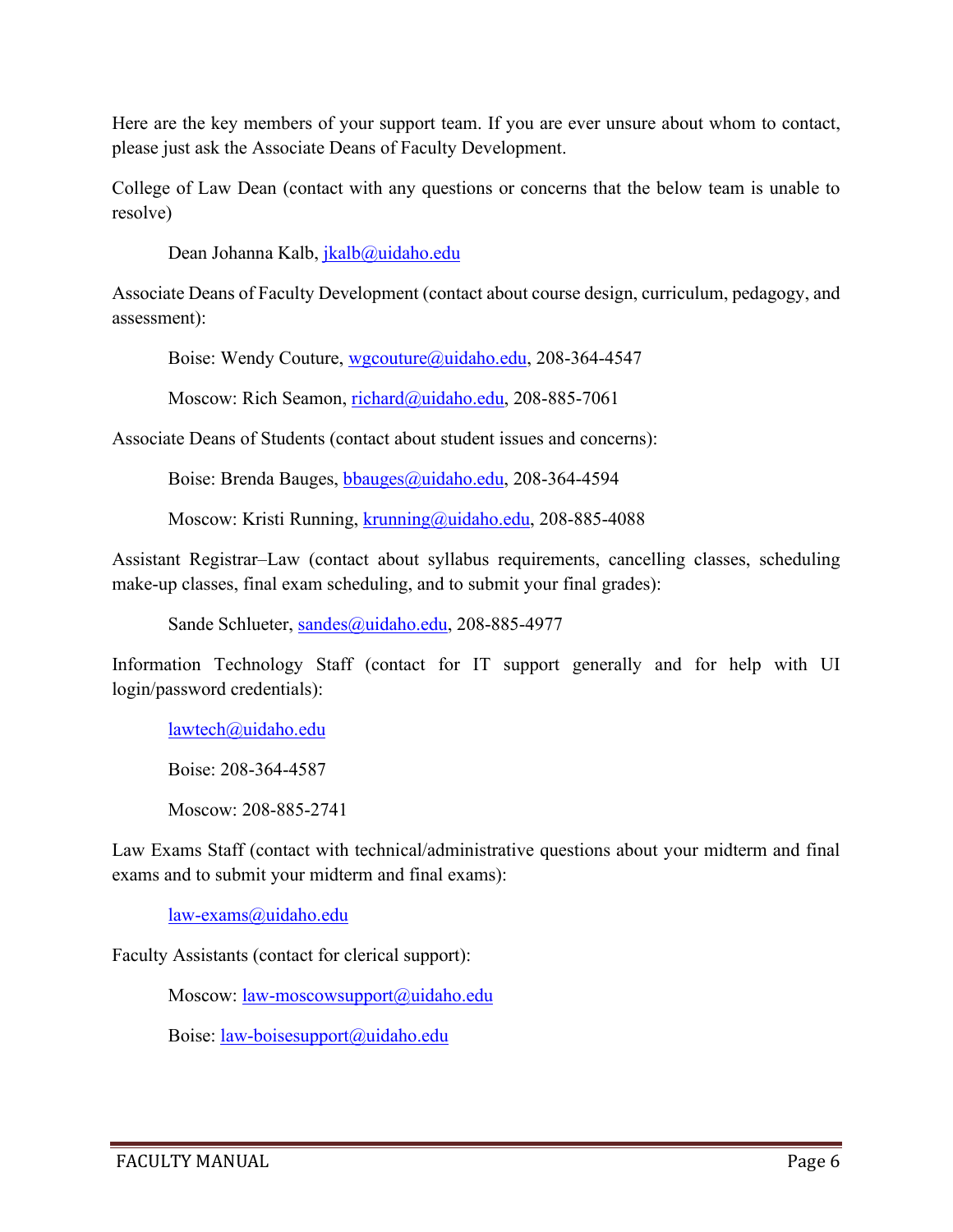## <span id="page-7-0"></span>**1.3 Key Technology**

Vandal Card (UI identification card; needed to access to law buildings): <https://support.uidaho.edu/TDClient/40/Portal/Requests/ServiceDet?ID=597>

VandalWeb (to access class lists, as well as your employee records): <https://vandalweb.uidaho.edu/>

Canvas (University of Idaho's course management software): <https://canvas.uidaho.edu/>

Microsoft Stream (to post recordings for your students): stream.uidaho.edu

Zoom (University of Idaho's videoconferencing technology):<https://uidaho.zoom.us/>

PeopleAdmin (to access your position description): <https://uidaho.peopleadmin.com/hr/sessions/new> (sign in using SSO Authentication)

#### <span id="page-7-1"></span>**1.4 College of Law Mission Statement.**

The College of Law faculty has adopted the following mission statement:

The mission of the University of Idaho College of Law is to:

- Provide access across all cultures and ideologies to the highest quality of legal education;
- Lead the region in promoting civil discourse on concerns of policy and law and in providing legal service to underserved populations;
- Contribute to the local, regional, national, and international scholarly dialogue on issues of critical importance in our time.

#### <span id="page-7-2"></span>**1.5 College of Law Diversity Statement.**

The College of Law faculty has adopted the following diversity statement:

At University of Idaho College of Law we embrace diversity within our College community and the legal profession by protecting and fostering an inclusive and respectful learning environment for the discussion of legal principles, concepts, and practical skills. As a preparatory ground for future practitioners of the law, we adhere to the standards of legal professionalism within our classrooms, our offices, our hallways, our student organizations, our gathering places, and our activities. The calling to law is an important one with significant impacts on society, and as a law school we take that significance to the core of our purpose. By all members of the College being able and willing to listen respectfully to each other's viewpoints and to participate in discussions in a calm,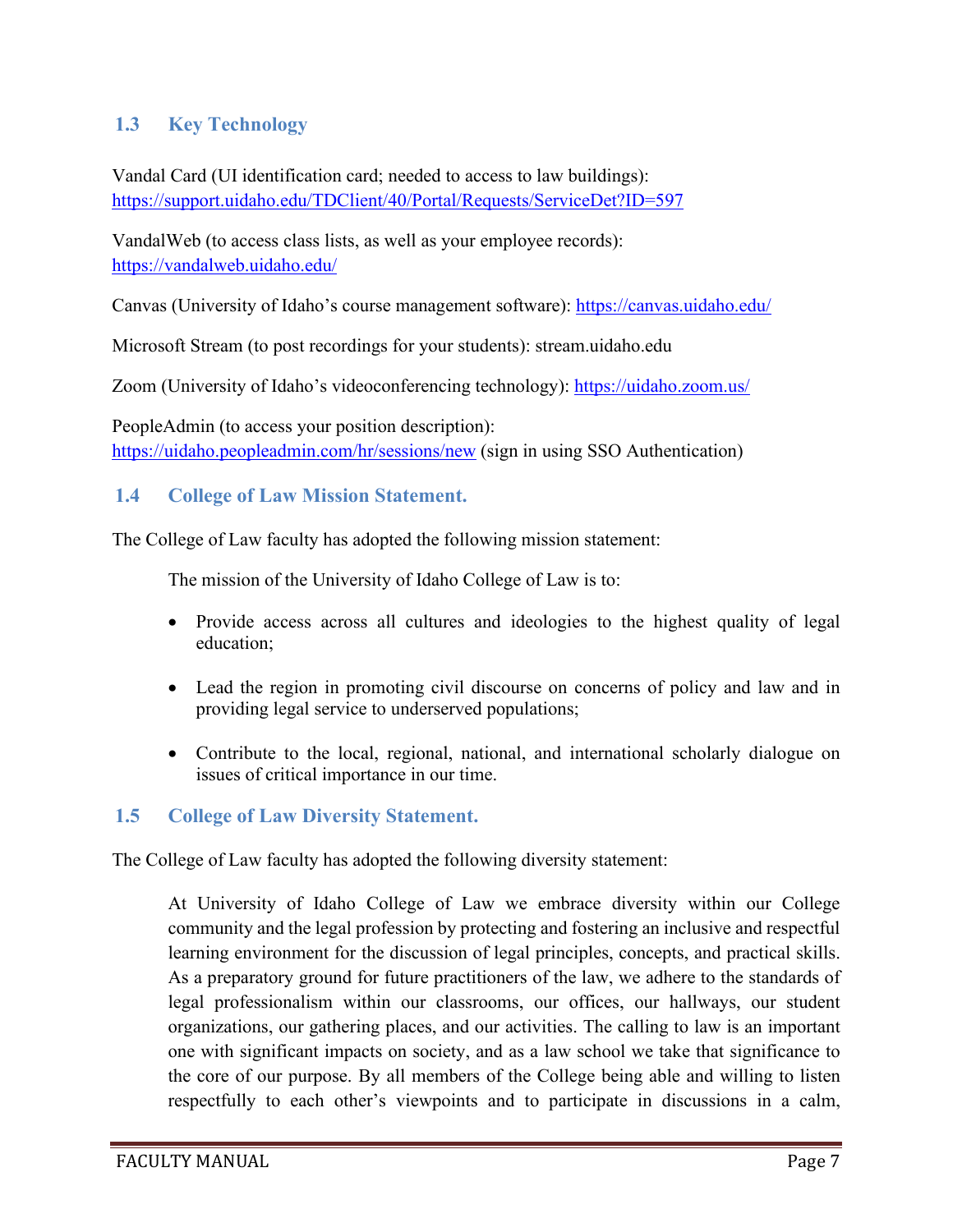professional, and civil manner, we strive to abolish educational inequity stemming from disparate treatment. We welcome and value law students, staff, and faculty from all cultures, races, ethnicities, genders, physical abilities, lifestyles, opinions, nationalities, philosophies, sexual orientations, religious backgrounds, ages, life experience, and identities. Diversity is an essential component of the College and requires legal professionalism from all sectors of our community to provide an appropriately respectful learning environment.

#### <span id="page-8-0"></span>**1.6 College of Law Learning Outcomes.**

The College of Law faculty has adopted the following five learning outcomes, with associated competencies, for the College's program of legal education:

By the start of their legal careers, all graduates of the University of Idaho College of Law will achieve the following learning outcomes:

L1: LEARNING OUTCOME 1 – KNOWLEDGE OF LAW AND LEGAL **INSTITUTIONS** 

Graduates will demonstrate knowledge and understanding of substantive and procedural law and legal institutions. Graduates will be able to:

- a. Demonstrate competence in the substance of foundational common law subjects.
- b. Demonstrate competence in the substance of U.S. Constitutional Law and related federal statutes.
- c. Demonstrate foundational competence in the substantive law of the student's chosen area of study, if applicable.
- d. Demonstrate the capacity to engage in sophisticated statutory reading, application, and interpretation.
- e. Demonstrate an understanding of appropriate jurisdiction and choice of applicable law (i.e., state, federal, etc.).
- f. Demonstrate an understanding of the trajectory of a legal dispute or lawsuit from start to finish.

#### L2: LEARNING OUTCOME 2 – LEGAL ANALYSIS AND REASONING

Graduates will demonstrate the capacity to engage in sophisticated legal reasoning and analysis. Graduates will be able to:

- a. Identify the legal rules and principles applicable to a given context
- b. Identify legally relevant facts, both known and unknown, in a given legal context
- c. Identify nature and consequence of ambiguities in the facts in a given context
- d. Identify the legal rules and principles applicable to a given context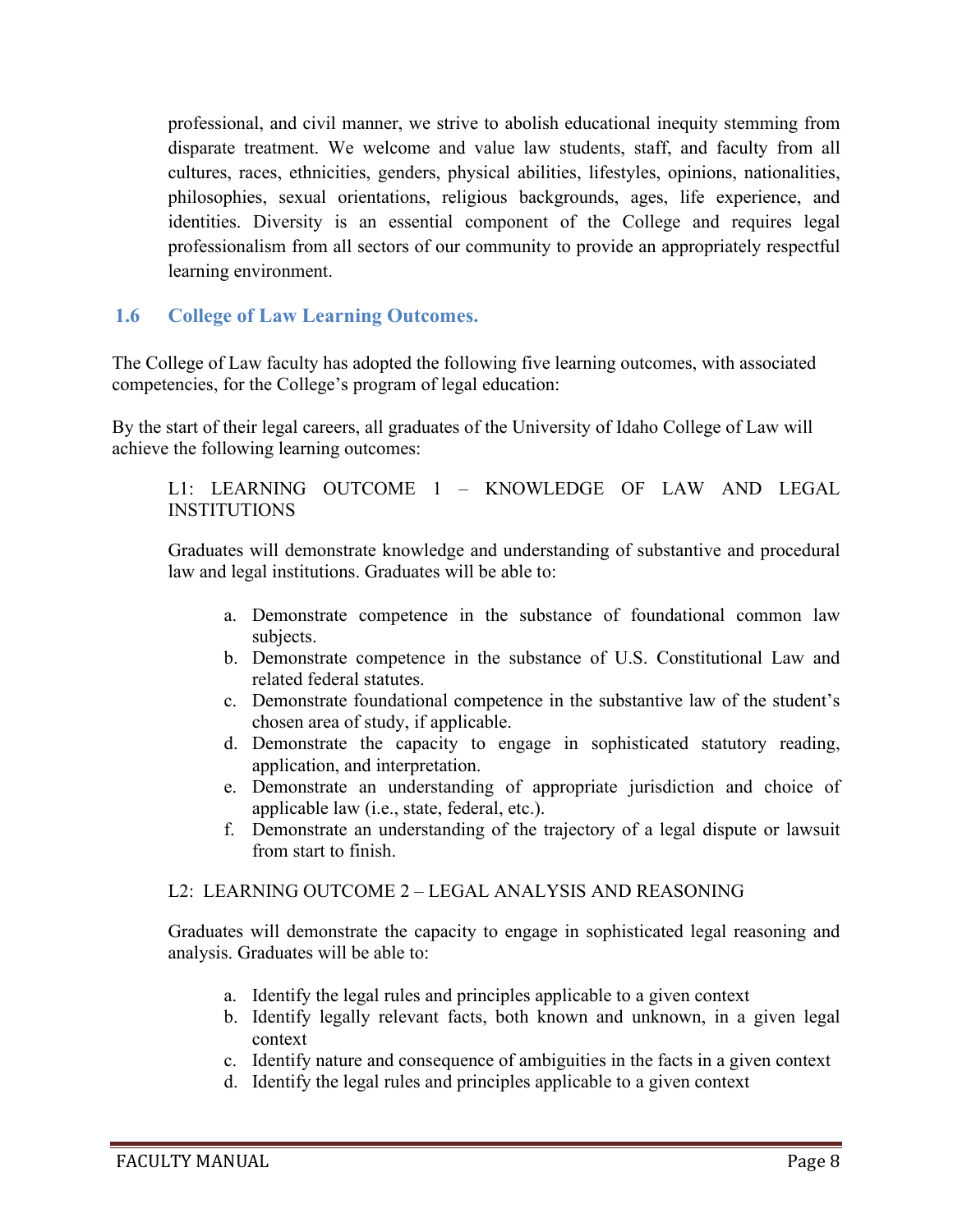- e. Identify legally relevant facts, both known and unknown, in a given legal context
- f. Identify nature and consequence of ambiguities in the facts in a given context
- g. Construct and support an argument grounded in appropriate legal authority and policy considerations, while recognizing and addressing weaknesses thereof.
- h. Understand role of legal research in identifying applicable law and developing analysis and argumentation relevant for a particular dispute.

#### L3: LEARNING OUTCOME 3 – ORAL AND WRITTEN COMMUNICATION SKILLS

Graduates will be proficient at communicating complex legal arguments, reasoning, and analysis, both in writing and in oral communication. Graduates will be able to:

- a. Produce written work that is logically organized, clear and concise, free of grammatical, syntactical, and other formal errors, and reflects an understanding of its audience and purpose.
- b. Orally communicate legal arguments effectively and nimbly.

#### L4: LEARNING OUTCOME 4 – PROBLEM SOLVING

Graduates will recognize that multiple different potential resolutions to a dispute exist, including avoiding disputes before they begin. Graduates will be able to:

- a. Identify problems and classify them (i.e., legal, business, family, interpersonal, etc.).
- b. Identify possible means of resolving each identified problem, including legal and non-legal means.
- c. Assess the probability that each identified means will resolve the identified problem and quantify the anticipated costs, risks, and benefits associated with each identified means.
- d. Drawing therefrom, make a reasoned recommendation about the best course of action to attempt to resolve the identified problem.

#### L5: LEARNING OUTCOME 5 – PROFESSIONALISM, ETHICS, AND VALUES

Graduates will understand their professional and ethical obligations to their clients, the courts and the bar, and the public. Graduates will be able to:

a. Demonstrate competence in the Rules of Professional Responsibility.

#### <span id="page-9-0"></span>**1.7 Class Schedules, Course Descriptions, and Academic Calendar.**

You can find class schedules, course descriptions, booklists, and more at the College of Law's Academic Administration [webpage.](https://www.uidaho.edu/law/academics/academic-admin)

You can find the academic calendar [here.](https://www.uidaho.edu/registrar/calendar)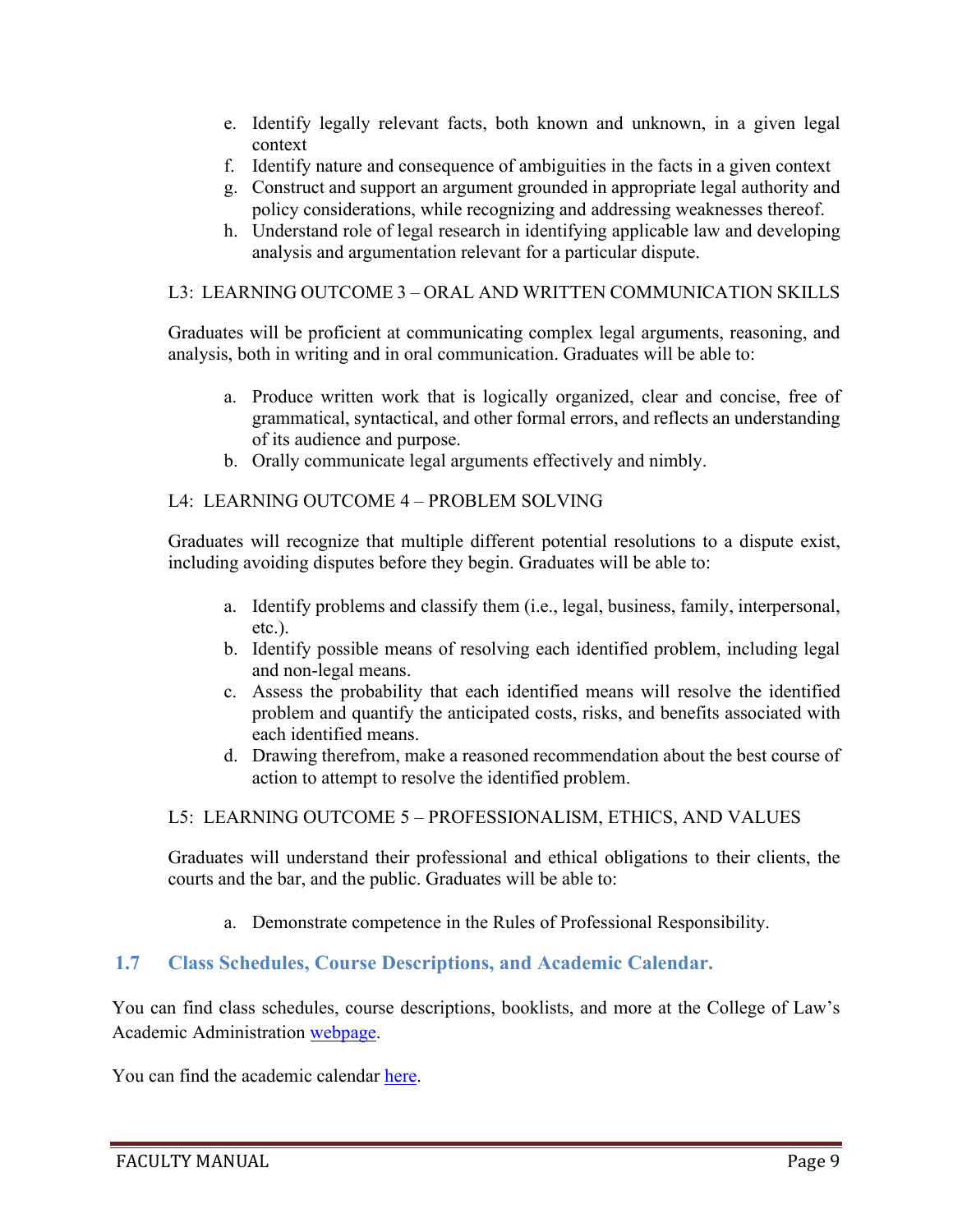## <span id="page-10-0"></span>**1.8 Orientation.**

About two weeks before classes start, all new UI regular faculty must attend a new faculty [orientation program.](https://www.uidaho.edu/provost/faculty/new-faculty-orientation) It is run by the University and typically occurs during two-three days in mid-August. The orientation introduces you to the University and to university rules, policies, and expectations for teaching, scholarship, and service.

In addition, new part-time faculty will be contacted by an Associate Dean of Faculty Development regarding College-specific orientation and training prior to the start of the relevant semester of teaching.

## <span id="page-10-1"></span>**1.9 Expectations about Law Faculty Presence on Campus and Attendance at Regular College of Law Events.**

Full-time law faculty generally have 9-month ("academic year") contracts. The convention for faculty members who have these contracts calls for them to be on campus no later than the day of College of Law's convocation, which typically occurs the week before classes start, and until at least the day in May when we hold the spring commencement ceremony. They are not expected to be on campus, of course, during the fall, winter, and spring breaks unless requested otherwise.

The College of Law has recurring events that law faculty are generally expected to attend. For some events, the expectation is stronger than for others. The first category includes what you might call "command performances." You need a good reason to miss them, such as a significant family event or an important conference at which you are presenting. If one of these reasons prevents your attendance, you should advise the Dean as soon as you know you won't be able to attend. The command performances are:

- Convocation (before fall semester classes start)
- Bellwood Lecture (timing varies)
- 3L "Celebrate the Class" reception (mid-May)
- Spring law commencement (mid-May)

The second category of events are ones that you should attend most of the time but can occasionally miss for reasons such as doctors' appointments and deadlines. The Dean appreciates advance notice of when you have to miss these events, but you need not feel obligated to explain your absence. They include:

- Regular law faculty meetings (usually the first Wednesday of every month during the academic year)
- Special law faculty meetings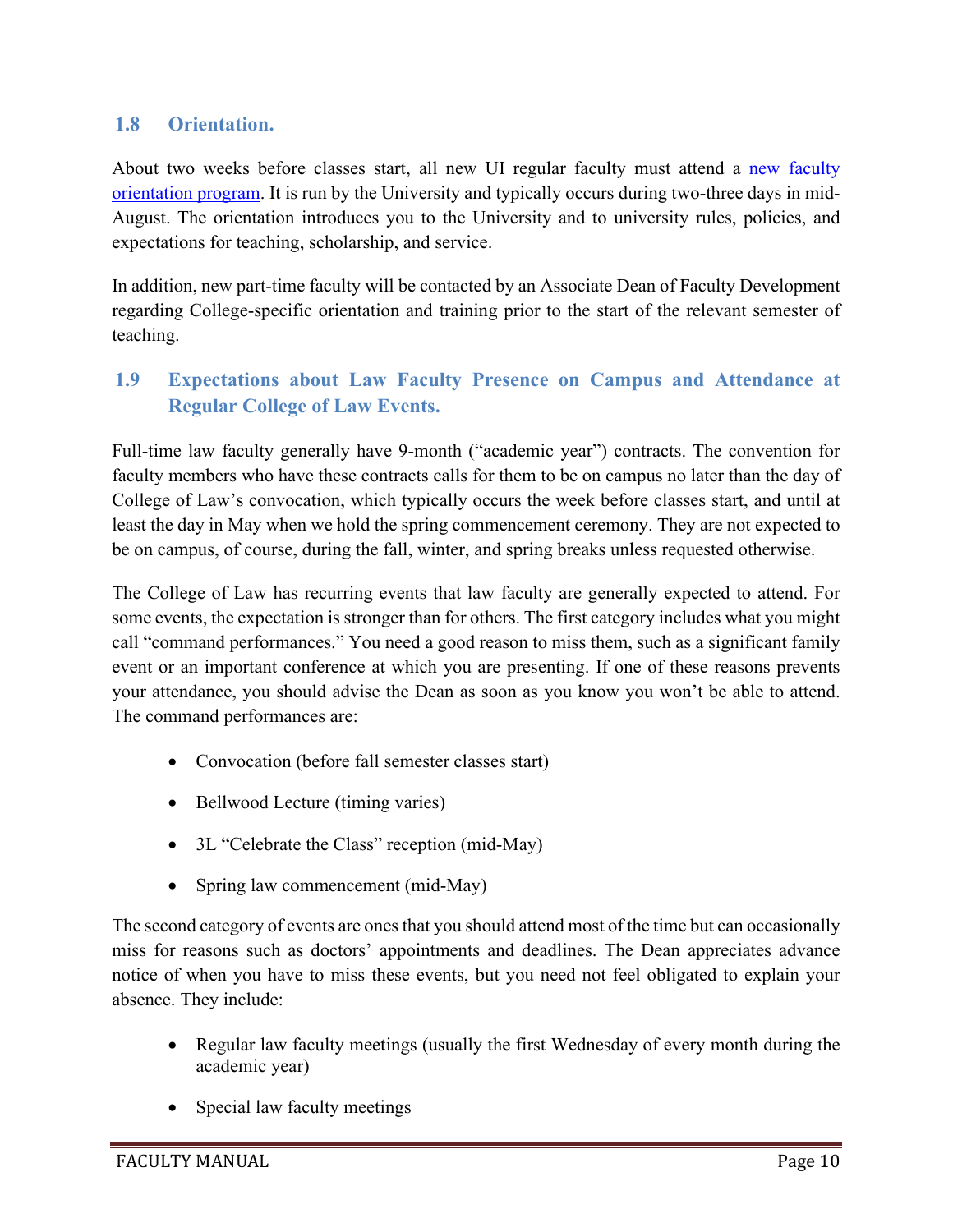- Meetings between the law faculty and university officials like the President or Provost, the Idaho State Bar commissioners, or the Law Advisory Council
- Faculty-wide dinners with special visitors, such as the Ninth Circuit, the Idaho Supreme Court, and the Idaho Court of Appeals

You will get advance notice of these events, typically by email or Outlook invitation.

#### <span id="page-11-0"></span>**1.10 Summary of Recurring Dates and Tasks.**

The following is a summary of some important dates and related responsibilities that arise during the academic cycle; they are more fully detailed later in this Handbook:

- $\Box$  Soon after you begin working at UI, and periodically thereafter, you must take a tutorial on the Family Educational Rights and Privacy Act (FERPA).
- $\Box$  You will also be asked, sometime after you begin work, to take a series of online training modules, which include training about discrimination and harassment laws.
- At some point during your first semester at UI, you should create, and thereafter regularly update, your university curriculum vitae, using the university's template [\(here,](https://www.uidaho.edu/provost/faculty/tenure) under Templates).
- $\Box$  At least 60 days before the semester starts, you must place your book order with the textbook coordinator.
- $\Box$  Before the semester starts, you must submit an electronic copy of your syllabus to the Assistant Registrar-Law. The syllabus must contain certain information, detailed later in this manual.
- $\Box$  At least 7-10 days before the semester starts, deliver your first week's assignments to the faculty assistants so that they can be called to the attention of the students before the course begins.
- $\Box$  Before classes start, you should post your office hours outside your office for the upcoming semester. (Adjunct faculty members are customarily asked to provide this information for posting on the website.)
- $\Box$  Your classes must meet during their regularly assigned times or during designated makeup time slots. If you miss a regularly scheduled class, you must schedule a make-up class.
- $\Box$  Late in the semester, you'll receive instructions from the Assistant Registrar-Law regarding the distribution of course evaluations to your students.
- $\Box$  No later than the next-to-last class of the semester, we ask that you distribute a copy of your final exam instructions to your students, so students can ask questions about them before exam day.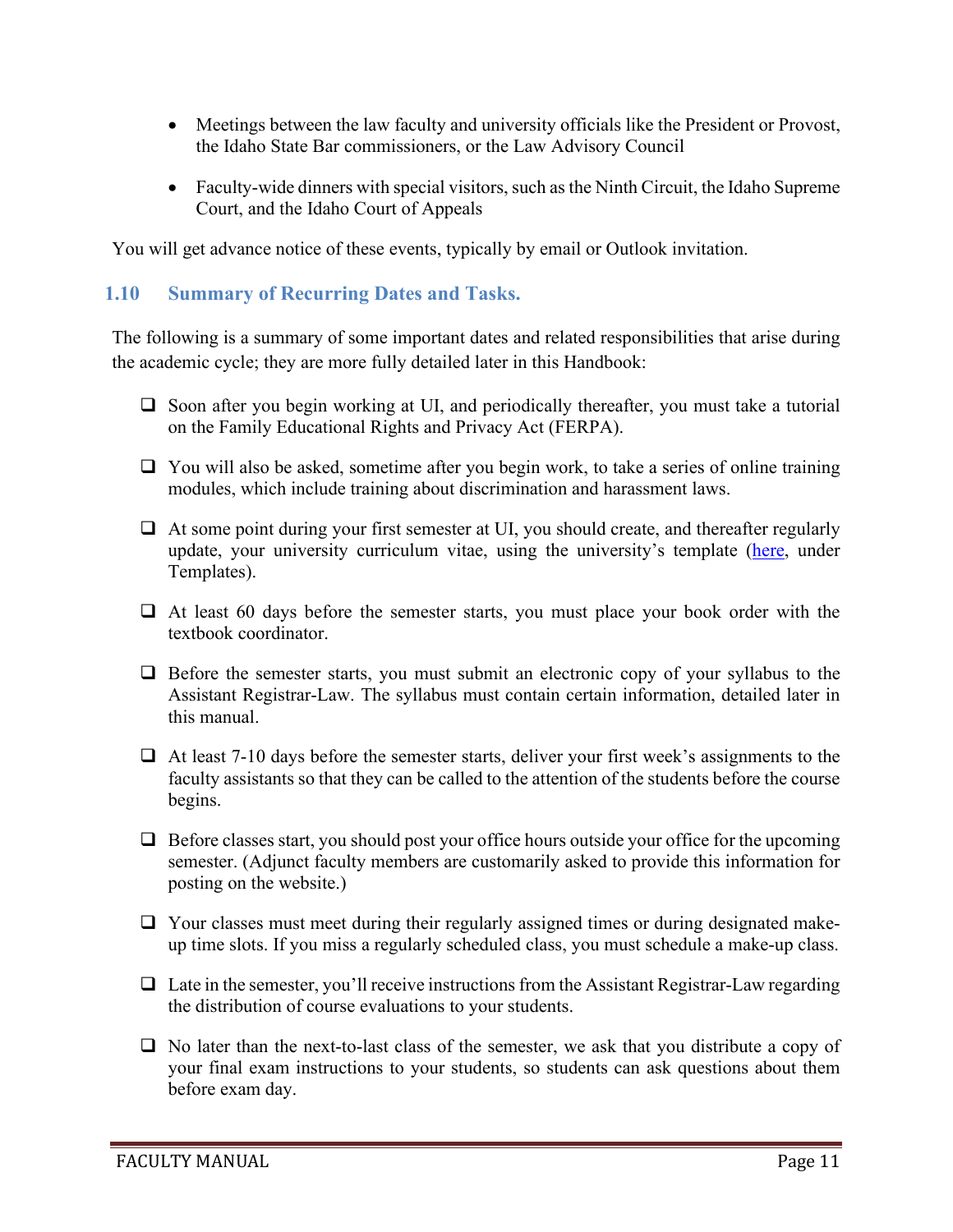- $\Box$  At least 5 business days before the first date on which the exam will be administered, you must deliver your final exam to the faculty assistants for processing.
- $\Box$  During the administration of your exam, you must be available physically in the building or by phone.
- You must deliver grades to the Assistant Registrar-Law by the due date. Notice of due dates for grades will be sent by the Assistant Registrar-Law each semester.
- $\Box$  Each January, you will be asked to prepare a summary of your teaching, scholarship, service, and outreach activities for the past year, in connection with your annual faculty performance evaluation with the Dean.

#### <span id="page-12-0"></span>**1.11 Campus Security.**

It is a good idea to review the UI policies and resources for addressing campus security and emergencies [\(here\)](http://www.uidaho.edu/infrastructure/pss/about).

#### <span id="page-12-1"></span>**1.11 Parking**

*Boise*. New full-time faculty members will get information about parking at the orientation program for new faculty. For adjunct faculty, there is street and garage parking available near the Front St. Building.

*Moscow*. New full-time faculty members will get information about parking at the orientation program for new faculty. Adjunct faculty members can use metered spaces or buy visitor parking permits for \$3/day.<https://www.uidaho.edu/infrastructure/parking/visitors-community/visitors>

# **2. PREPARING TO TEACH**

#### <span id="page-12-3"></span><span id="page-12-2"></span>**2.1 Technology and Supplies.**

Most classrooms have:

- a projector and screen or display
- a computer with internet access and USB ports
- a document camera
- if a distance education course, cameras, and ceiling-mounted speakers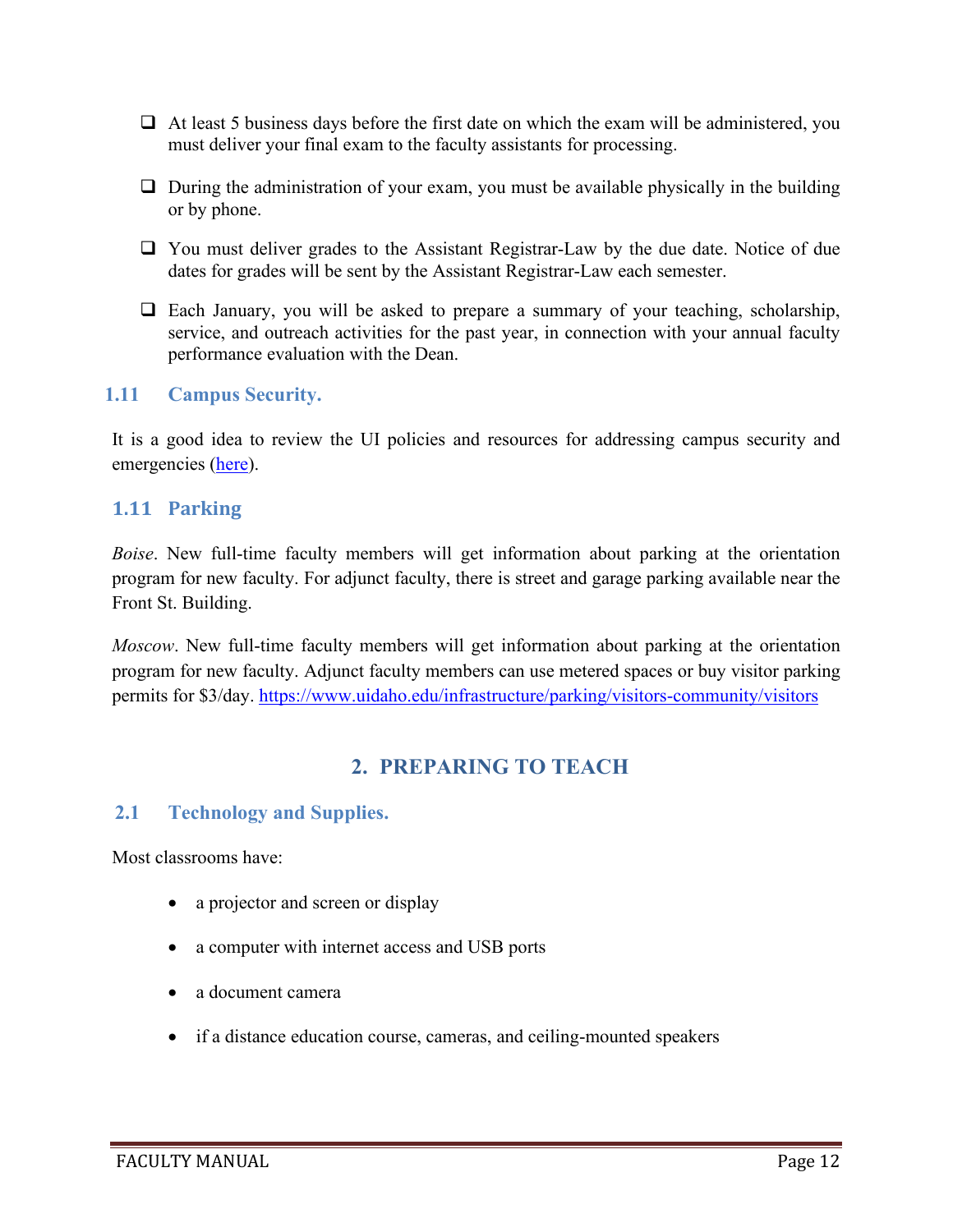Not all classrooms have the same technology and supplies. It's a good idea to visit your classrooms to test out the technology beforehand. Classroom techs are available to assist you with any issues. The faculty assistants can get you any classroom and office supplies you need.

## <span id="page-13-0"></span>**2.2 Textbook Selection.**

The textbook coordinator is in the Moscow Dean's office. He or she handles textbook orders and will contact you about 60 days before each semester starts to ask for new orders. It is important to submit your textbook orders on time. A [federal law](https://www.law.cornell.edu/uscode/text/20/1015b) generally requires universities receiving federal funds to make book lists for the upcoming semester available to students during registration for that semester. The idea behind the law is to give students time to shop around (on the Internet) for the best prices. It is also important to be sure to specify what edition of the required textbook your students must buy–*e.g.*, by specifying the ISBN–because otherwise students might end up buying a used copy of an older edition than is required.

Free review copies of textbooks, statutory supplements, and some treatises can be ordered from each publisher. Please contact the textbook coordinator so he or she can request them from the publisher's representatives.

# <span id="page-13-1"></span>**2.3 Course Packets of Supplementary Materials.**

Many professors prepare their own packets of supplementary material for students. At UI, these are called "course packs" or "course packets," and are sold through the university bookstore, which is called the "VandalStore."

If you want to use a course pack, you must submit it as a pdf to the College of Law textbook coordinator at least 45 days before classes begin. Your faculty assistant can help you photocopy material and scan it as a pdf. The textbook coordinator then sends a pdf of the material to the VandalStore, which then will attempt to secure copyright waivers or permissions. If you choose this method, note that the VandalStore may not be successful in securing waivers or permissions from all sources. In that case, they will reproduce and sell only those portions for which waivers have been secured.

You are ultimately responsible for ensuring your course packs and all other course materials comply with copyright laws. If you have any questions about copyright compliance, please contact the law library.

## <span id="page-13-2"></span>**2.4 Electronic Reserve/Canvas.**

Instead of, or in addition to, using a textbook and course pack, you can make course material available to students on an electronic storage system. These systems generally have two advantages over the course pack option. First, they can be assembled closer to the time of the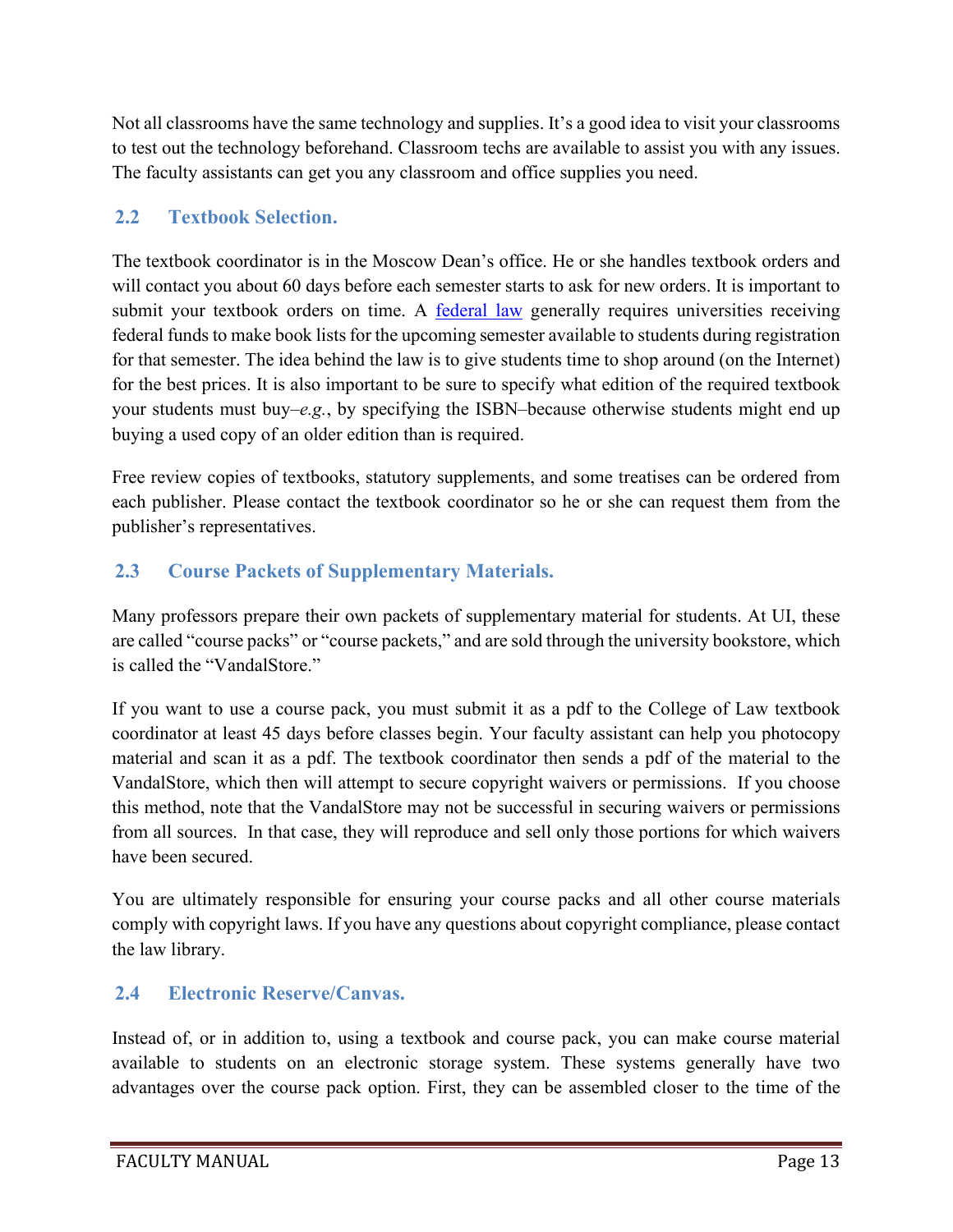semester's start or even during the semester. Second, they often enable you to use copyrighted material without the usual permissions (*e.g.*, by posting a link to the material).

You have two storage options. The College of Law Library has an electronic course reserve [system,](http://www.uidaho.edu/law/library/course-reserves) which students get access to using their UI username and password. This is a passive storage site; its main advantage is that at the same site students will find an exam archive, containing old law school exams. The second option is [Canvas,](https://canvas.uidaho.edu/) a UI-supported Internet-based system for creating web sites for individual courses. Its advantage is that many law students have familiarity with it from undergraduate days and other law courses, and it offers many features besides document storage.

You may be familiar with other Internet-based systems such as Westlaw's The West Education Network (TWEN) and LexisNexis's Blackboard. We are prohibited from using these systems. They store information on servers that are not under university control, and we therefore cannot guarantee protections required by federal privacy laws like the Family Educational Rights and Privacy Act (FERPA).

If you intend to use the law library's electronic course reserve system to post a significant amount of material, you should notify the library's circulation manager at least one month before classes begin. You will also need to provide pdf files of, or links to, the material to be posted.

To use Canvas, you can get [training material](https://www.webpages.uidaho.edu/cetl/canvas-transition.asp) on the University's web site as well as assistance from tech support.

## <span id="page-14-0"></span>**2.5 Course Descriptions, Prerequisites, and Related Matters.**

The University of Idaho [General Catalog](https://www.uidaho.edu/registrar/classes/catalogs) contains the official course description of the courses you're assigned to teach, course prerequisites, enrollment limitations, and other relevant information. You must adhere to the course description in the development of your course objectives and teaching goals.

# <span id="page-14-1"></span>**2.6 Auditing.**

Auditing allows students to attend classes without fulfilling course requirements. Students may audit courses at the College of Law only with the permission of the instructor.

# <span id="page-14-2"></span>**2.7 Credit Hour Policy for All Course Credit.**

In accordance with ABA Standard 310, the College of Law awards one credit hour for experiences that are reasonably designed to require students to work a total of 42.5 hours. The work can include time preparing for class; attending class; studying for, and taking, quizzes and exams; and researching, writing, and having conferences about paper projects. Each faculty member must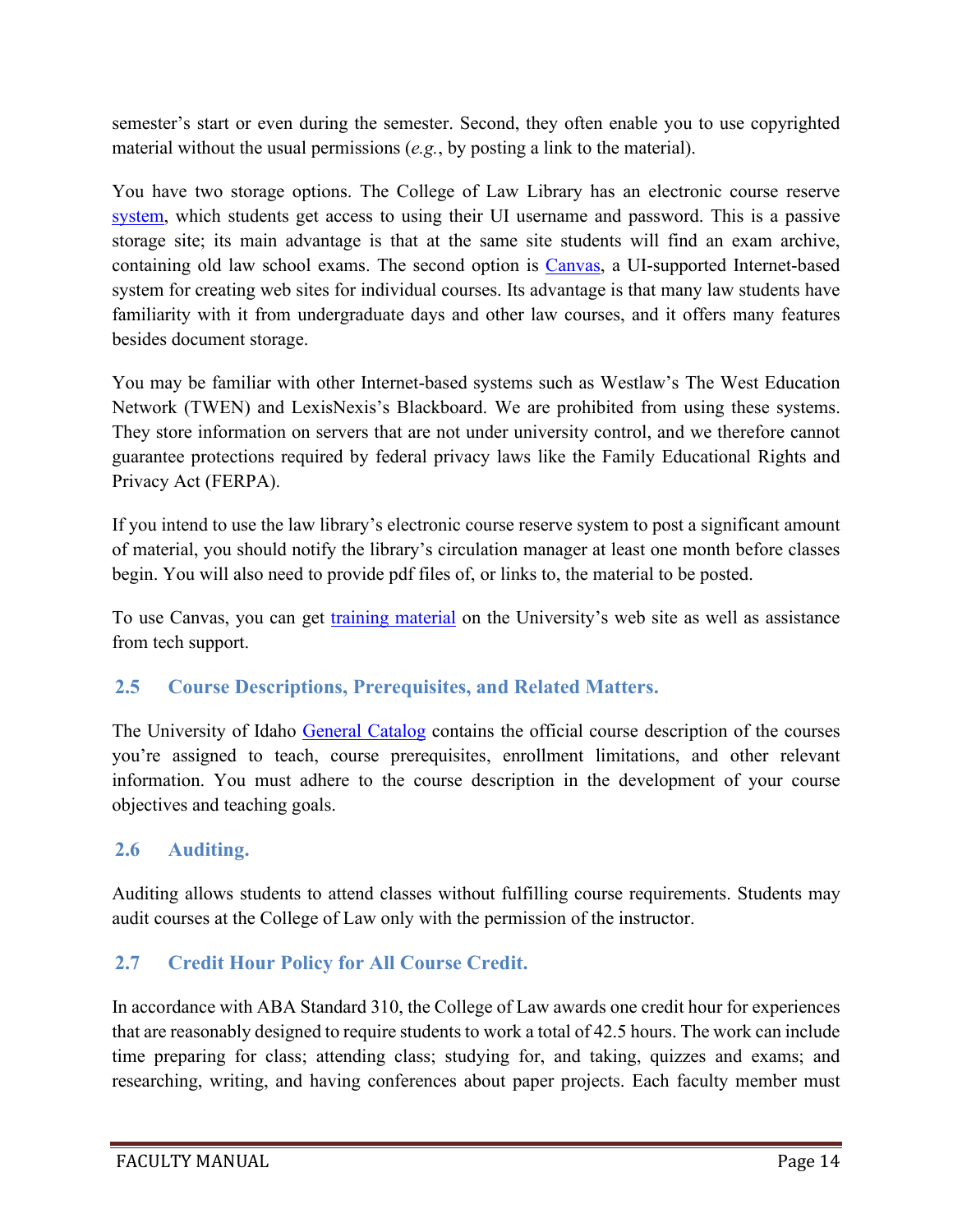ensure that his or her course meets this requirement, and doing so requires conscious effort on your part for reasons that we will now explain.

The explanation best begins with the text of ABA Standard 310(b). Standard 310(b) distinguishes between classroom courses and "other academic activities":

(b) A "credit hour" is an amount of work that reasonably approximates:

(1) not less than one hour of classroom or direct faculty instruction and two hours of out-of-class student work per week for fifteen weeks, or the equivalent amount of work over a different amount of time; or

(2) at least an equivalent amount of work as required in subparagraph (1) of this definition for other academic activities as established by the institution, including simulation, field placement, clinical, co-curricular, and other academic work leading to the award of credit hours.

The words "one hour" in (b)(1)'s phrase "*one hour* of classroom or direct faculty instruction" actually means 50 minutes, according to an official ABA interpretation. This interpretation accounts for why our 3-credit courses, for example, ordinarily meet for a total of 150 minutes each week—usually in either three 50-minute class sessions or two 75-minute class sessions.

The complication arises because ABA Standard 310(b)(1) contemplates a *full*, *15*-week semester, whereas the College of Law's fall semesters run only 14 weeks and include a Monday holiday (Labor Day). The College of Law's spring semesters do run 15 weeks, but have two Monday holidays (MLK Day and Presidents' Day). This is why you must make conscious efforts to ensure your courses meet Standard 310(b). In planning those efforts, it helps to distinguish between fallsemester courses and spring-semester courses.

Although the fall semester runs only 14 weeks, an ABA Guidance Memo says we can treat a final exam week as a 15th week. Accordingly, a 14-week course will satisfy Standard 310(b)(1) ignoring for now the complication of the Labor Day holiday—if the professor has students take an exam or do a paper (or presentation) project that "makes up for" the "missing" 15th week. For a 3-credit course, for example, this is satisfied by giving a 3-hour exam for which students are expected to study for 6 hours or a final paper (or presentation) that will students are expected to need 9 hours to prepare. For a 2-credit course, the professor could give a 2-hour exam for which students are expected to student for 4 hours, or a paper project that reasonably requires at least 6 hours to prepare. These expenditures of student time on exams or papers, when independent of the time students take attending and preparing for 14 weeks of classes, enable 14-week classes to meet ABA Standard 310(b).

A further wrinkle occurs, however, if a fall-semester course meets on Mondays. College of Law courses don't meet on the Monday of Labor Day. That missed class therefore must be made up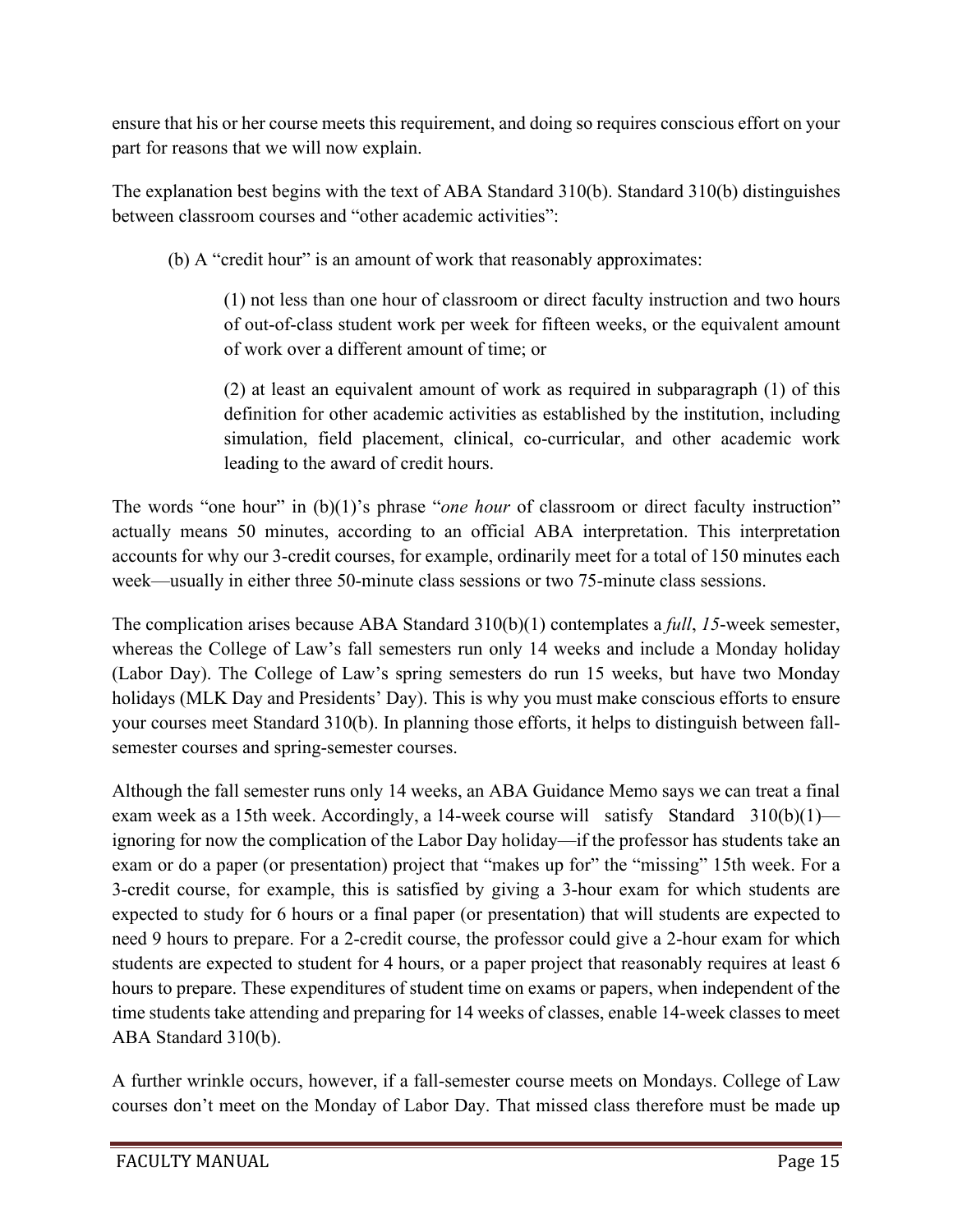somehow. Individual professors whose fall-semester courses meet on Mondays have discretion about how to make up the class missed on Labor Day. You can:

- schedule a make-up class during one of the designated make-up time slots built into the schedule; or
- require outside work that you expect will take a total of 3 hours per 50 minutes of cancelled class, such as quizzes that students must take outside of a regularly scheduled class; a takehome assignment; a film viewing; a review session; additional hours of clinic work; or any other assignment

Many faculty members already require students to do outside work of some sort that will make up for missing Labor Day. If you are among them, you needn't make any other adjustment.

Unlike fall-semester courses, spring-semester courses run 15 weeks and therefore don't present the "missing week" problem. Spring-semester courses do present an issue, however, if they meet on Mondays, because of the two Monday holidays in the spring. To make up the two missed Mondays, you must either make up the classes or require students to do outside work totaling 6 hours (assuming the missed class sessions were 50-minutes long). This can be accomplished by having a final exam or other final project that students are expected to need at least 6 hours to complete, or by requiring other outside work such as that already discussed. Most faculty have final exams or projects of some other kind that will make up for the missed Mondays. Again, though, we ask each faculty member to make a conscious effort to ensure compliance with ABA Standard 310(b).

Compliance can be particularly challenging for courses that don't fit the usual scheduling patterns or that aren't classroom courses. For these courses, the key is that students must be reasonably expected to work a total of 42.5 hours for each academic credit. If you need any help planning your course to ensure this result, don't hesitate to ask the associate deans for faculty development.

As discussed below, your syllabus must demonstrate your compliance with this policy. The Associate Deans of Faculty Development will contact you for more information if your compliance is not apparent on the face of your syllabus.

# <span id="page-16-0"></span>**2.8 Credit Hour Policy for Directed Study.**

With respect to directed studies, 1) a directed study that is a continuation of a paper course project is entitled to one credit, and 2) a directed study that is brand-new information is entitled to two credits. By submitting a grade of "pass" in a directed study class, the faculty member certifies that the student complied with the credit hour policy. Faculty members have discretion about how to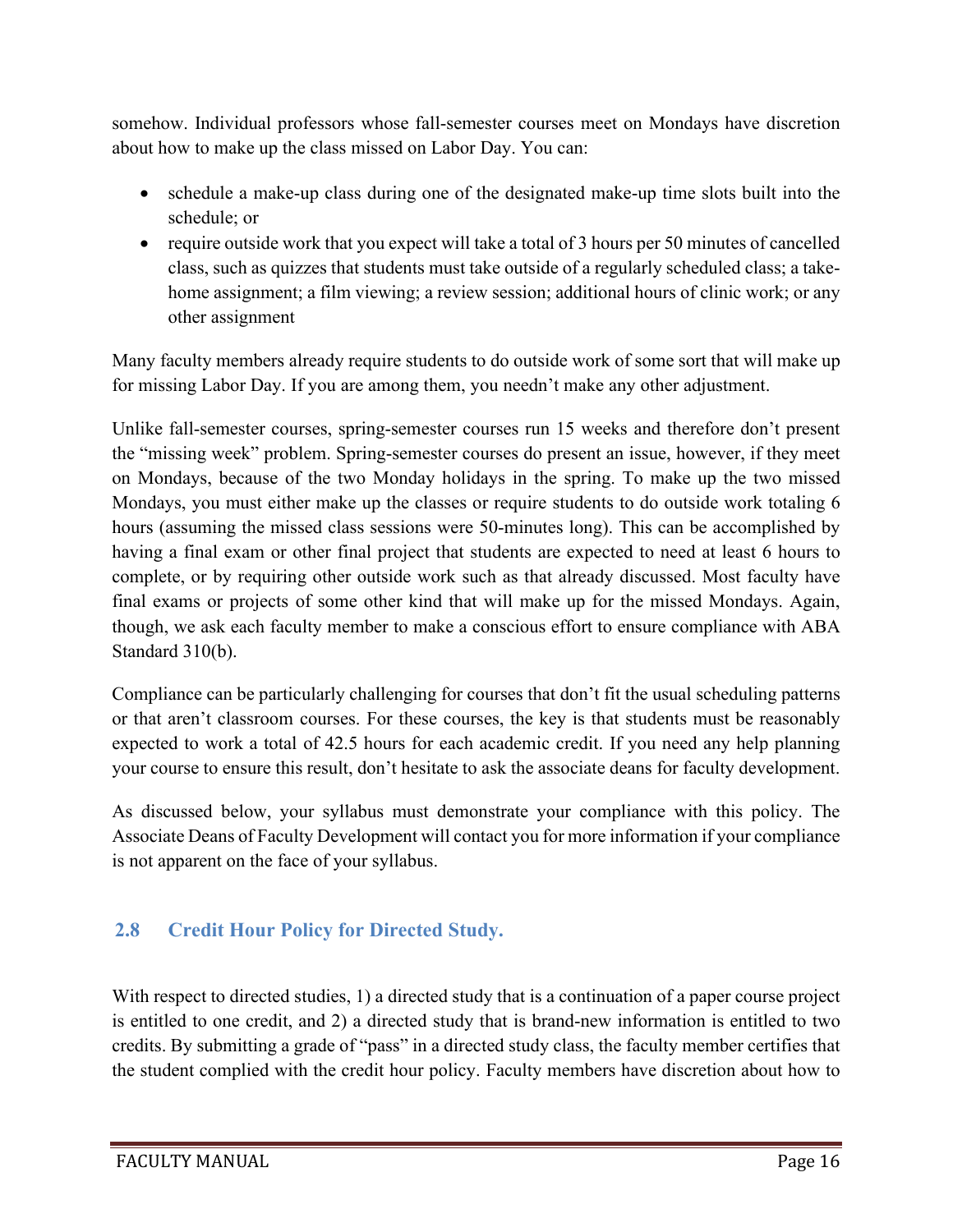track students' credit hours in directed study, including by requiring students to submit time tracking sheets to the faculty member.

## <span id="page-17-1"></span><span id="page-17-0"></span>**2.9 Syllabus.**

#### **A. Syllabus Content.**

If you would like advice and examples of other syllabi, contact the Associate Deans for Faculty Development or other colleagues. Below we describe the mandatory and optional components of syllabi. That description is followed by a checklist, which you can use to double-check that your syllabus has the necessary contents and which the law school administration uses to review all syllabi before they are finalized.

Please be on the lookout for emails notifying you of any changes or additions to the syllabus components described below, especially changes or additions required to address the evolving COVID-19 pandemic. At the time of this writing, the university plans to continue normal operations during the Spring 2022 semester. But the situation is fluid and could lead to changes in policies that will need to be included in course syllabi.

#### **Mandatory Components of Course Syllabi**

- **Course Learning Outcomes.** Each course's syllabus must include the course's learning outcomes. They will describe what knowledge, skills, and values a student will learn in the course. These will, of course, vary from one course to another. Please draft your course learning outcomes so they dovetail with the law school's learning outcomes for its graduates. (See § 1.6 above.)
- **Means of Formative Assessment.** Your course must include at least one method of formative assessment. You should determine the formative assessment method(s) appropriate for each course that you teach. Formative assessment methods are measurements used during the course that provide meaningful feedback to improve student learning. Examples include clicker questions, midterm quizzes and exams, practice problems, and midterm written assignments. Each course syllabus must include the method(s) by which you are formatively assessing students' achievement of the course's learning outcomes.
- **Means of Summative Assessment.** Your course must include at least one method of summative assessment. You should determine the summative assessment method(s) appropriate for each course that you teach. Summative assessment methods are measurements at the end of a particular course that measure the degree of student learning. Examples include final exams, final research papers, final oral presentations, and final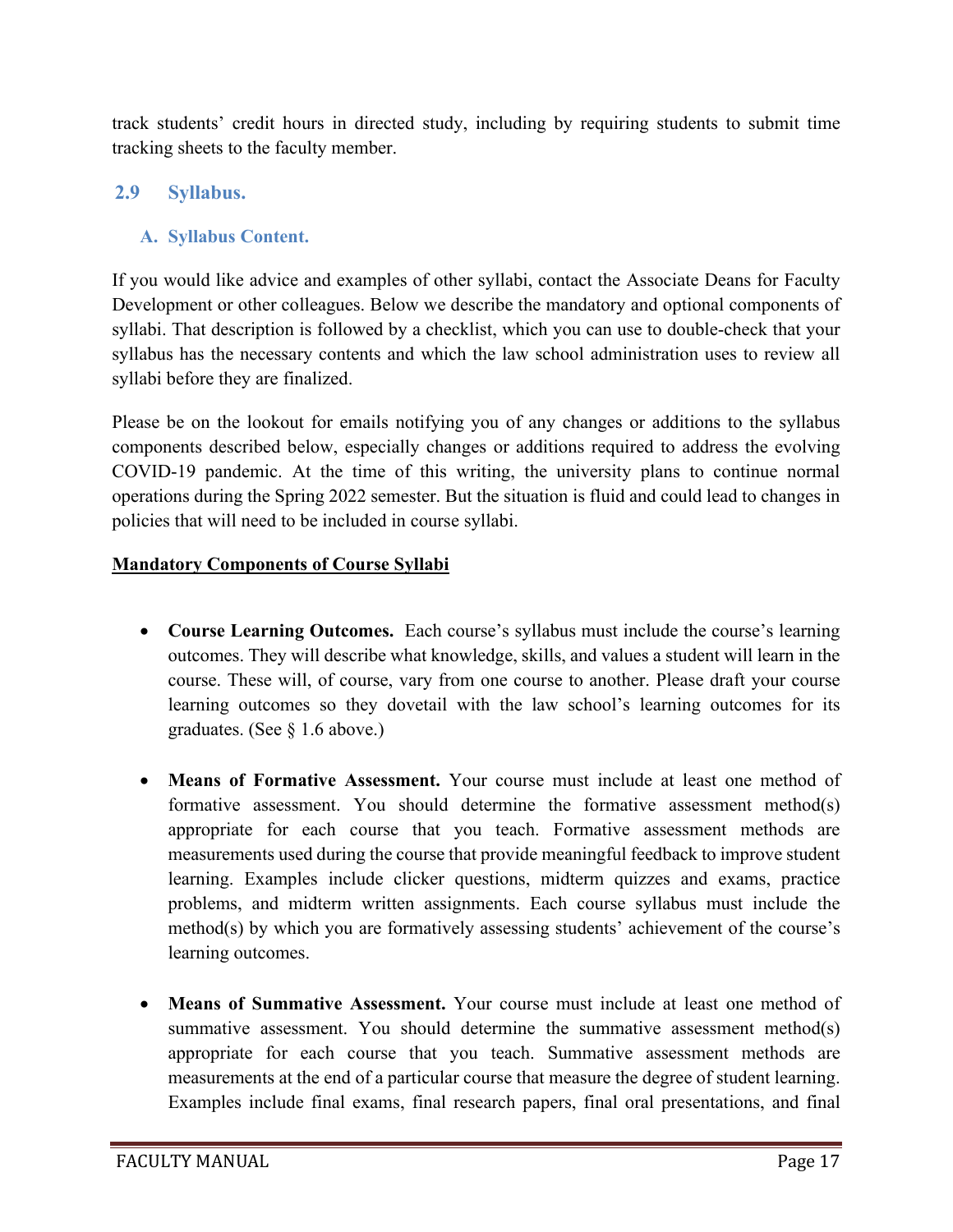projects. Each course syllabus must include the method(s) by which you are engaging in summative assessment of students' achievement of the course's learning outcomes.

• **Out-of-Class Student Work.** To the extent possible, your syllabus should include all of the out-of-class student work—*e.g.*, reading assignments—that is required for each class session. If you supplement your syllabus with additional out-of-class student work over the course of the semester, submit this updated syllabus to the Assistant Registrar-Law.

When assigning out-of-class student work, ensure compliance with ABA Standard 310, which requires that one credit be awarded for experiences that are reasonably designed to equate to at least 12.5 total hours of classroom instruction and at least 30 total hours of outof-class student work. For a classroom course that spans a semester, one credit equates to at least 50 minutes of classroom instruction per week and at least two hours of out-of-class student work per week. Other courses, including externships, clinics, directed study, law review, and intensive or summer classes, must require at least the equivalent amount of academic work per credit hour. See the mandatory statement to be included in the syllabus below.

The law faculty has adopted the following Credit Hour Policy in order to ensure compliance with ABA Standard 310:

Course syllabi shall affirmatively demonstrate—through specified assignments, readings, projects, simulations, and other work—that students' out-of-class time will meet the requirements of this policy. Readings—*on average*—of at least 15 pages per credit per week shall be presumed to meet this rule. In determining that 15 pages of reading per credit per week presumptively satisfies the out-of-class aspect of the policy, the following credit hour calculator from Rice University was consulted: [http://cte.rice.edu/blogarchive/2016/07/11/workload.](http://cte.rice.edu/blogarchive/2016/07/11/workload) While the stated average minimum page numbers assigned is presumed to meet the rule, assignments may vary when faculty, in their professional judgment, determine the problem, statute, or other material assigned is complex in nature and it is expected that the amount of time it will take students to complete the out of class assignment will meet the rule.

The Associate Deans of Faculty Development review course syllabi each semester to ensure compliance with the Credit Hour Policy. If they have any questions, they will contact you to ensure compliance.

• **Mandatory Credit Hours Statement**. Every course syllabus must contain the following statement:

## **Credit Hours for Coursework**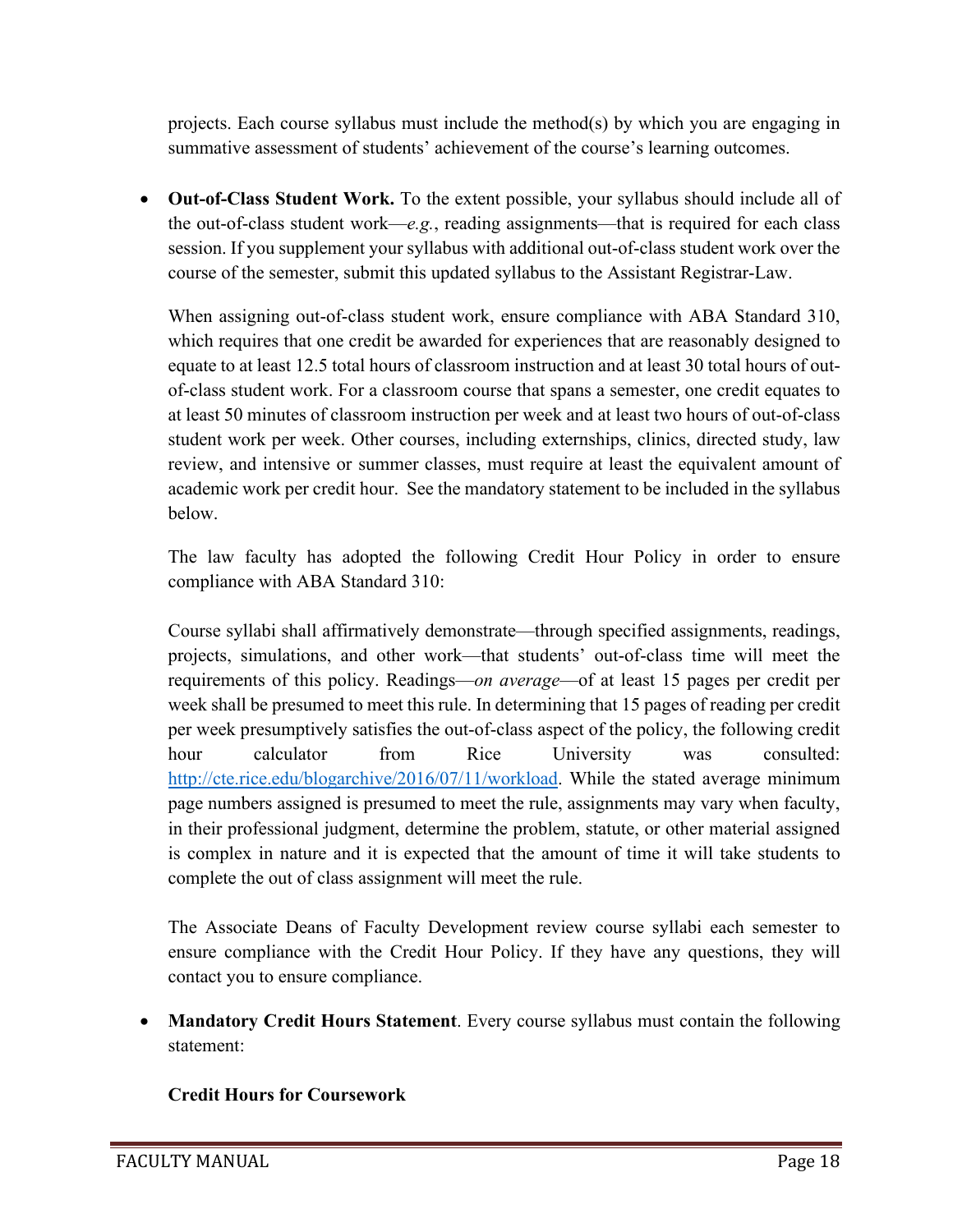In accordance with ABA Standard 310, the College of Law awards one credit hour for experiences that are reasonably designed to involve 50 minutes of classroom or direct faculty instruction and two hours of out-of-class student work per week, or at least the equivalent amount of work for academic activities including simulation, field placement, clinical, and other academic work leading to the award of credit hours.

The Course requirements outlined above with respect to materials and assignments, in my professional judgment, are complex enough in nature that it is expected that the amount of out-of-class time it will take students to complete the assignments will meet the rule.

- **Classroom Policies.** Detail any classroom policies regarding the following matters, especially as they affect grades or potential disenrollment of the student:
	- o **Class attendance** (see § 3.4 for the College's requirements about class attendance)
	- o **Punctuality** (*e.g.*, will tardy students be counted as in attendance?)
	- o **Class participation** (*e.g.*, will class participation be assessed when assigning students their final grades?)
- **Grading**. Detail how each student will be assigned a grade in the course. For example, indicate whether and to what extent each means of formative and summative assessment will be reflected in the final grade. In addition, if other factors, such as class attendance or class participation might affect the grade assigned in the course, indicate how those factors might affect the grade.
- **Testing methods**. If there will be one or more exams or quizzes, the syllabus should state clearly whether these are "closed" or "open" book, and whether the exam is an in-class or take-home exam. If a take-home exam, you should describe when they must check out the exam and when they must submit their answers. In the case of open-book tests, the syllabus should state clearly what materials the students can bring with them to the test, and what materials they CANNOT bring. For example, can they bring their assigned course books? Recommended readings? Class handouts? Their class notes? Group outlines? Notes or outlines which they borrowed, copied, or purchased from other students? Even in openbook exams, faculty rarely, if ever, allow students to bring commercial study aids or other published materials that were not part of the assigned readings.
- **Office Hours and Contact Information**. The syllabus should tell students where your office is (if you have an assigned office on campus), how to contact you by phone or email outside of class during business hours, and when you will hold office hours. FSH 1565C-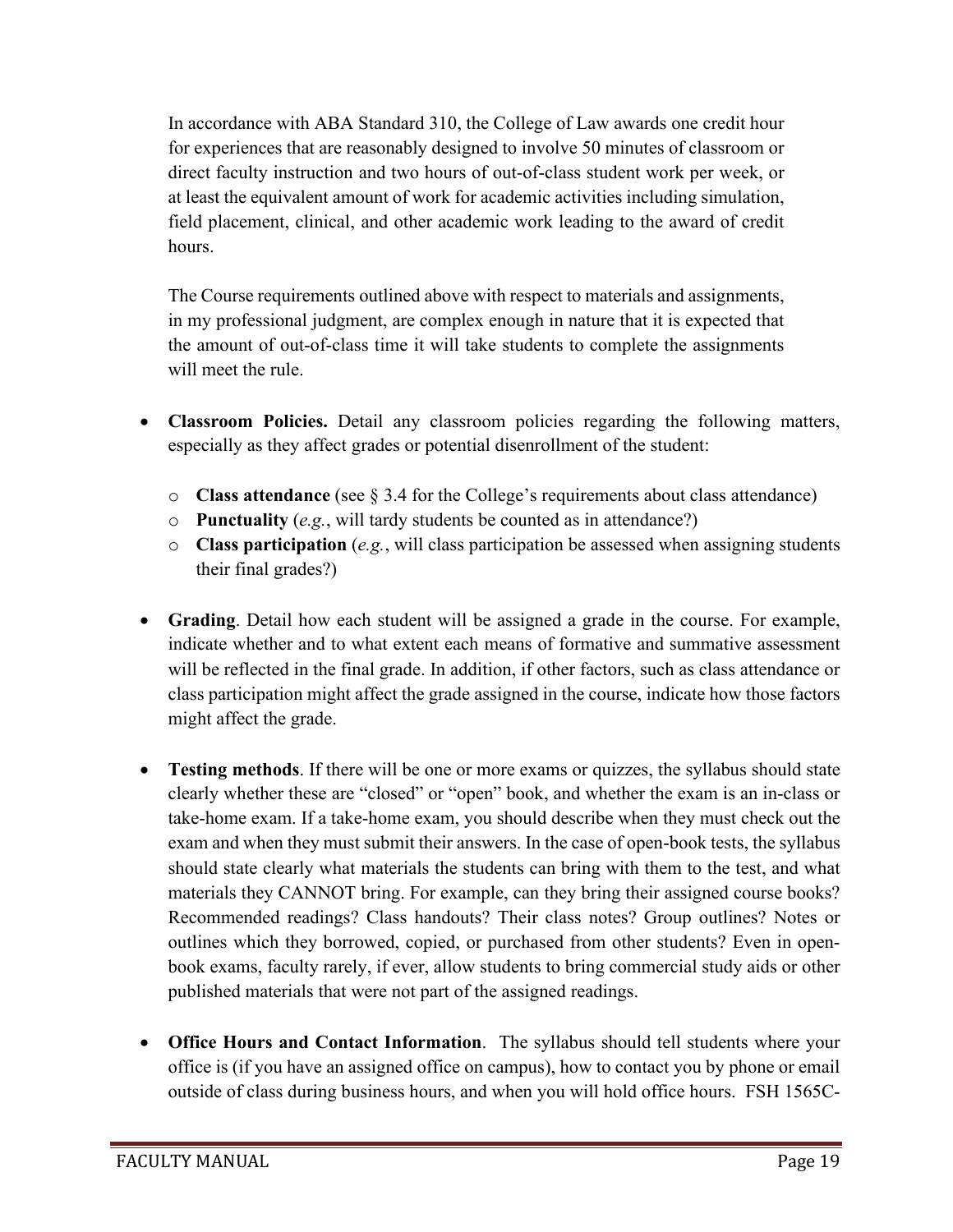1.c says that "faculty with teaching duties must offer office hours each week. Faculty may meet with students in person or using technology such as videoconferencing." You must have students contact you at your official UI email address, and you must contact them at their official UI email address.

*Note about office space for faculty members visiting the other location and for adjunct faculty members:* An office is available at each location for use by faculty members who are visiting the other location—e.g., to teach students at the remote location—and by adjunct faculty members. In Boise, Offices 135 and 136 at the Front St. Building will be available in the Spring 2022 semester; in Moscow, Room 127 of the Menard Building will be available throughout the 2021–2022 school year. You must reserve space in these offices in advance. To do so, please use the room reservation request form on the website. <https://www.uidaho.edu/law/faculty-staff> (under "Event Support and Room Requests").

• **Mandatory Accommodations Statement**. Every course syllabus must contain the following statement:

#### **Accommodations**

Reasonable accommodations are available for students who have documented temporary or permanent disabilities. Ideally, students in Moscow and Boise should meet with the Center for Disability Access and Resources (CDAR) before the first week of class to assess if any accommodations are needed for courses and/or examinations. All accommodation requests are then submitted by CDAR to Associate Deans Bauges and Running for final approval. CDAR serves as the sole evaluator of medical documentation and determines reasonable accommodations on a per semester basis. The College of Law does not have the authority to evaluate or grant disability accommodations without CDAR first submitting a recommendation.

You may contact CDAR by:

- Calling 208-885-6307
- Emailing [cdar@uidaho.edu](mailto:cdar@uidaho.edu)

To learn more about CDAR, visit its website at [http://www.uidaho.edu/current](http://www.uidaho.edu/current-students/cdar)[students/cdar.](http://www.uidaho.edu/current-students/cdar) Please review the College of Law Catalog and Student Handbook for more information on the disability accommodation process.

You will not receive your accommodations in this course until they have been approved by CDAR and your Associate Dean. Professors are notified only of accommodations that require notice, such as preferential seating, access to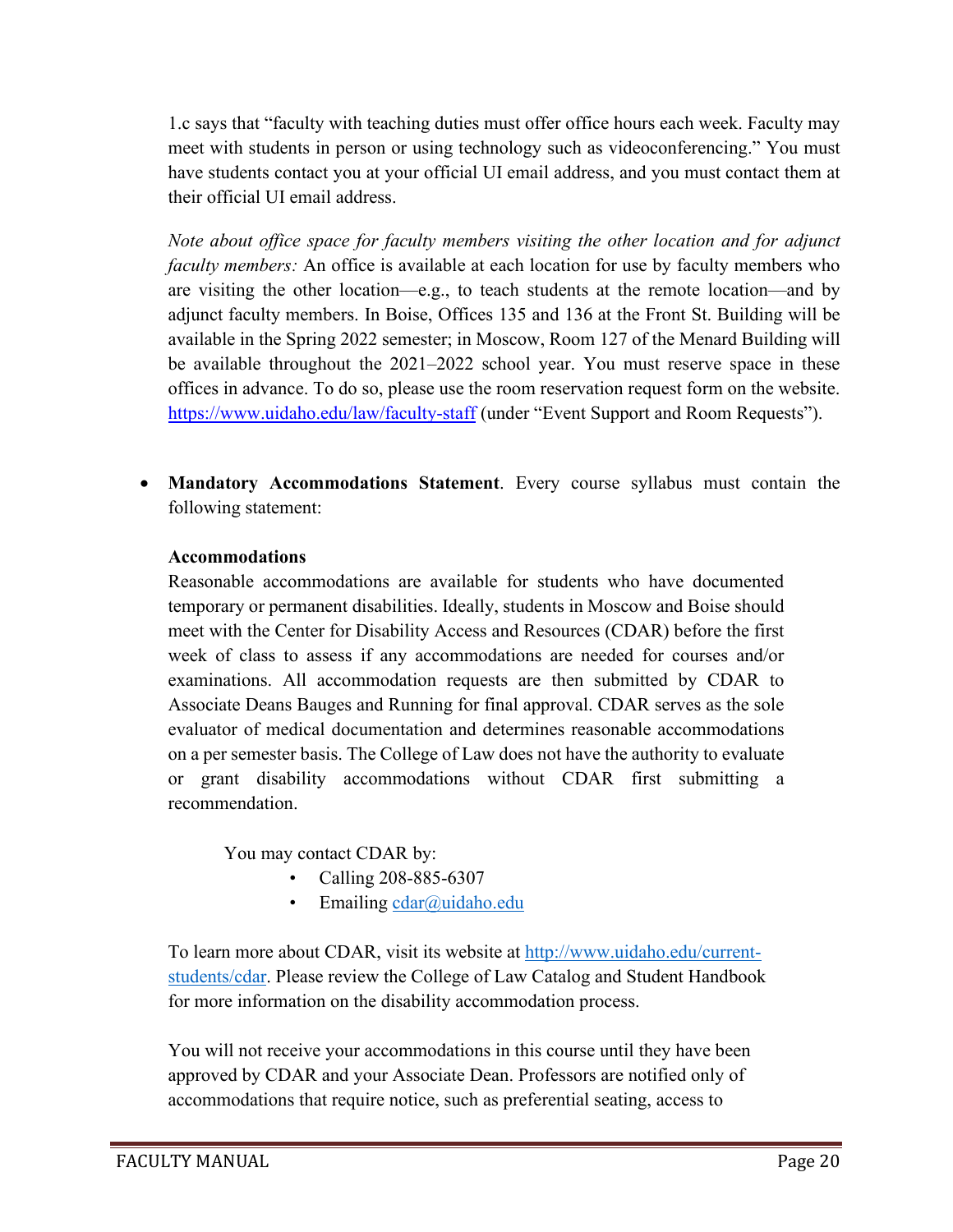food/drinks/medication in the classroom, or a flexible attendance or assignment submission schedule. All exam accommodations are provided to you by the Law Exams team without any notice to your professor. If you have a question about an accommodation or whether it has been provided, please contact your Associate Dean of Students.

• **Mandatory Respectful and Inclusive Learning Environment Statement.** The syllabus must contain the following statement:

#### **Respectful and Inclusive Learning Environment**

As described in our College's [Diversity Plan,](https://www.uidaho.edu/-/media/UIdaho-Responsive/Files/law/about/diversity/ui-law-diversity-plan.pdf) we want to protect and foster an inclusive and respectful learning environment. This requires each of us to listen respectfully to each other's viewpoints and to participate in discussions in a calm, professional, and civil manner. In this course and our professional discussions, we will welcome and value students from all cultures, races, ethnicities, genders, physical abilities, lifestyles, opinions, nationalities, philosophies, sexual orientations, religious backgrounds, ages, life experiences, and identities. When participating in class online, please consider how your physical space appears to your classmates and professor and reflect on whether anything in your space might hinder the open, inclusive, and professional conversations I will encourage in this course.

• **Mandatory Class Recording Statement.** Every course syllabus must contain the following statement:

#### **Recording Class Sessions**

Students may not electronically record classes unless they have the express consent of the instructor, except where the Dean of Students has allowed recording as a disability accommodation pursuant to a recommendation by CDAR. Recording classes without the instructor's express consent violates the Honor Code. Students recording classes as a disability accommodation must follow procedures set down by CDAR. Students who are unable to attend class for reasons of illness or other exigencies must receive permission from the instructor before classes are recorded on their behalf. Contact your instructor for information on recording procedures.

• **Mandatory COVID-19 Statements for Spring 2022 semester** (numbered for clarity and subject to revision in accordance with changes in university policy or local public health policies)

[\*\*\*The following syllabus provision is only required for classes that are scheduled as inperson classes in the catalog.]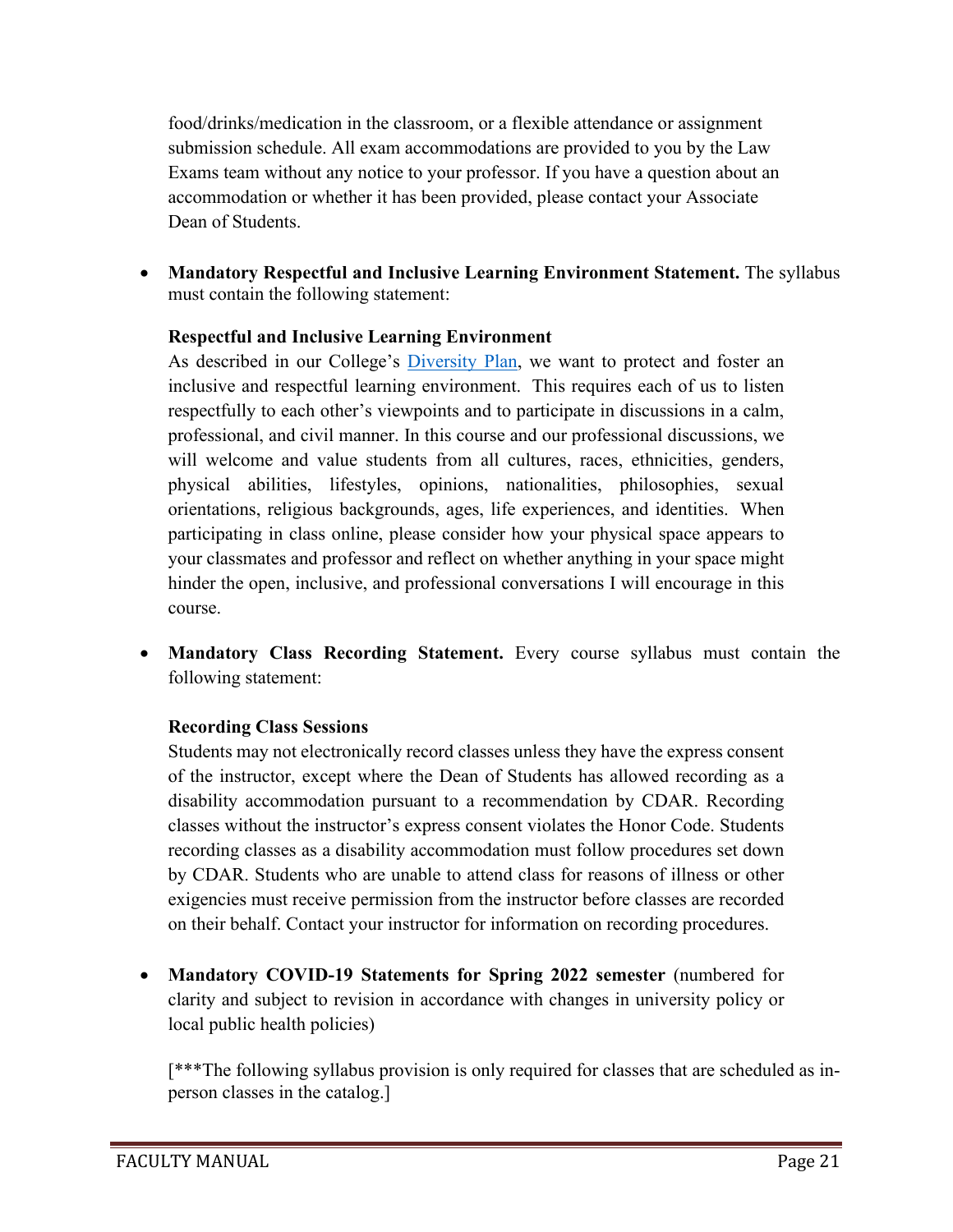#### **[1] In-Person Attendance**

Under current plans, this class will be held in-person only. Therefore, all students are expected to attend class in the assigned classroom, either in Boise or Moscow. There is the potential, however, that this class may transition to remote delivery, either in response to public health guidance or because of my compliance with College of Law Public Health Policies. Please check your UI email regularly in order to ensure that you are aware of any transition to remote delivery.

#### **[2] Excused Absences**

If you are experiencing symptoms of COVID-19 or another contagious disease, if you have tested positive for COVID-19, or if you are following CDC [guidance](https://www.cdc.gov/coronavirus/2019-ncov/if-you-are-sick/quarantine.html) about quarantining after exposure to COVID-19, please do not attend class. All such absences will be excused and will not be counted as absences under this class's attendance policy. As soon as possible, please notify me (without disclosing any personal medical information) that you are missing class pursuant to College of Law Public Health Policies. Upon receipt of that notification, your absence(s) will be excused.

#### **[3] Access to Class Recordings**

All class sessions will be recorded and posted for students in this course to access if necessary. You may access the recorded classes by logging in with your UI credentials at stream.uidaho.edu. [INSERT ALTERNATIVE LINK IF PROVIDING AUDIO-ONLY RECORDINGS.] As explained by the University's recording [policies,](https://www.uidaho.edu/registrar/faculty/ferpa/recording-classes) when a class is recorded it creates a student educational record protected by the Family Educational Rights and Privacy Act (FERPA). Accordingly, these recordings should only be accessed by students in this course, and you may not share the recordings with anyone outside of our class.

#### **[4] Student Permission to Attend Class Remotely Pursuant to College of Law Public Health Policies**

If you will be absent pursuant to these health policies and would like to attend one or more classes synchronously (via Zoom) while absent, you may reach out to me to obtain the Zoom link to attend class remotely for that limited time. Please be advised that I may not be able to facilitate Zoom attendance without advance notice. In the event that I do not receive your email and/or have an opportunity to respond prior to class, please plan on utilizing the recording of class to stay caught up.

#### **[5] Zoom Office Hours**

Unless I notify you otherwise, I will be available to meet with you on a drop-in basis via Zoom on the following day/time and at the following link:

 $[day of week]$  ;  $[time]$ Join Zoom Meeting INSERT Meeting ID: INSERT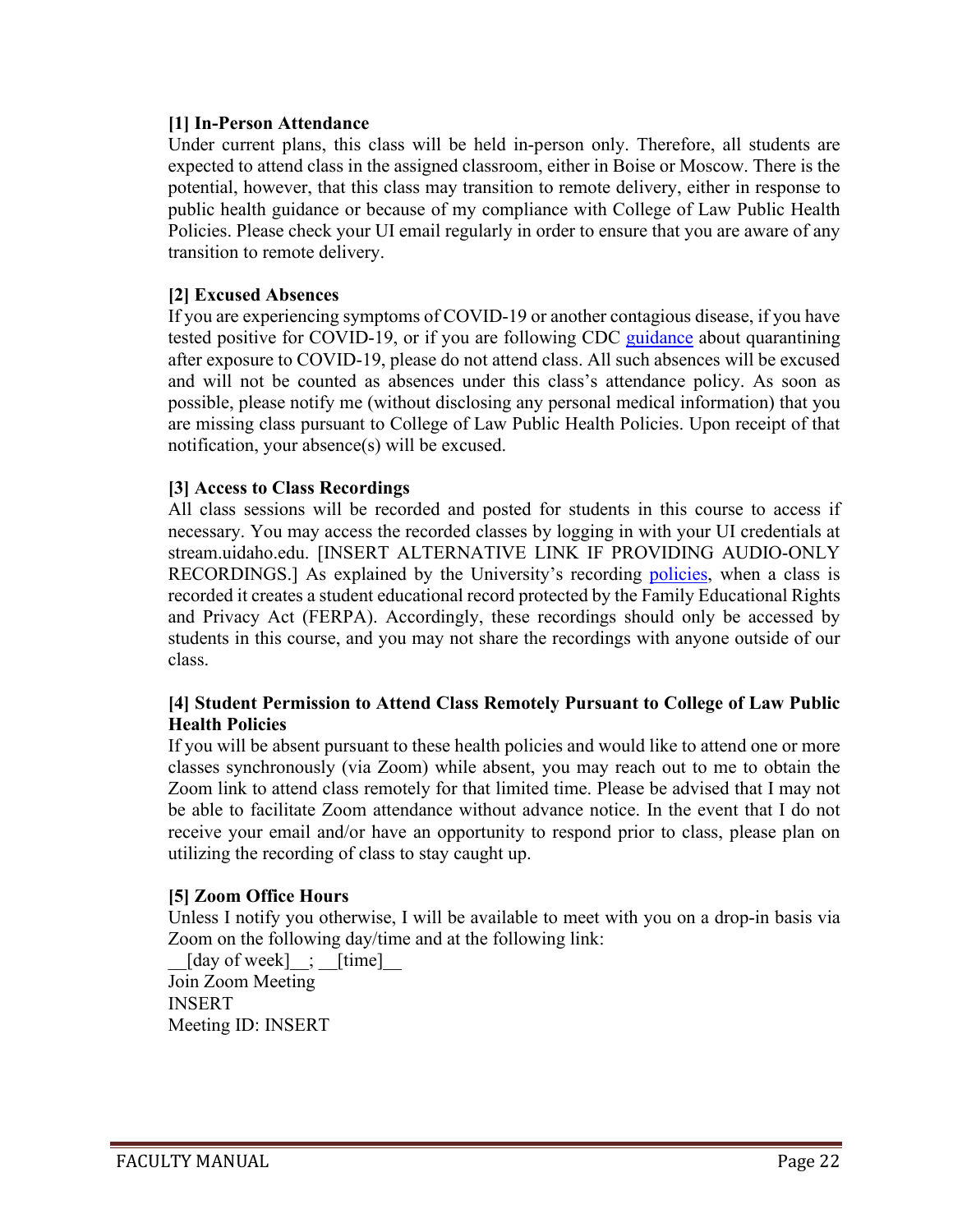#### **Optional Components of Course Syllabi**

• **Controversial Topics**. We recommend that you include the following statement:

#### **Controversial Topics**

Consistent with its educational mission, the College will introduce students to controversial topics with legal dimensions and seek to ensure that students can discuss those topics knowledgeably and civilly. And consistent with its obligation to prepare students for the legal profession, the College will require students to learn the professional standards of the profession, including its ethical standards, and will ensure that students who graduate will comply with those standards. The College of Law shall not direct or otherwise compel students to personally affirm, adopt, or adhere to any of the tenets enumerated in Idaho Code 33-138 (H.B. 377), entitled "Dignity and Nondiscrimination in Public Education." Nor will the College direct or compel students to personally engage in speech or other forms of expression when that direction or compulsion would violate U.S. Supreme Court precedent or other binding legal precedent or laws. E.g., West Virginia State Board of Education v. Barnette (U.S. Sup. Ct. 1943) (holding that public school students cannot be compelled to salute the flag).

• **Civility Statement.** At your option, you may include the following statement:

#### **Civility**

In any environment in which people gather to learn, it is essential that all members feel as free and safe as possible in their participation. To this end, it is expected that everyone in this course will be treated with mutual respect and civility, with an understanding that all of us (students, instructors, professors, guests, and teaching assistants) will be respectful and civil to one another in discussion, in action, in teaching, and in learning.

Should you feel our classroom interactions do not reflect an environment of civility and respect, you are encouraged to meet with your instructor during office hours to discuss your concern. Additional resources for expression of concern or requesting support include the College of Law Associate Deans of Students, Kristi Running (krunning@uidaho.edu) and Brenda Bauges (bbauges@uidaho.edu), the University Dean of Students office and staff (885-6757), the UI Counseling & Testing Center's confidential services (885-6716), or the UI Office of Civil Rights & Investigations (885-4285).

• **Class Recording Policy.** You are encouraged to record all of your classes and make those recordings available to students. Recording is optional, however, unless CDAR requires it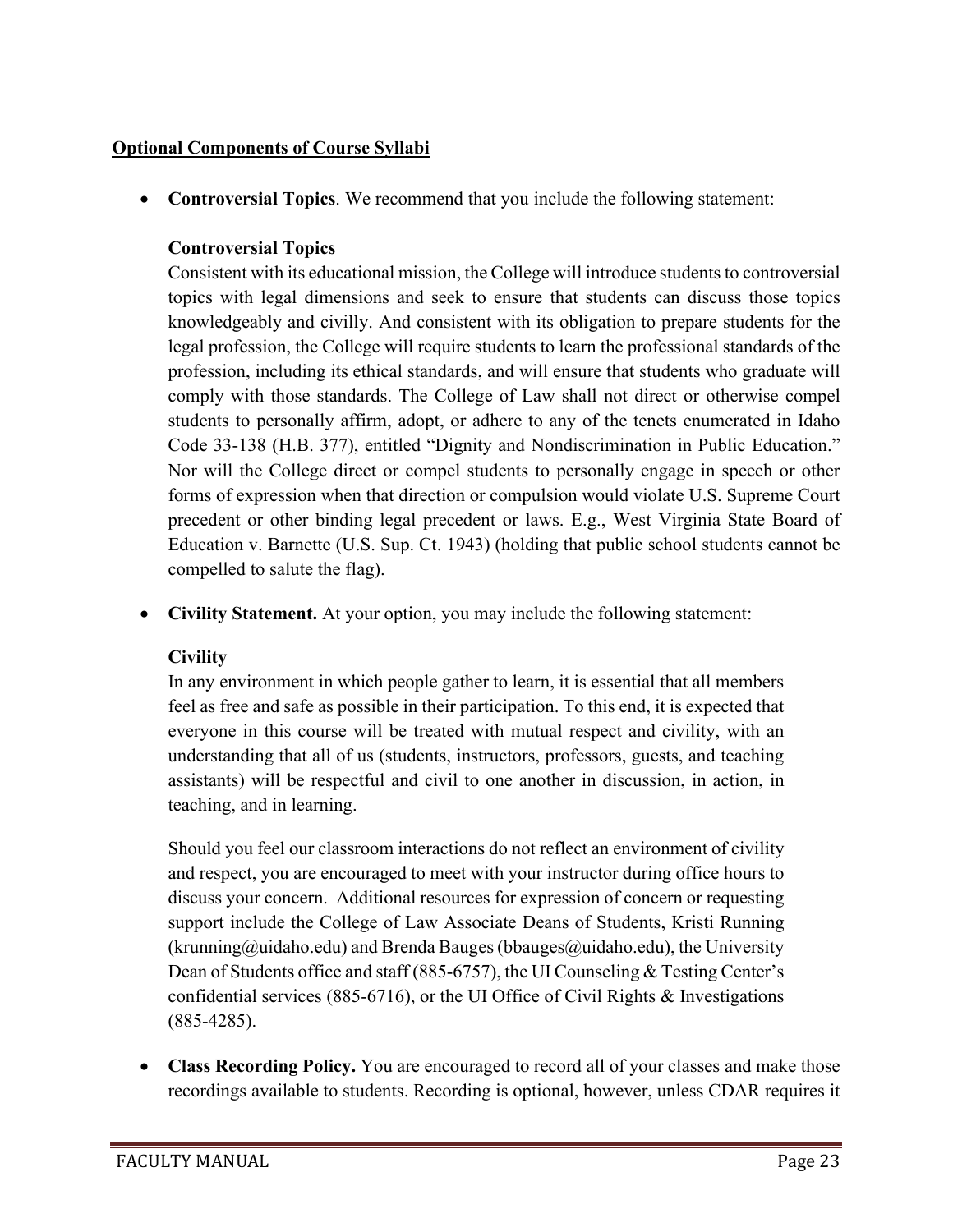for particular students. Recording can be accomplished via audio recorder or via Zoom, at the faculty member's discretion, unless CDAR requires otherwise. Whether or not a faculty member elects to use Zoom to record a class, students must attend class in-person, either in Moscow or Boise, unless CDAR requires otherwise or unless the class is a Zoom-only class. For example, a student who is out sick with a cold for a day is not allowed to "Zoom" into the class that day; however, the student can watch the recorded class later, if you have used Zoom to record the class. If you do decide to record your class for all your students, please tell them how to get access to the recordings and put this language in your syllabus to explain the limited use they can make of recordings:

#### **Class Recordings**

Our class sessions will be recorded and posted for students in this course to access. As explained by the University's [recording policies,](https://www.uidaho.edu/registrar/faculty/ferpa/recording-classes) when a class is recorded it creates a student educational record protected by the Family Educational Rights and Privacy Act (FERPA). Accordingly, these recordings should only be accessed by students in this course, and students are prohibited from sharing the recordings with anyone outside of our class. Note that these recordings may also be accessed by other university employees for other university-related reasons.

## • **Zoom Captioning**

## **Zoom Closed Captioning During Class**

If you would benefit from access to Zoom closed captioning during class, you may access it by signing in to the above-provided Zoom link from your laptop or mobile device while in the classroom. To prevent interactions with the classroom technology, please ensure that the sound is turned off on your laptop or mobile device and that your Zoom microphone is muted. Access to Zoom closed captioning is not intended to be a substitute for a CDAR accommodation.

- You may use your judgment to include anything else in the syllabus that may aid your students' learning. Some faculty include video links, optional additional readings, etc.
- **Optional additional COVID statements for the Spring 2022 semester** (numbered for clarity and subject to revision in accordance with changes in university and local health policies)

## **[1] Face Coverings Required**

In accordance with President Green's August 11, 2021 email, everyone must wear a face covering in any indoor university-sponsored event or space, regardless of vaccination status. This includes classrooms. If this requirement changes, the University or College of Law Administration will notify you accordingly.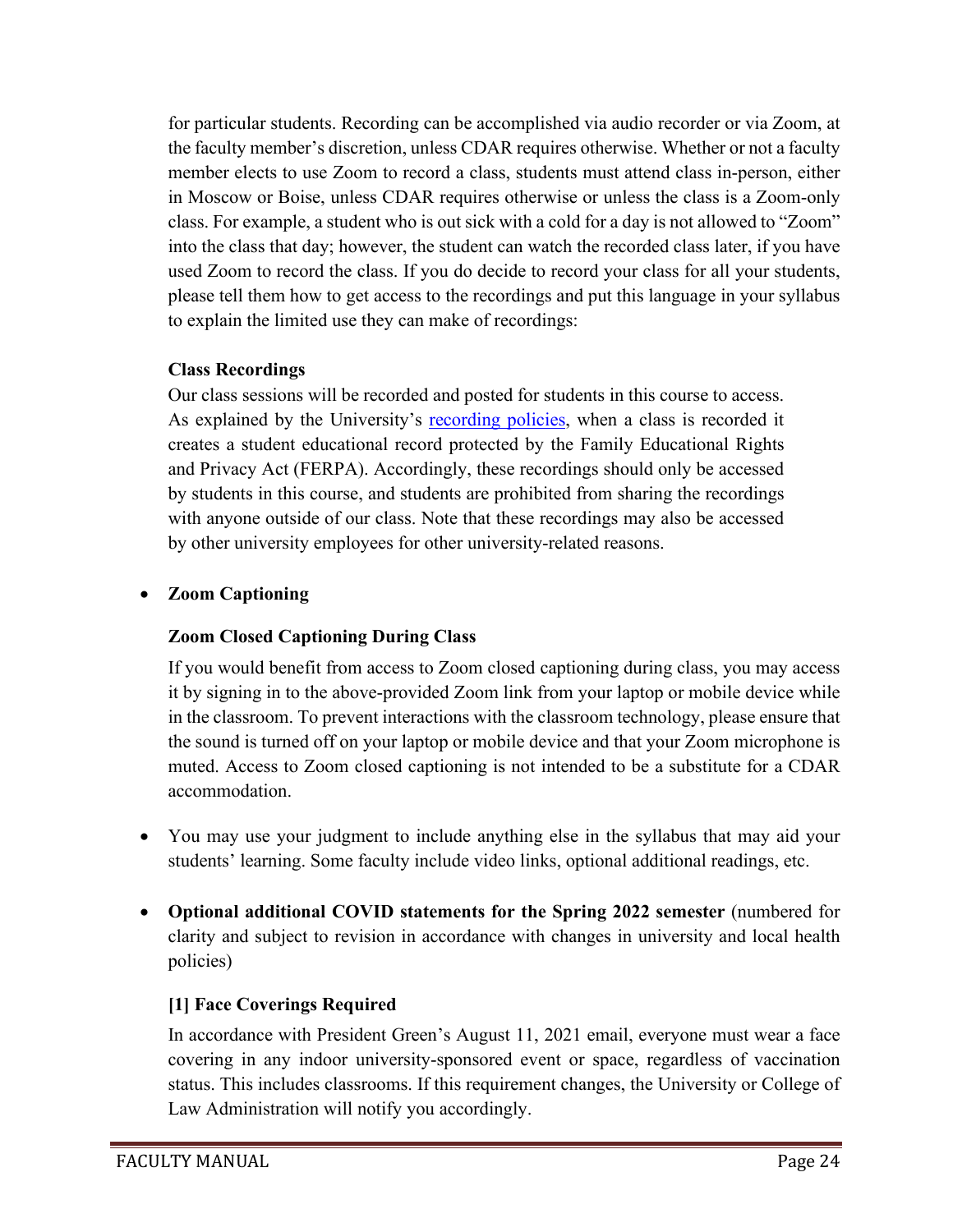#### **[2] Zoom Link (If This Class Transitions to Remote Delivery)**

In the event that this class transitions to remote delivery, the following Zoom link will be used for all remote meetings of this class this semester:

Join Zoom Meeting

INSERT

Meeting ID: INSERT

In order to access this link, you must sign in using your UI credentials.

#### **Syllabus checklist**

*Required elements:*

- $\Box$  Course learning outcomes
- $\Box$  Office Hours and Contact Information
- $\Box$  Means of formative assessment, including testing methods
- $\Box$  Means of summative assessment, including testing methods
- $\Box$  Out-of-class assignments, including reading assignments
- $\Box$  Description of how course grades will be calculated
- $\Box$  Class attendance policy (including potential effect on grade)
- $\Box$  Class punctuality policy (including potential effect on grade)
- $\Box$  Class participation policy (including potential effect on grade)
- □ "Credit Hours for Coursework" statement
- $\Box$  "Accommodations" statement
- "Respectful and Inclusive Learning Environment" statement
- $\Box$  "Recording Class Sessions" statement (see also optional element below for faculty who elect to record their classes for all students)
- □ 5 Required COVID statements (Spring 2022)

*Optional elements:*

- □ "Controversial Topics" statement (recommended)
- □ "Civility" statement
- $\Box$  "Class recordings" (for faculty who elect to record classes for all students)
- □ 2 Optional COVID statements (Spring 2022)

#### <span id="page-25-0"></span>**B. Adherence to Syllabus.**

You must adhere to the policies in your syllabus about, for example, class attendance, class participation, and grading. Students rely on the syllabus in deciding whether to stay in the class or drop it during the drop/add period, and they are entitled to plan their semester according to the workload indicated on the syllabus. For example, if the syllabus states that the only written assignment will be an open-book final exam, then you should not decide later in the semester to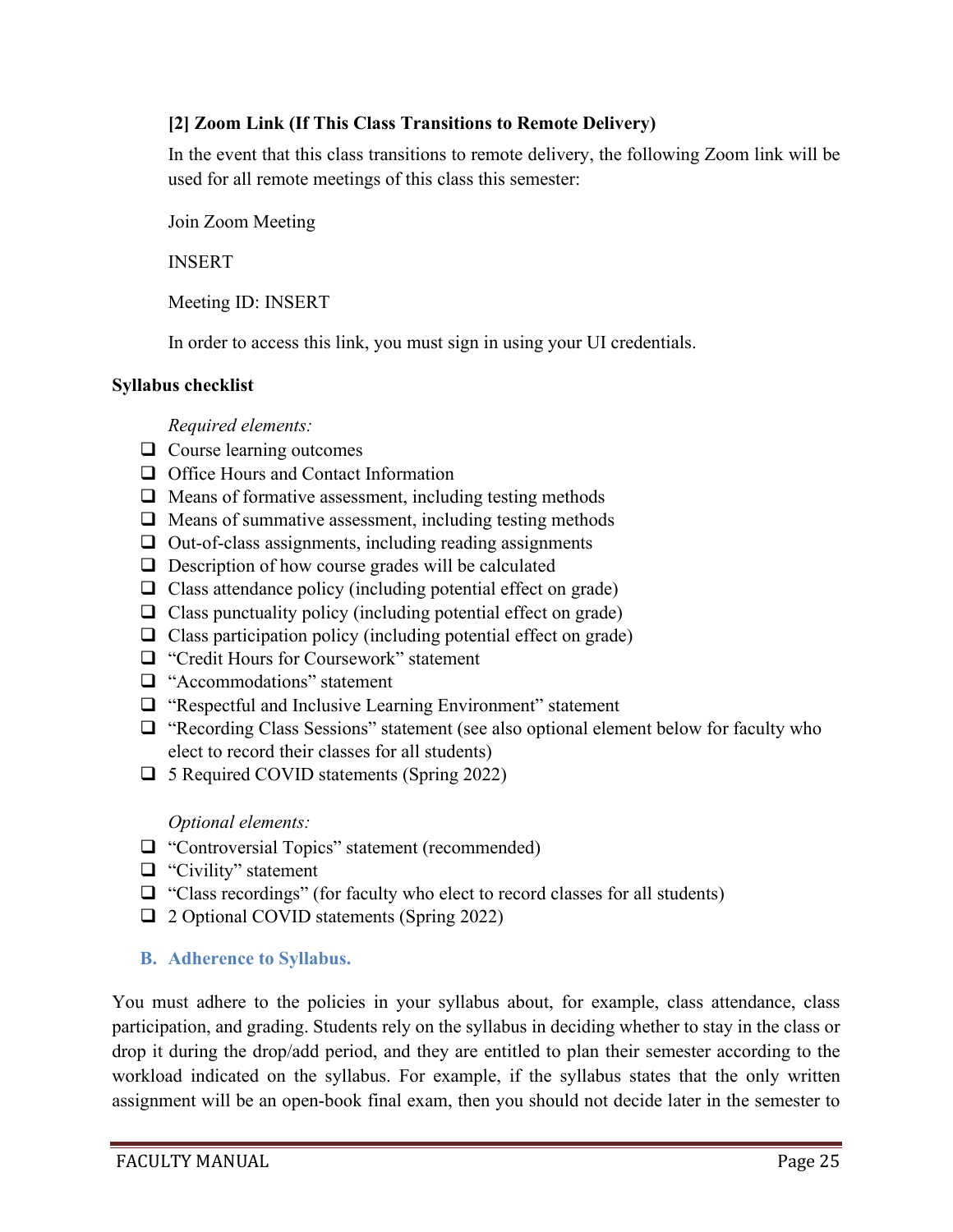make it a closed-book exam, or to add a research paper. If you promise a take-home exam, you should adhere to that promise. If you wish to maintain some flexibility about certain matters, make sure that your syllabus reflects that. For example, if you are not sure whether your final exam will be in essay or multiple-choice format, your syllabus should not promise a specific format.

## <span id="page-26-0"></span>**C. Submittal of Syllabus.**

Course syllabi must be provided to the Assistant Registrar-Law before the semester begins. The Assistant Registrar-Law will review all course syllabi to ensure compliance with the above-stated requirements. You may submit a portion of your syllabus before the semester begins and later submit updates or supplements. That is appropriate, for example, if you haven't taught a particular course before and therefore aren't able to publish a whole semester's worth of assignments in the initial syllabus.

You should also send the syllabus to your students at least one week before classes start. You can email it to students in your course using course-based email lists from VandalWeb. This email, however, won't reach students who register for your course after you send it. Therefore, you should also give the syllabus to your faculty assistant for posting along with other "first week material" on the College's website.

#### <span id="page-26-1"></span>**D. First Assignment.**

At least 7–10 days before the semester starts, you should ensure your students know the assignment for at least the first day's class, and preferably for the first week (or more). Often, professors provide these assignments as part of the syllabus. In any event, you should email your first assignment(s) to the faculty assistants for posting on the College's website, along with other courses' first assignments, and email it to the students.

## <span id="page-26-2"></span>**2.10 Teaching Resources.**

Just as learning the law is a lifetime process, so is learning how to teach the law effectively. As you may know, you can get good information on teaching law school from many sources:

• books and articles, including ones that focus on strategies for creating an inclusive classroom in which students can discuss difficult topics with civility. Without endorsing each listed publication, we include a link to a list from the University of Minnesota Law School: [https://libguides.law.umn.edu/c.php?g=296857&p=6827596.](https://libguides.law.umn.edu/c.php?g=296857&p=6827596) A great general book is Michael Hunter Schwartz, Sophie M. Sparrow, and Gerald Hess's book, *Teaching Law by Design* (Carolina Academic Press 2d ed. 2017) (in UI law library call no. K100.S68 2010).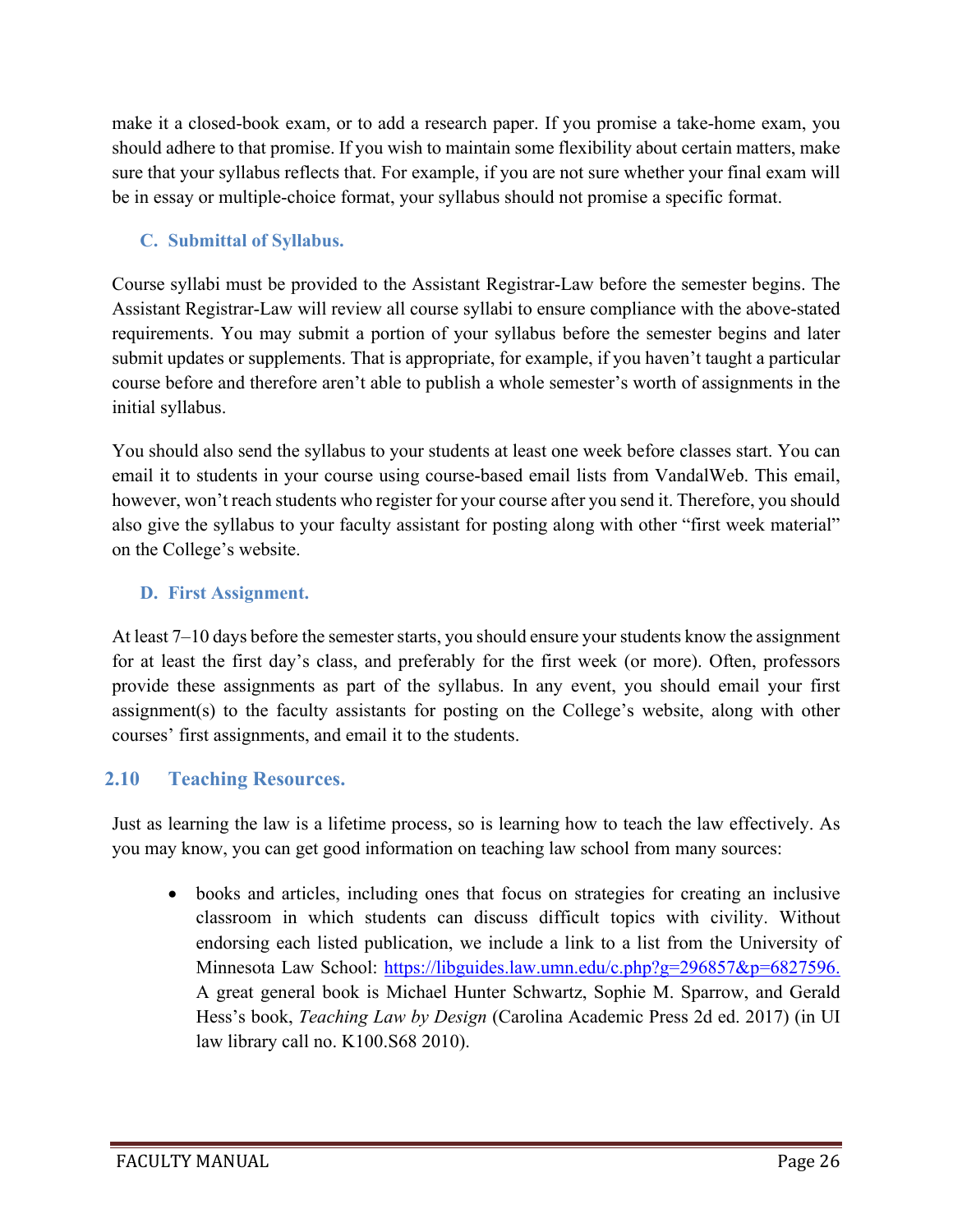- organizations, such as the Institute for Law Teaching and the Association for American Law Schools
- • [blog](https://bestpracticeslegaled.com/)s, such as the Best Practices for Legal Education blog
- The University of Idaho's [Center for Excellence in Teaching and Learning,](https://www.webpages.uidaho.edu/cetl/) which hosts workshops and posts videos
- colleagues, through informal conversations and College of Law colloquia

<span id="page-27-0"></span>You should also feel free to ask colleagues if you can sit in on their classes. Most College of Law faculty are quite open to this.

# **3. CONDUCTING THE CLASS**

# <span id="page-27-1"></span>**3.1 Required and Requested Announcements.**

Faculty Staff Handbook § 4700B says: "Instructors are expected to take some time in the first or second class session to discuss course objectives and to explain the grading system that is to be used. In particular, the extent to which grades are affected by attendance should be made clear at the beginning of the course." You can meet this expectation by discussing learning outcomes and grades in your syllabus, and then, at the first or second class meeting, encouraging students to let you know if they have any questions.

Sometimes, the law school administration asks teachers to make announcements in class about, for example, special events. If so, we will let you know, typically by email.

Sometimes, students ask faculty to make announcements at the beginning of class about student organization events or co-curricular activities–*e.g.*, moot court competitions or guest speakers. It is up to you whether to allow them to do so, to make the requested announcement yourself, or decline to have the announcement made in your course.

# <span id="page-27-2"></span>**3.2 Class Roster and Seating Chart.**

*Class rosters.* The faculty assistants will give you initial class rosters before your first class and then give you an updated one after the drop/add and late registration periods end, which typically occurs at the end of the second week of classes. During the first week of classes, please make sure no students are attending your class unless they are either on your roster or you have confirmed that they have added your course. Soon after the second week of classes end, please make sure that all of the students on your updated roster are regularly attending class. *See* FSH 4700F-3.

*Seating charts.* Before classes begin, the faculty assistants will give you a blank, hard copy of the layout for your classroom, showing its seating arrangements. You can use this to create a seating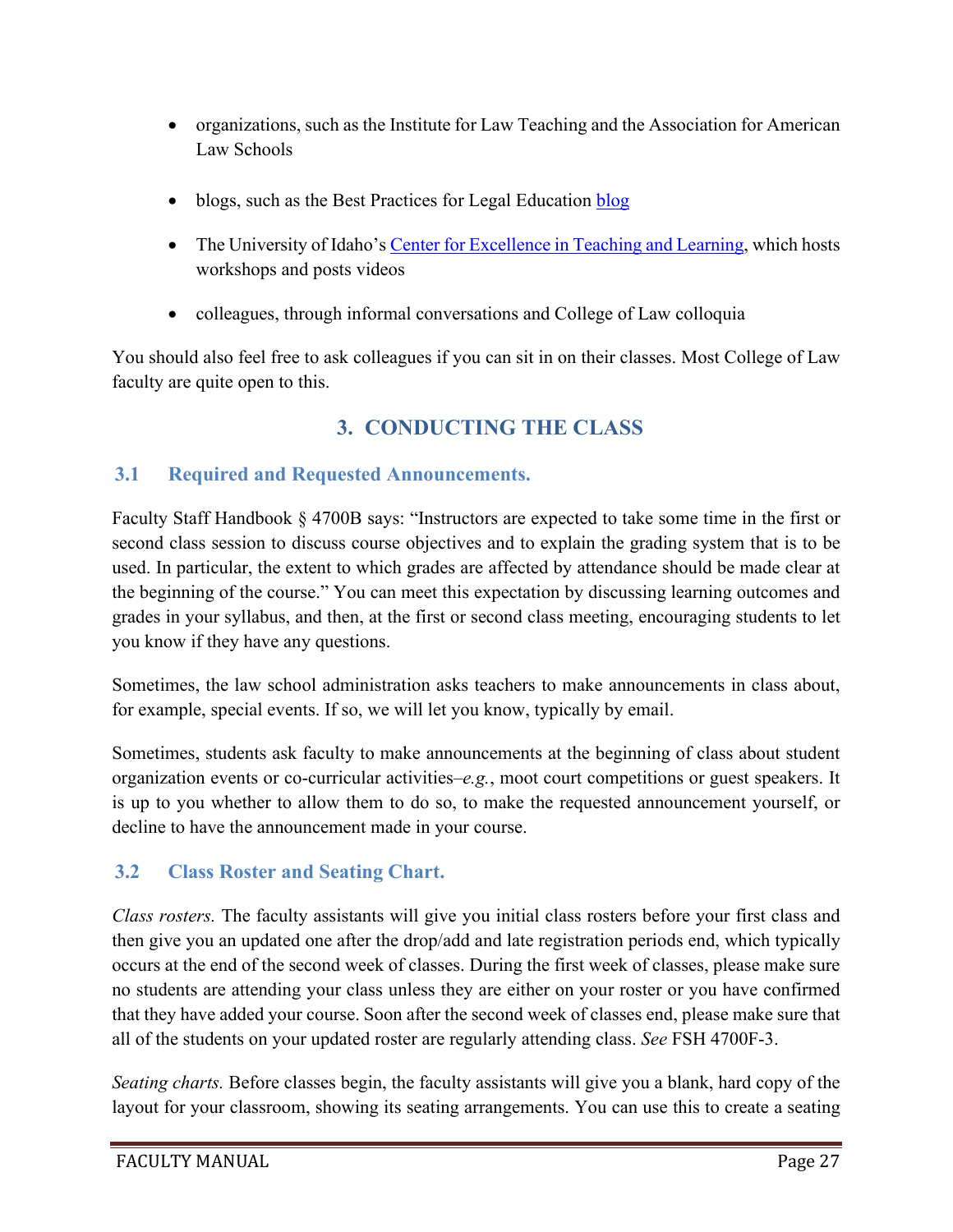chart. To do so, have your students write their names in the places on the chart showing their seats. Then return the filled-in seating chart to the faculty assistants, who will insert photos of the students, along with their names.

#### <span id="page-28-0"></span>**3.3 Recording of Classes.**

Faculty Staff Handbook § 4700F-8 says: "Students may electronically record lectures only with the consent of the instructor or as an approved ADA accommodation and with appropriate notification to the instructor." If a student has an ADA accommodation, you will get word to that effect from the Associate Deans of Students. Under the terms of these accommodations, the accommodated student can record the class only for his or her personal use during the semester. The student can't share the recordings with other students without your consent.

#### <span id="page-28-1"></span>**3.4 Taking Attendance.**

With the two caveats described at the end of this section. students must attend class regularly and punctually. All faculty must monitor attendance and keep a record of such monitoring. Options for taking attendance include a sign-in sheet, student response systems ("clickers"), or a printed seating chart on which attendance is noted at the beginning of each class.

You can consider a student's attendance record when you assign final grades. The Faculty Staff Handbook adds that the number of absences "may be considered excessive when it exceeds the number of credits assigned to the course." FSH 4700E-2. If attendance can affect a student's grade, however, you should say so in your syllabus and make sure you keep accurate attendance records. You should also, if possible, warn students when they are in danger of having their grade reduced for poor attendance. Finally, you should not hold a student's absences against him or her if they are the result of a disability, which can cause extended absences, or they are allowed by an associate dean as an accommodation for military service. In either of these situations, you'll get official notice of some kind, probably in the form of an email from an associate dean.

Even if you do not generally consider a student's attendance record when you assign final grades, you should set a maximum number of absences that will be permitted before the student will not receive credit in the course. For example, most faculty members state that, if a student has missed more than half of the regularly scheduled class sessions, the student will not receive credit for the course.

When you notice a student missing more than a couple of classes in a row—or who has many absences within a short period of time—we also encourage you to contact the Associate Dean of Students in the student's location, so that she may take appropriate action.

Now for the two caveats. First, particular students may have excused absences from class for medical or other reasons. When this happens, you'll get an email from an Associate Dean for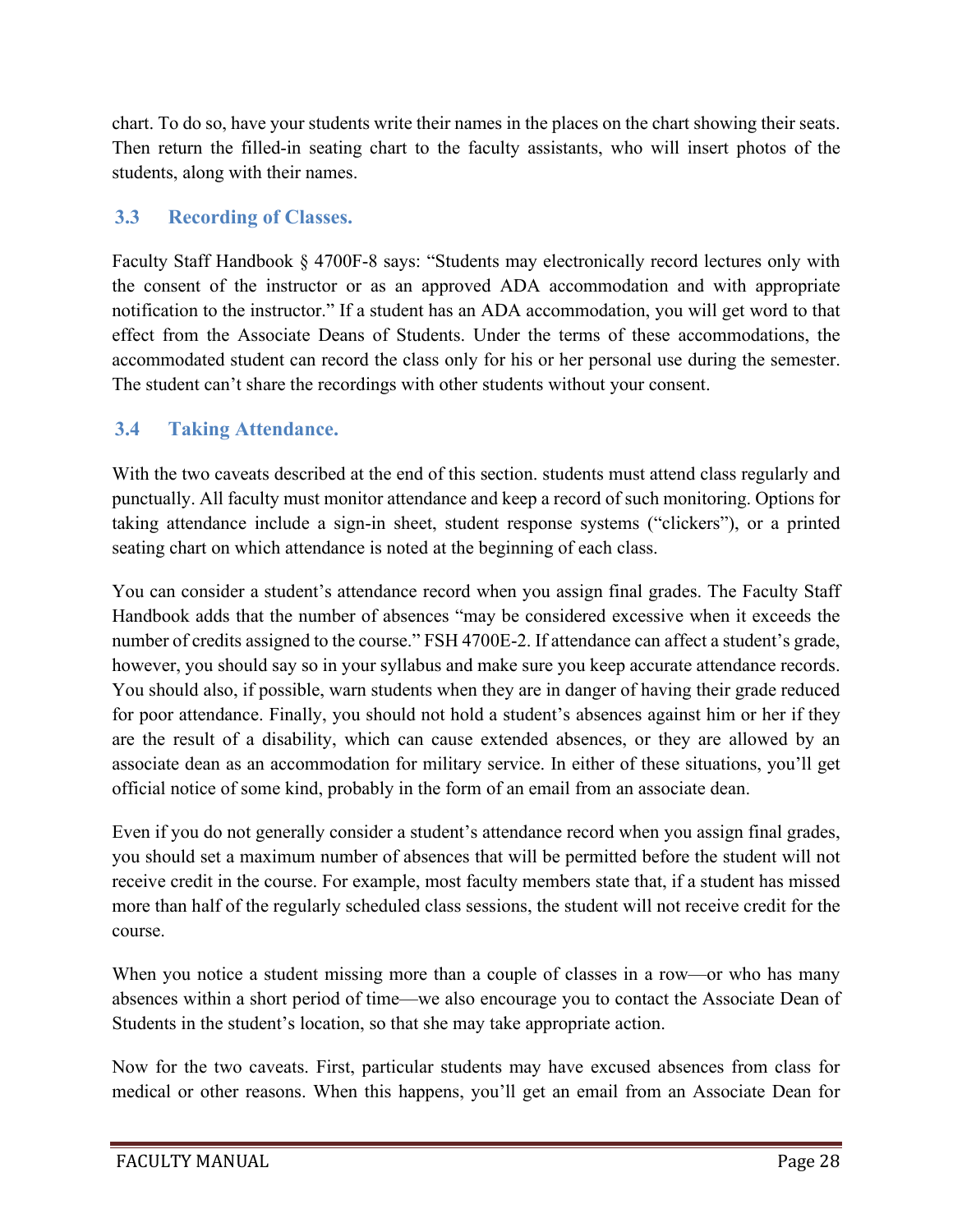Students. Second, we encourage students to stay home if they are sick and suspect they could infect others if they came to class. For this second situation, the law school is likely to take a particularly lenient attitude if warranted by COVID-19 conditions or similar public health situations. To help ensure that students miss classes only for good reasons, you might wish to tell students in your syllabus that they should email you (when possible, in advance) if they will have to miss classes.

## <span id="page-29-0"></span>**3.5 Warnings for Unsatisfactory Academic Performance or Attendance**

The Faculty Staff Handbook discusses giving students advance notice of inadequate performance, including inadequate attendance. FSH § 4700E. We encourage you to check in with students who seem to be struggling in class or missing a lot of classes and to document the problem to protect your own and the student's interest. This is especially if you think you might reduce a student's grade because of poor attendance or classroom performance. FSH § 4700E requires the heads up to be in writing and to include the words "warn" or "counsel." Our faculty sometimes use more informal methods, but the FSH approach reflects not only university policy but a sensible practice.

# <span id="page-29-2"></span><span id="page-29-1"></span>**3.6 The Classroom Experience.**

## **A. Audiovisual Equipment and Distance Education Courses.**

If you have particular audiovisual needs for a class, please make sure that you are comfortable with the presentation method and that you know how to operate the equipment. Classroom techs are available to assist with audio-visual or other classroom needs, but they will need advance notice as they generally manage a variety of other classrooms.

If you teach a course that is linked to the other campus by videoconference, please contact the classroom tech to get trained on using the distance-education technology.

If you teach by distance education, besides getting technology training you are encouraged to arrange to hold at least two class sessions during the semester when you will teach students at the remote location in person and hold in-person office hours for students at the remote location. (At times, we have required, not just encouraged, the full-time faculty to teach at least two class sessions at the remote location, but we have eased that policy for now due to the COVID-19 pandemic.) Law school funding is available for your travel and lodging to teach at the remote site. We ask, however, that you schedule those sessions, and arrange travel and lodging through the faculty assistants, as far in advance as possible, to keep travel costs down. We encourage you, as well, to consider teaching both class sessions during a single trip. For example, if you teach on Mondays, Wednesdays, and Fridays, please consider arranging one trip when you can teach on Monday and again on Wednesday. This, too, reduces travel costs.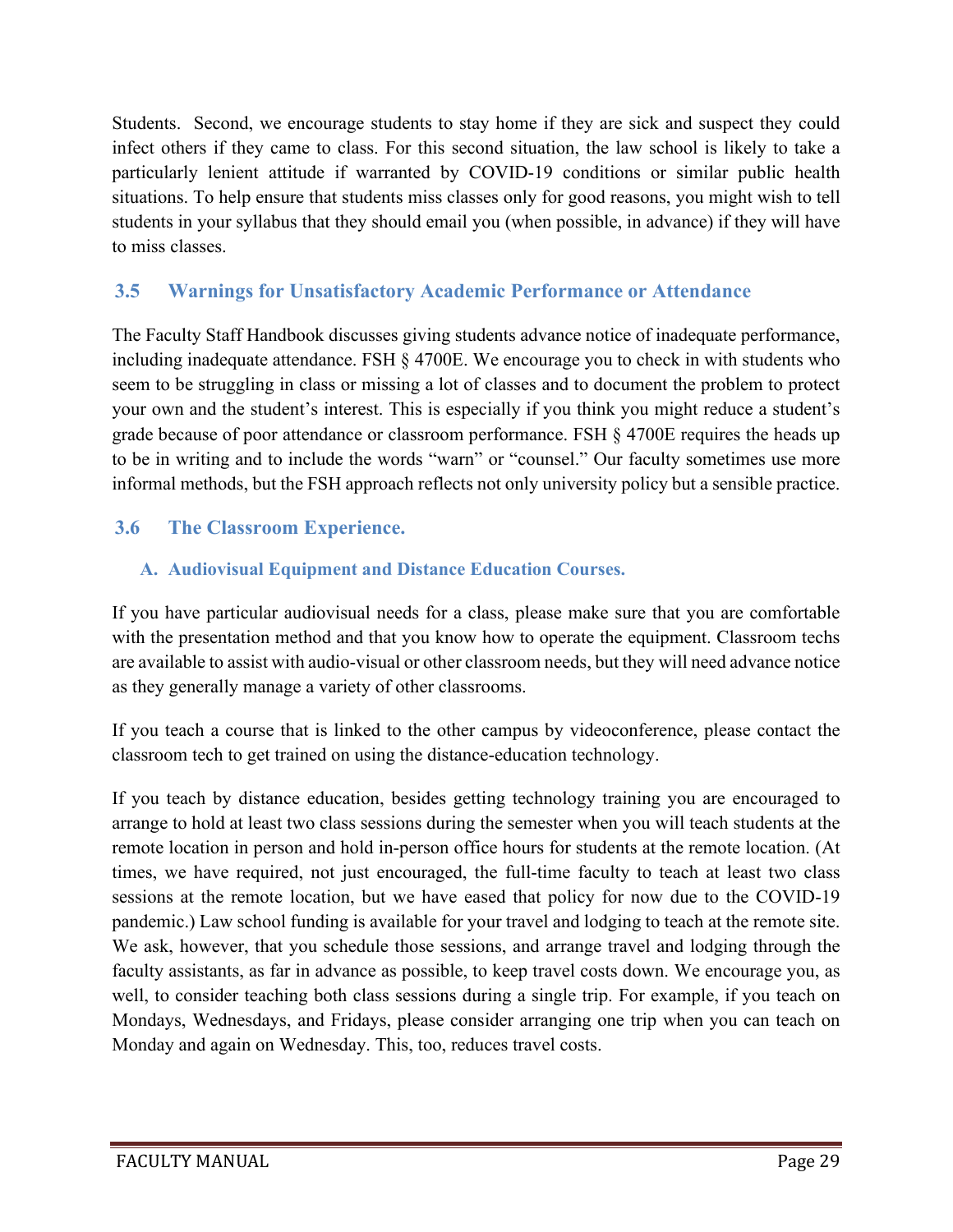#### <span id="page-30-0"></span>**B. Student Honor Code.**

The students and faculty of the University of Idaho College of Law have as their essential purpose the study and teaching of law. This includes the development and maintenance of the high sense of honor, integrity, responsibility, self-discipline, and mutual confidence and trust which embody the ethics required of members of the legal profession. Teaching includes evaluation of the academic progress of each student as an individual. The operation of the College of Law is impaired when this essential purpose is thwarted by instances of academic dishonesty. In order to further their essential purpose, the students and faculty have adopted an **Honor Code** to define misconduct and to establish hearing procedures and sanctions.

Cheating, dishonesty, plagiarism, and other forms of academic dishonesty or unprofessional behavior may be violations of the Honor Code. Although you are not expected to be familiar with the intricacies of the Code, you should be aware that any disruptive, disrespectful, or dishonest conduct by a student is potentially an Honor Code matter. If such conduct occurs, you should promptly bring it to the attention of one of the Associate Deans of Students, who will help you contact the Honor Court counsel who investigate possible Honor Code violations. Do not hesitate to contact a dean about an incident simply because it seems minor to you. It is important for us to receive full information about the conduct of our students, because we have an obligation to report on the character and fitness of our students when they seek admission to the bar. By reporting an incident you are not automatically triggering an Honor Code proceeding. You are simply giving us an opportunity to evaluate whether an investigation and/or proceeding might be appropriate.

#### <span id="page-30-1"></span>**C. Proscribed Matters.**

Under the University's charter, "no instruction either sectarian in religion or partisan in politics shall ever be allowed in any department of the university." FSH § 4700C. In addition, pursuant to law, the College of Law shall not direct or otherwise compel students to personally affirm, adopt, or adhere to any of the tenets enumerated in Idaho Code 33-138 (H.B. 377), entitled "Dignity and Nondiscrimination in Public Education." Nor will the College direct or compel students to personally engage in speech or other forms of expression when that direction or compulsion would violate U.S. Supreme Court precedent or other binding legal precedent or laws. *E.g.*, *West Virginia State Board of Education v. Barnette* (U.S. Sup. Ct. 1943) (holding that public school students cannot be compelled to salute the flag).

#### <span id="page-30-2"></span>**D. Ending Class**

Please make sure to end class on time, to give your students time to get to their next class and to give the teacher and students in the next class to get into your classroom. Not only should you end class on time. Please also, at the end of every class:

• erase the whiteboard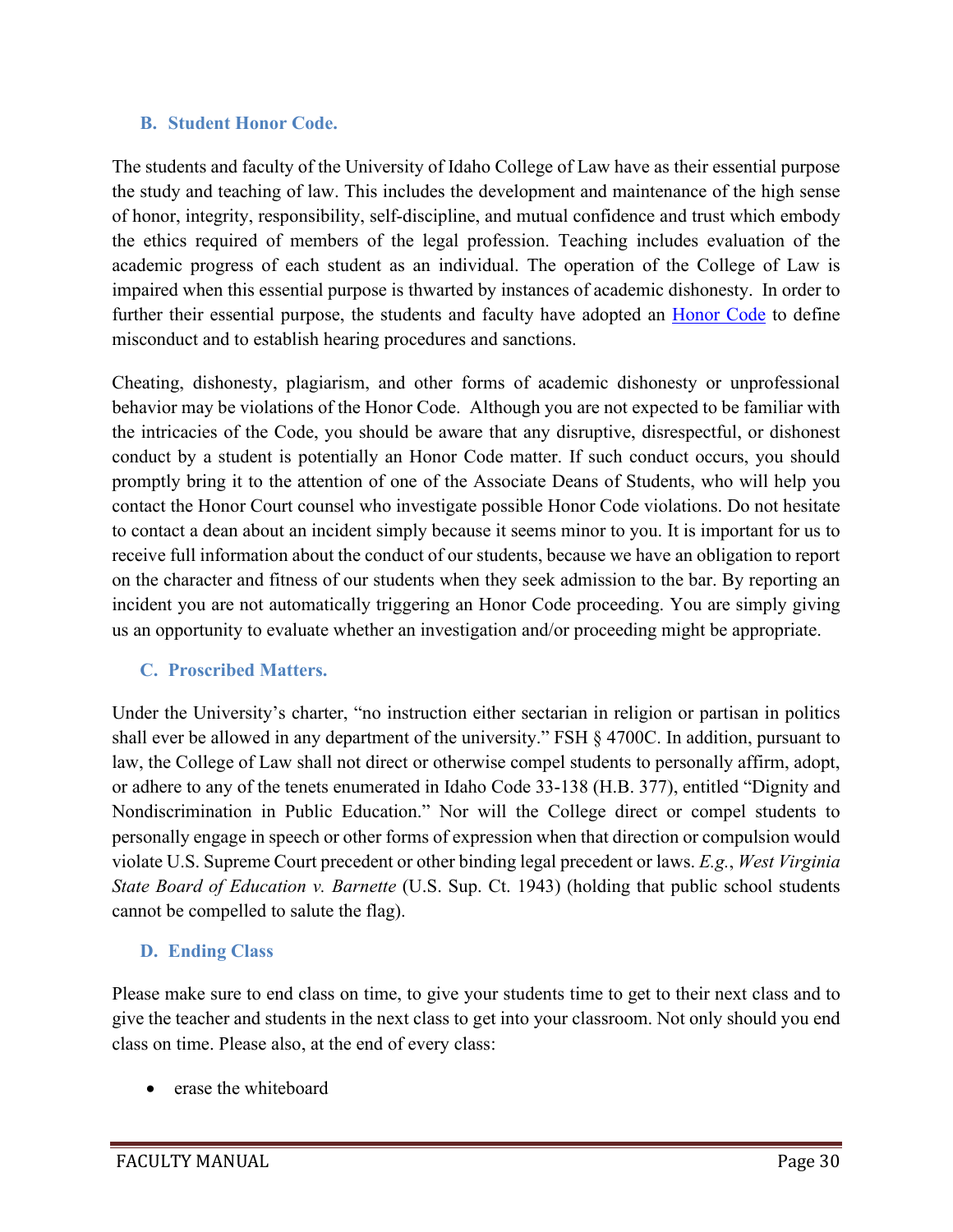- remove all of your belongings, including any trash (*e.g.*, scrap paper, post-it notes, disposable soda cans or coffee cups) you generated during class
- restore audiovisual equipment to its original setting (*e.g.*, shut down the document camera, log out of the podium computer, and raise drop-down projection screens)
- restore the original classroom seating and tables.

We mention these things only because it otherwise can be easy to forget them in the rush to vacate your classroom at the end of class time.

#### <span id="page-31-0"></span>**E. Distributing Final Exam Instructions.**

We strongly encourage you to distribute your written exam instructions no later than the next-tolast class meeting. This gives students a chance to read them and clarify any ambiguities before the course ends. It also can spare you endless headaches and recriminations.

A recent story illustrates the point. A professor did not give her students the exam instructions in advance. She orally advised students, however, that the exam would have two questions and that their answers to each question could be no longer than 3,000 words. Students saw the written instructions for the first time on the day of the exam. The instruction concerning word-length limits was ambiguous, but was most naturally read to impose an overall limit of 3,000 words on student answers to *both* questions. Some students, however, relied on the professor's oral instructions, and wrote two exam answers that totaled up to 6000 words. Other students relied on the written instructions supplied for the first time on exam day, and wrote two exam answers that totaled no more than 3000 words. Imagine the challenge of grading these exams! Also imagine the students' stress and dismay!

#### <span id="page-31-1"></span>**F. Classroom Emergencies**

Each classroom has instructions for faculty who are teaching class at the time of emergencies. You will find the instructions on the desk at the front of the room. On the first day of class, please locate and review those instructions.

## <span id="page-31-3"></span><span id="page-31-2"></span>**3.7 Scheduling Issues.**

## **A. In General.**

Please start class on time, to reinforce the importance of punctuality, and stop class on time, for the same reason and to allow students enough time to get to their next class and to permit the next class in that room to start on time. In addition, you must adhere to the published course schedule for your class meetings. Adherence to the published schedule is required by university rules and ensures your students receive the amount of classroom instruction required by ABA accreditation standards.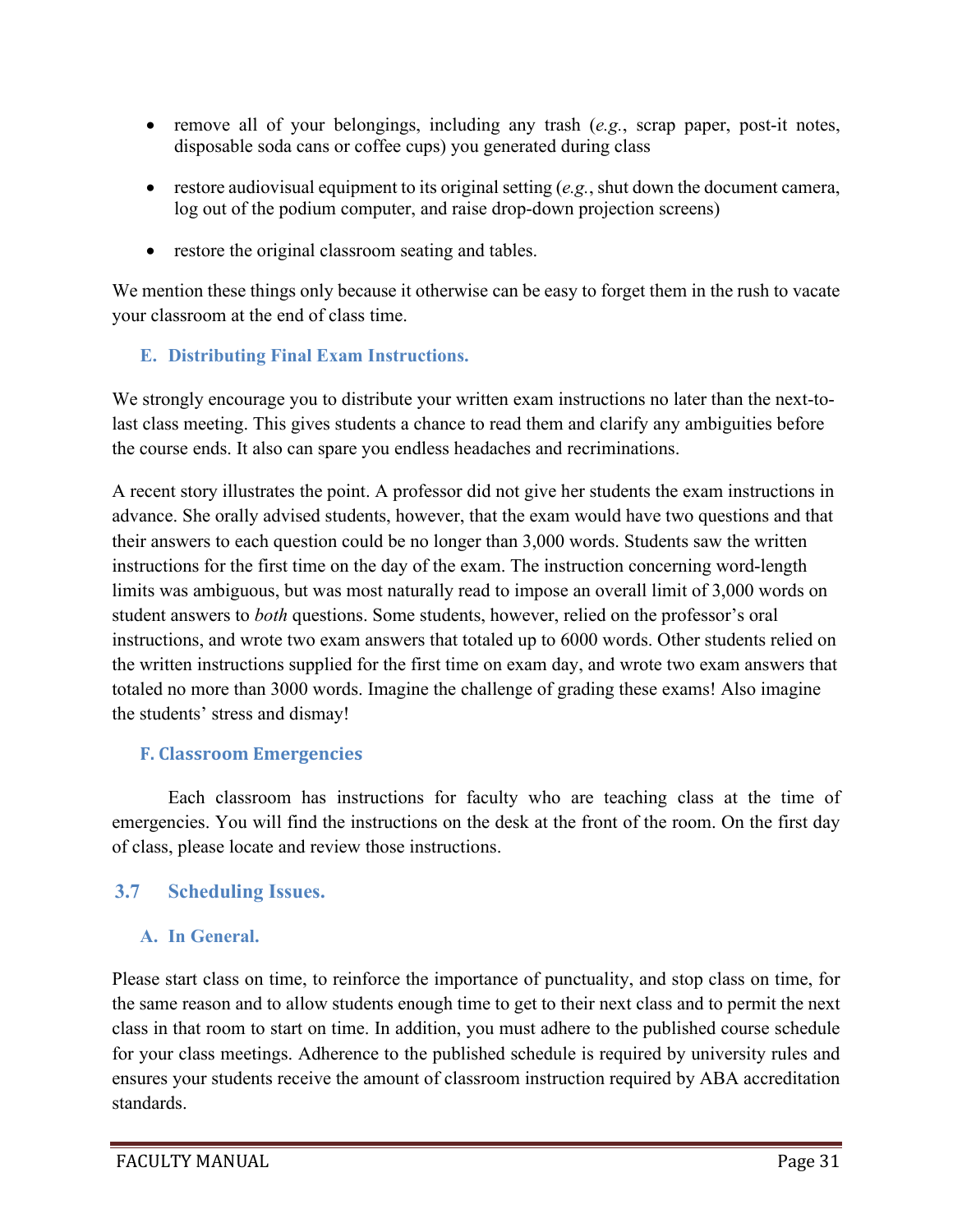You may not change the time or place when your class regularly meets without the approval of the Associate Deans of Faculty Development, and approval will be given only in exceptional circumstances. You need the Associate Deans' approval to change the time and place of your class meetings even if you and all of your students would prefer a different time (*e.g.*, to avoid meeting on Friday afternoons). This is a result of simple fairness. Students plan their schedules based upon the schedule published at the time of registration. Later changes based on the preferences of those who ultimately register exclude those who may have registered for a course had the new time been set as part of the schedule.

## <span id="page-32-0"></span>**B. Cancelled and Make–up Classes.**

If you need to cancel a class, announce it as early as possible—including in your syllabus, if you can anticipate it that early. Please also notify the Assistant Registrar-Law of your class's cancellation so that the classroom is open for other uses and so that the IT staff do not make a wasted trip to check on you. If advance notice is not possible, you can cancel a class by asking the faculty assistants to (a) post a notice on the classroom door and (b) send an email directly to your class list. If you notify students yourself via email, please copy the faculty assistants on your email, so that they are aware of it if asked.

If you miss a class, you have to make it up. You are responsible for contacting the Assistant Registrar-Law to schedule a make-up class, via the room request form: [https://www.uidaho.edu/law/news/upcoming-events/room-calendars/room-request.](https://www.uidaho.edu/law/news/upcoming-events/room-calendars/room-request) (If the class schedule does not permit an in-person makeup class, you may be asked to prerecord the make-up class via Zoom and post it for your students on Microsoft Stream.) You are also responsible for ensuring that students get advance notice of make-up classes and understand that they are expected to attend all make-up classes the same as regularly scheduled classes.

The law school administration sometimes asks teachers to cancel classes so their students can attend important, College-wide events, such as those associated with the Bellwood Lecture. We try to keep these requests at a minimum, and in return appreciate your cooperation when we do make them.

# <span id="page-32-1"></span>**C. Review Sessions.**

Review sessions involve many of the same notice and scheduling issues as cancelled and make-up classes. You should also understand that review sessions may be particularly difficult to schedule during the exam period, when rooms are more likely to be in use, and students have other exams on their mind. Contact the Assistant Registrar-Law to schedule a review session, via the room request form: [https://www.uidaho.edu/law/news/upcoming-events/room-calendars/room-request.](https://www.uidaho.edu/law/news/upcoming-events/room-calendars/room-request) Please use this form even if your review session will be virtual via Zoom.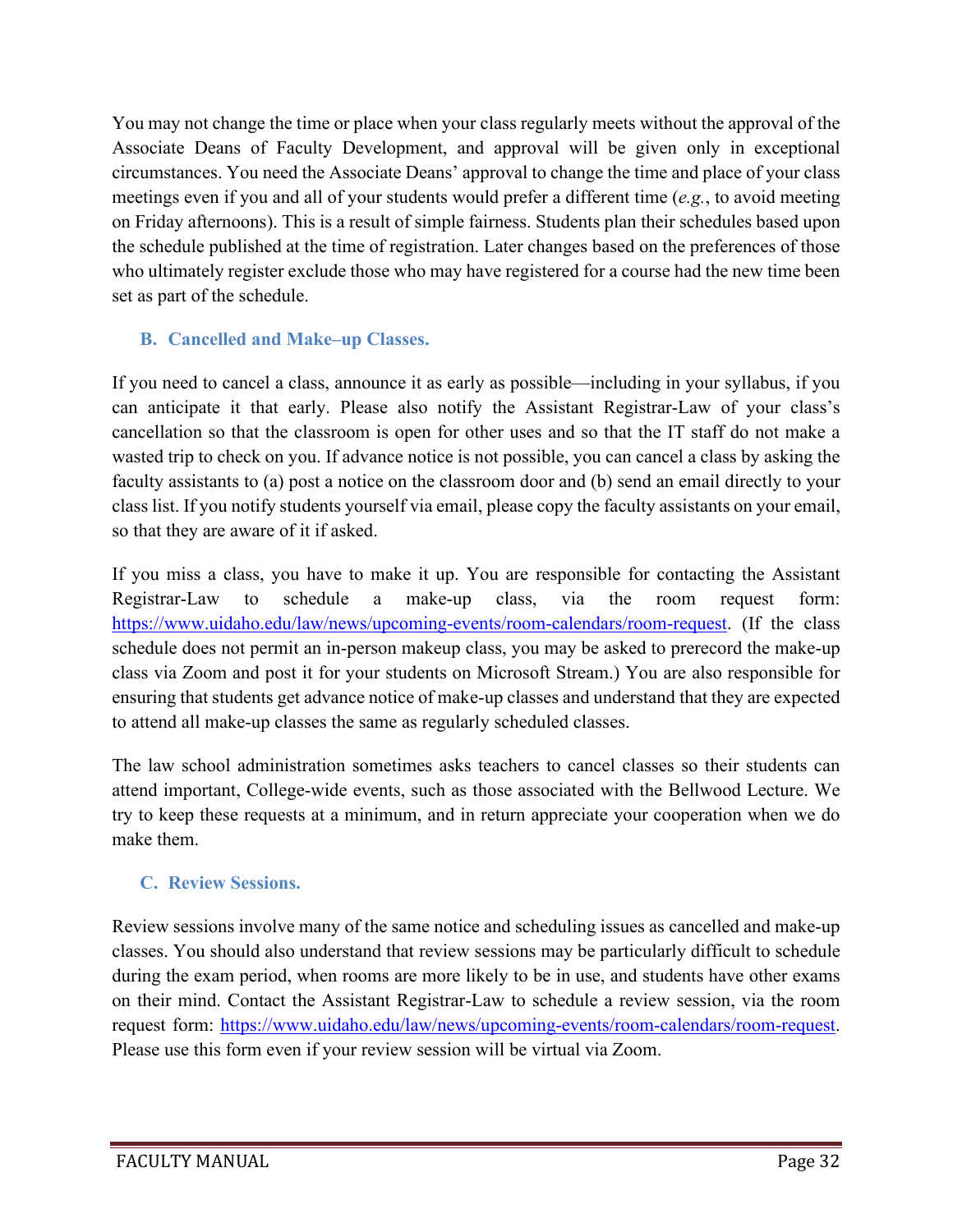## <span id="page-33-0"></span>**3.8 Communicating with the Class.**

You or the faculty assistants can use VandalWeb or Canvas to email every student in your class. Every student gets a UI "VandalMail" email account, and all official emails, including one that you send, must go to the students' UI email account, rather than their personal email accounts.

If you emailing multiple students in the same email, list the students' email addresses in the bcc line, in order to preserve students' confidentiality.

In addition, all law students have access to the Symplicity system, which is used by the Student Services Office for matters like the announcement of job postings and academic success workshops.

Students are bound by and responsible for all College notices, announcements, and other information presented in mandatory meetings, sent to their Vandal Mail email address, sent to their permanent address, and posted on the Symplicity announcement pages.

## <span id="page-33-1"></span>**3.9 Quizzes and Midterms.**

#### <span id="page-33-2"></span>**A. ADA Compliance.**

We have students who receive accommodations for disabilities. The accommodations often include having extra time to take tests. If you intend to have any timed assignments, including pop quizzes, please contact the Associate Deans of Students to ensure that they are administered consistently with any student accommodations. In addition, the Law-Exams staff will contact you at the outset of the semester to gather information on scheduling any midterm exams. Please provide the requested information promptly, so that your midterm is scheduled and administered consistently with any student accommodations.

Although accommodations are determined individually for each student, here are some general guidelines for accommodations connected to graded assessments such as quizzes, midterms, and tests:

- Timed assignments or quizzes with a duration of 15 minutes or more do require accommodations be applied. This includes pop quizzes.
	- o In-person assignments/quizzes may require accommodated students to take the assignment/quiz outside of the classroom. If so, our law-exams team may need to proctor the test in class to preserve accommodated students' anonymity.
- Time accommodations do not apply to take-home or online exams/timed assignments with durations of 24 hours or more.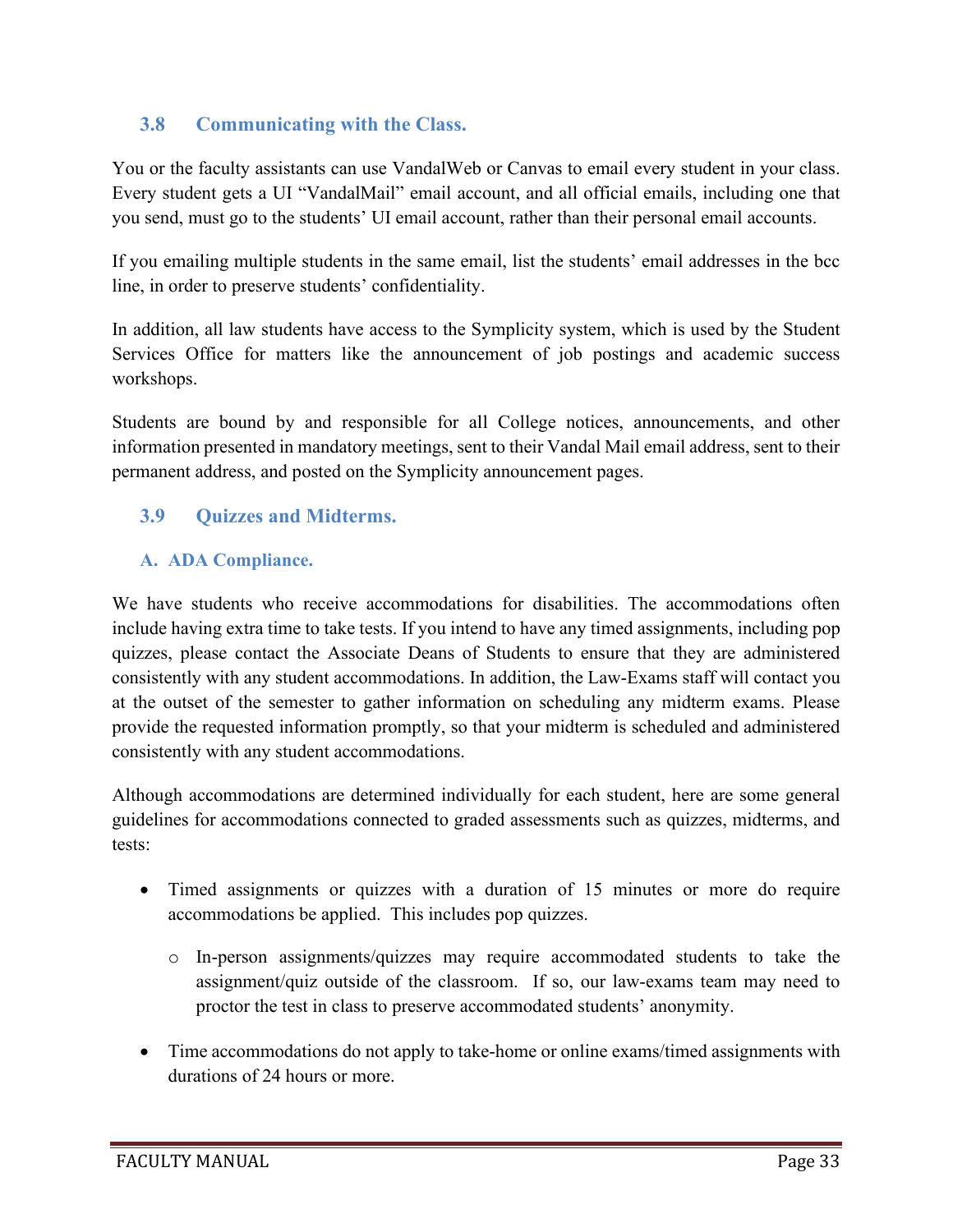• There is no grade percentage or "weight" used to factor whether or not an assessment will have time extensions applied.

It is essential that professors communicate all upcoming assignments or quizzes that require applying accommodations to the exam team at  $law-exams@uidaho.edu$ . That team will work with the CDAR office in Moscow to coordinate accommodations for the Moscow students. As there is no CDAR office in Boise, our administrative assistants in Boise will be working directly with the accommodated students there to coordinate accommodations.

## <span id="page-34-0"></span>**B. Other Administrative Issues Involving Quizzes and Midterm Exams.**

Your syllabus should address whether you will give quizzes or any other assignments that count toward students' grades. The syllabus should detail: (a) the nature of the quiz or other assignment (multiple choice, essay, etc.); (b) the percentage of a student's grade attributable to quizzes or other assignments; and (c) whether missed quizzes count as zero grades (or whether a student is allowed to drop a fixed number of quiz grades).

Except for assignments in legal writing courses, most assignments are graded anonymously. To facilitate anonymity, the law school administration randomly generates, for every student every semester, (a) "quiz" numbers, for use on quizzes, midterms, and other projects submitted *during*  the semester; and (b) "exam" numbers, for use on final exams and other end-of-semester, anonymously graded projects. The administration emails students their quiz numbers early in the semester, and emails students their exam numbers later in the semester.

We do not require faculty to use anonymous grading, although most faculty do so in order to ensure that assignments are graded fairly.

If you decide to use anonymous grading for quizzes or other assignments during the semester, ask your students to identify themselves using only their assigned quiz numbers. Do not, in other words, devise alternative anonymous identification systems. Also, please ensure that anonymous assignments are submitted to the faculty assistants, rather than receiving them directly.

To take final exams, most students use word processors. Those who do must download and use computer software called Examplify, which is made by a company called ExamSoft. Examplify prevents students, during a test, from getting access to the Internet or any document besides the one in which they are writing their exam answers. You can also use ExamSoft to give quizzes and midterms. The Law-Exams team will contact you early in the semester to assess your technology needs.

Starting in spring 2022, we are establishing a midterm period, It will go from February 22 through March 4, 2022. We are asking all faculty, to the extent possible, to schedule their midterms to occur during this period so we have enough administrative support for administering them. This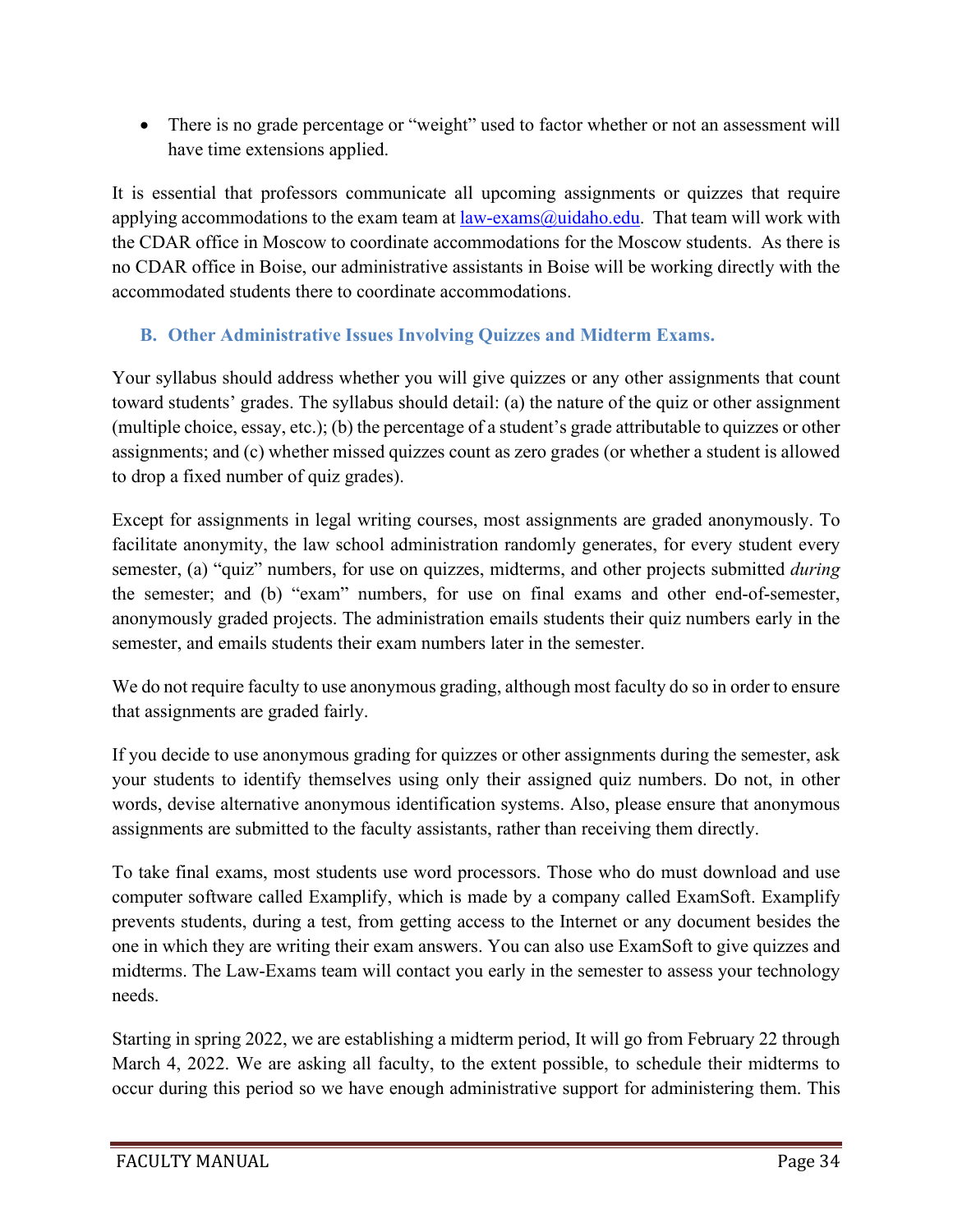administrative support includes building exams in the exam software and managing students' exam accommodations. If you would like to schedule a midterm exam *outside* of this period, please contact [law-exams@uidaho.edu](mailto:law-exams@uidaho.edu) ASAP to discuss whether administrative support will be available for your midterm exam. We cannot guarantee that administrative support will be available outside of this midterm period.

## <span id="page-35-0"></span>**3.10 Student Course Evaluations.**

Student course evaluations are used to assist the Dean in evaluating your performance as an instructor and to provide you with useful feedback. Note that we do not currently make the reviews (or a summary) available to future students.

The Assistant Registrar-Law coordinates the electronic delivery of course evaluations to your students. In order to increase the response rate, you are strongly encouraged to designate 20 minutes of class time (during the last two weeks of the semester) for students to complete their course evaluations. Once grades have been submitted – and the evaluations scanned, the faculty assistant will provide copies of the forms available for the faculty member to review.

## <span id="page-35-1"></span>**3.11 Emergencies in the Classroom.**

A student or instructor may be called out of class because of a family emergency. Occasionally, however, an emergency or potential emergency will occur in the classroom itself or elsewhere in the building. Emergencies can include intruders in the classroom, fire alarms, or student or faculty illness or accident. The University has an institution-wide emergency response plan. The plan outlines specific roles for key sectors of the campus in time of emergency response. Key University personnel and departments engage in an annual emergency response exercise. The emergency response plan is activated by a Critical Incident Response Team that calls upon appropriate resources and takes specific actions to respond to – and communicate to the community about – a given incident. The University's detailed Emergency Response Plan and contact numbers are available at the University's [Emergency Procedures page.](http://www.uidaho.edu/infrastructure/pss/emergency-management/in-case-of-emergency)

# **4. AFTER THE CLASS ENDS – GRADING AND TESTING**

## <span id="page-35-3"></span><span id="page-35-2"></span>**4.1 Grading Scale and Grade Curves.**

In most courses, students get letter grades between A and F, which translate to point values between 0 and 4.0 as follows:

| A     |          | 4.0  |
|-------|----------|------|
| $A -$ | ═        | 3.67 |
| $B+$  | $=$      | 3.33 |
| B     | $\equiv$ | 3.0  |
|       |          |      |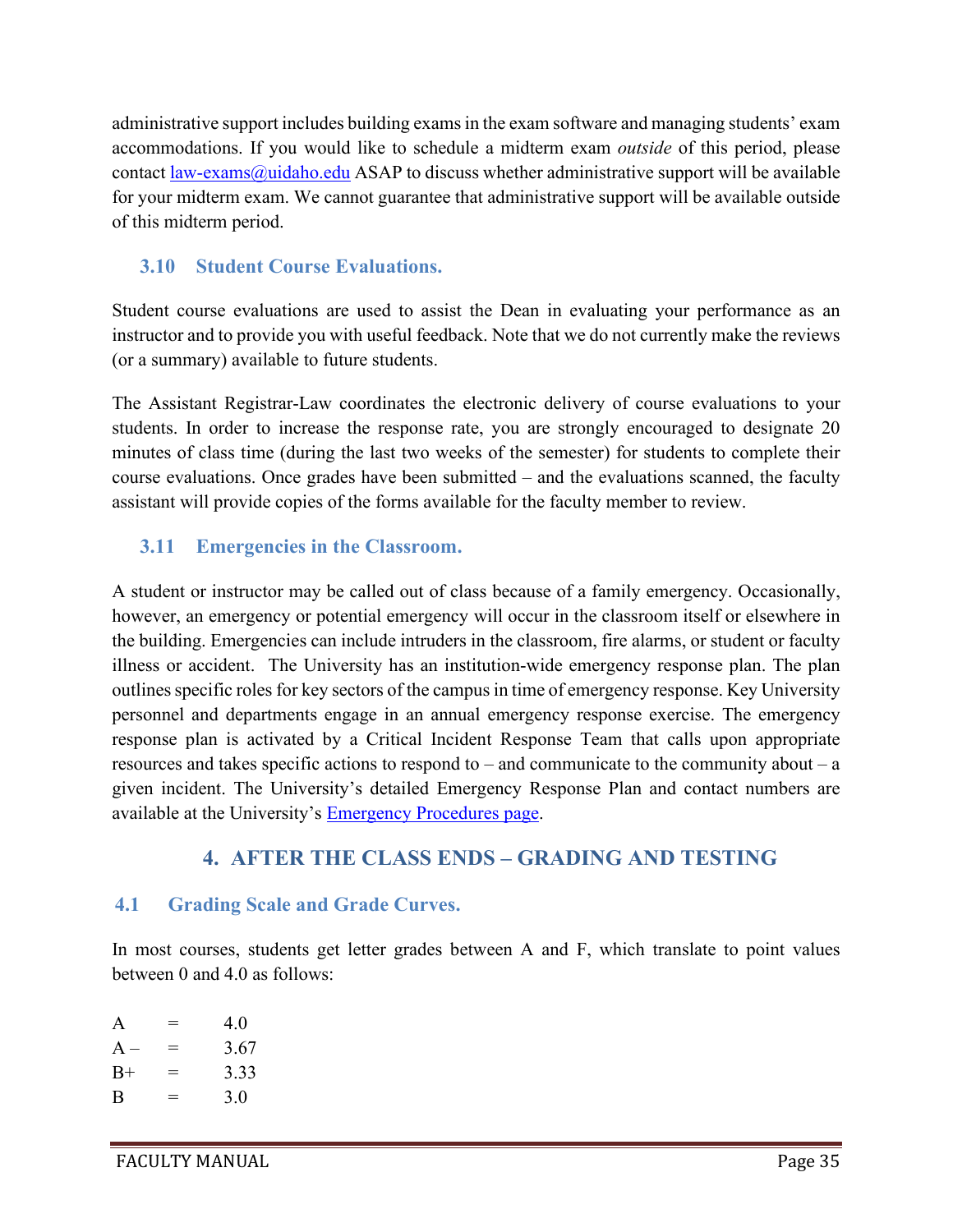| $B -$ |     | 2.67 |
|-------|-----|------|
| $C+$  | $=$ | 2.33 |
| C     | =   | 2.0  |
| $C -$ | $=$ | 1.67 |
| $D+$  | $=$ | 1.33 |
| D     | $=$ | 1.0  |
| $D -$ | $=$ | 0.67 |
| F     | —   | 0    |

Any grade above F is a passing grade. But a student generally must maintain a certain cumulative grade point average (GPA) to remain in good standing. For students entering the College of Law in Fall 2020 or thereafter, the requisite cumulative GPA for good standing is 2.3. For students entering the College of Law before Fall 2020, the requisite cumulative GPA for good standing is 2.0. If a student's cumulative GPA falls below the requisite GPA at the end of any semester, the student goes on probation for the next semester. The student must raise his or her cumulative GPA by the end of that semester, or else the student is academically dismissed.

The following mandatory means shall apply to the following categories of courses at the University of Idaho College of Law:

- First-year doctrinal courses: 2.86–3.06
- First-year Legal Writing and Analysis and Legal Research: 2.96–3.16
- Upper-division courses required for graduation: 2.96–3.16
- Upper-division Advanced Advocacy course: 3.06–3.26
- Upper-division courses in which at least 50% of the enrolled students are drafting a paper with the intent to receive Upper Division Writing Requirement certification: 2.96–3.40 recommended but not required
- Upper-division courses designated as Experiential Learning Requirement courses: 2.96– 3.40 recommended but not required
- Clinics: no mandatory mean
- All other upper division courses: 2.96-3.40

Any professor who has bona fide reasons for not complying with the applicable mandatory mean may petition the Associate Deans of Faculty Development to request a waiver. Both Associate Deans must agree that a waiver is appropriate in the given situation. It shall be expected that waiver of the mandatory mean is permitted only in exceptional circumstances.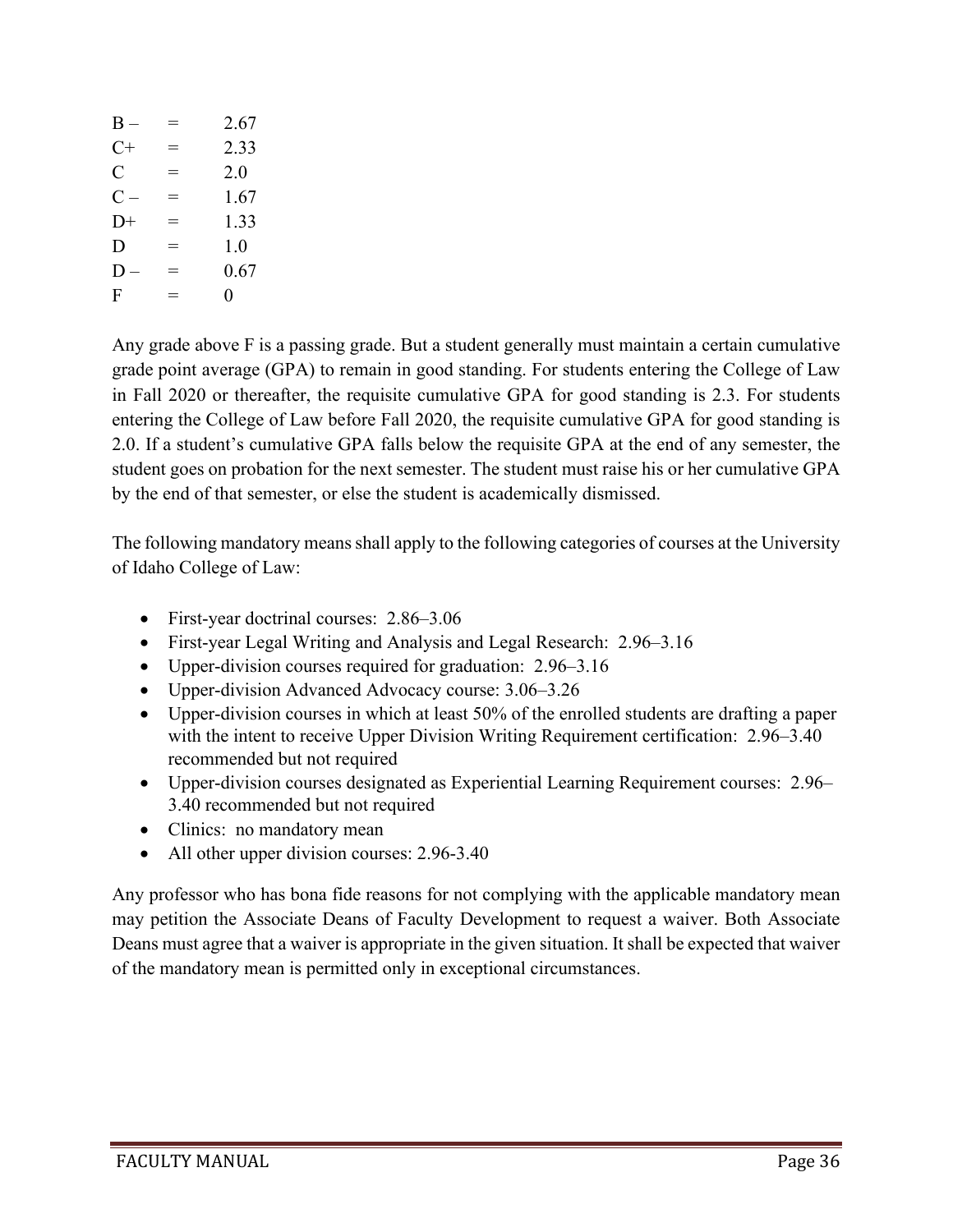#### <span id="page-37-1"></span><span id="page-37-0"></span>**4.2 Examinations.**

#### **A. Exam preparation.**

Except for simulation courses, clinics, and seminars, most courses at the College of Law have final exams. Your syllabus should address whether you will give students a final exam, how much it will count toward their course grade, what kinds of questions it will contain, how long they have to take it, what material they can use during the exam, and whether it will be an in-class or takehome exam.

All final exams are taken during a two-week exam period that begins right after the last week of classes. The Assistant Registrar-Law creates and publishes the final exam schedule [here.](https://www.uidaho.edu/law/academics/academic-admin)

Most final exams at the College of Law are in-class exams. If you intend to give a take-home exam, be sure to say so in your syllabus. Also be sure to specify when students can check out the exam and how long they have to take it. This information is necessary for students to have– and to have in definitive form–at the very latest no later than one month after the semester starts.

The Law-Exams team will contact you mid-semester to gather information to prepare for the administration of your exam. They will also provide you with a deadline for submitting your exam (usually at least five business days prior to the date that the exam will be administered), as well as the standardized instruction sheet that serves as a cover page for all exams. You can tweak this cover page to reflect your own exam instructions, the most important of which concern what material, if any, students can use during the exam.

Be aware that you may be requested, in rare circumstances, to have your exam administered before the date generally scheduled for its administration. Students may reschedule their exam in certain situations, and rescheduled exams may be given *before* the regularly scheduled date if no other options are available AND you agree to submit the exam earlier to the admin staff.

If you are new to law teaching, we encourage you to seek advice from your colleagues. We also strongly encourage *all* faculty to have a knowledgeable colleague read their exam closely to identify any typos or ambiguities.

#### <span id="page-37-2"></span>**B. Types of Examination and School Rules.**

We have not adopted a set requirement for testing type, and you are encouraged to choose from the many options available (such as quizzes, midterms, extra credit projects, papers or other assignments, and finals) as long as your preferred method reasonably assesses student learning and is detailed in the course syllabus.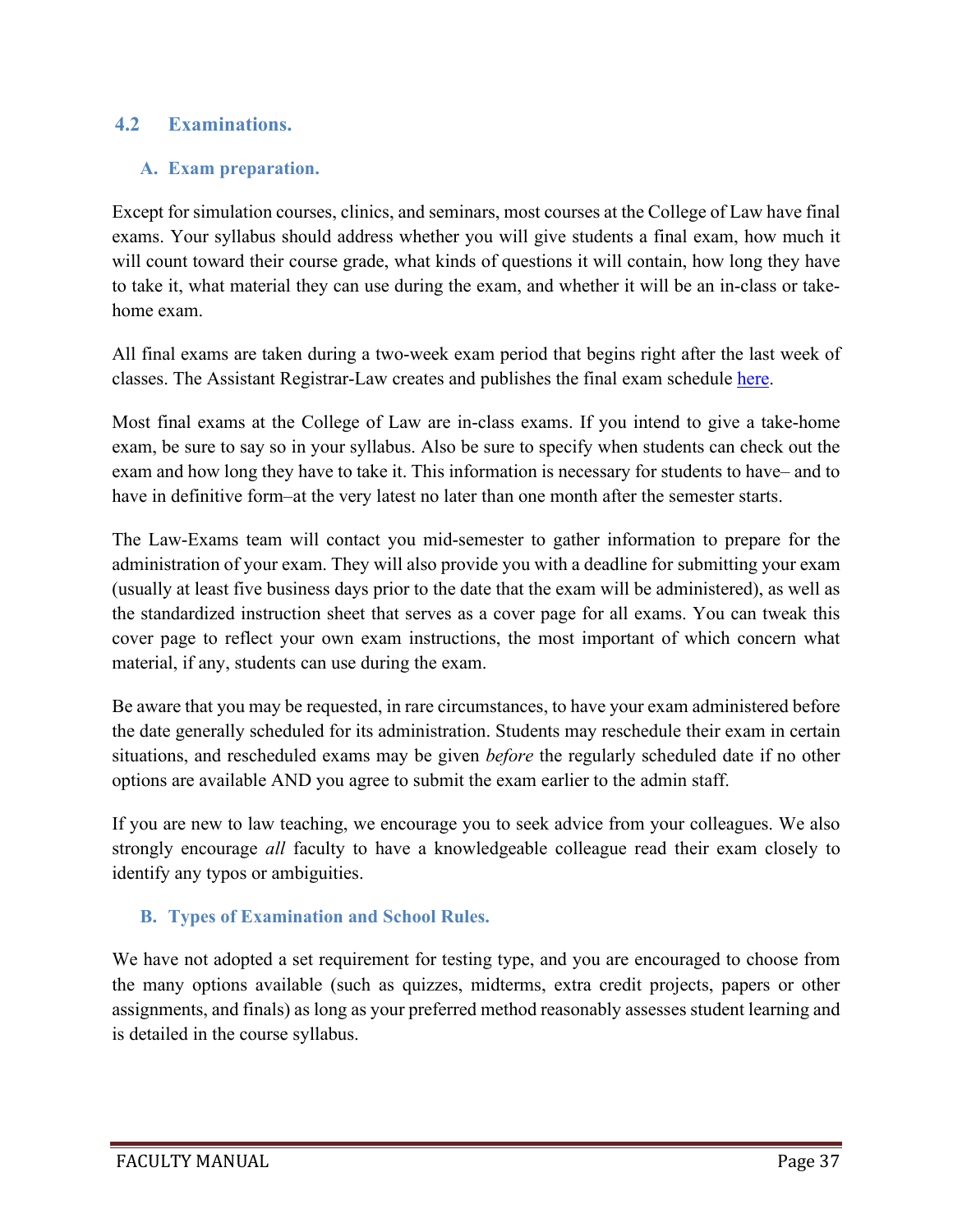#### <span id="page-38-0"></span>**C. Length of Exam.**

If you impose a strict time, word, or character limit on the test, that fact will need to be communicated to the Law-Exams team when submitting the test so that the staff proctoring the exam and the students taking the test are aware of the time limit. Usually, in-class exams last as many hours as the course has credits: *e.g.*, 3-credit courses typically have 3-hour exams.

Some professors mandate that students use the first hour or so of the exam period to read the exam carefully and outline answers. Under this approach, nothing the student writes during the first hour is graded. A student can begin writing answers only after the first hour is up. A faculty assistant enters the exam room and announces when the hour is up. This approach can force students to read carefully and can produce better organized answers.

#### <span id="page-38-1"></span>**D. Exam Cover Sheet.**

The Law-Exams team will prepare the exam cover sheet in accordance with the information provided by the faculty member and will then obtain the instructor's signature on the cover sheet. As mentioned above, the Law-Exams team will give you a standard set of exam instructions for use of a cover sheet, which you can modify. As also discussed above, we strongly encourage you to distribute the cover sheet of instructions before your class ends so students can ask any questions they may have about exam instructions.

#### <span id="page-38-2"></span>**E. ADA Compliance in Exam Process.**

As noted previously, some students receive examination accommodations. These include extra time on examinations or taking examinations in a separate room. Because you may be unaware that you have accommodated students in your class, you may not realize that testing methods that vary from that detailed in your syllabus may have deleterious effects on those students' grades. Thus, you must ensure that you have included the prescribed accommodations provisions in your syllabus and not deviate from the testing methods detailed in the syllabus.

#### <span id="page-38-3"></span>**F. Use of Exam Software.**

Most of our law students use computers to take their exam (though they are not required to). We use Examplify software, made by the ExamSoft company, to administer final exams to students who use computers to take them. The software keeps students from using their computer for any purpose other than word processing their answers.

## <span id="page-38-4"></span>**G. Examination Administration.**

The College of Law administers exams as follows:

• The final examination is proctored by the faculty assistants.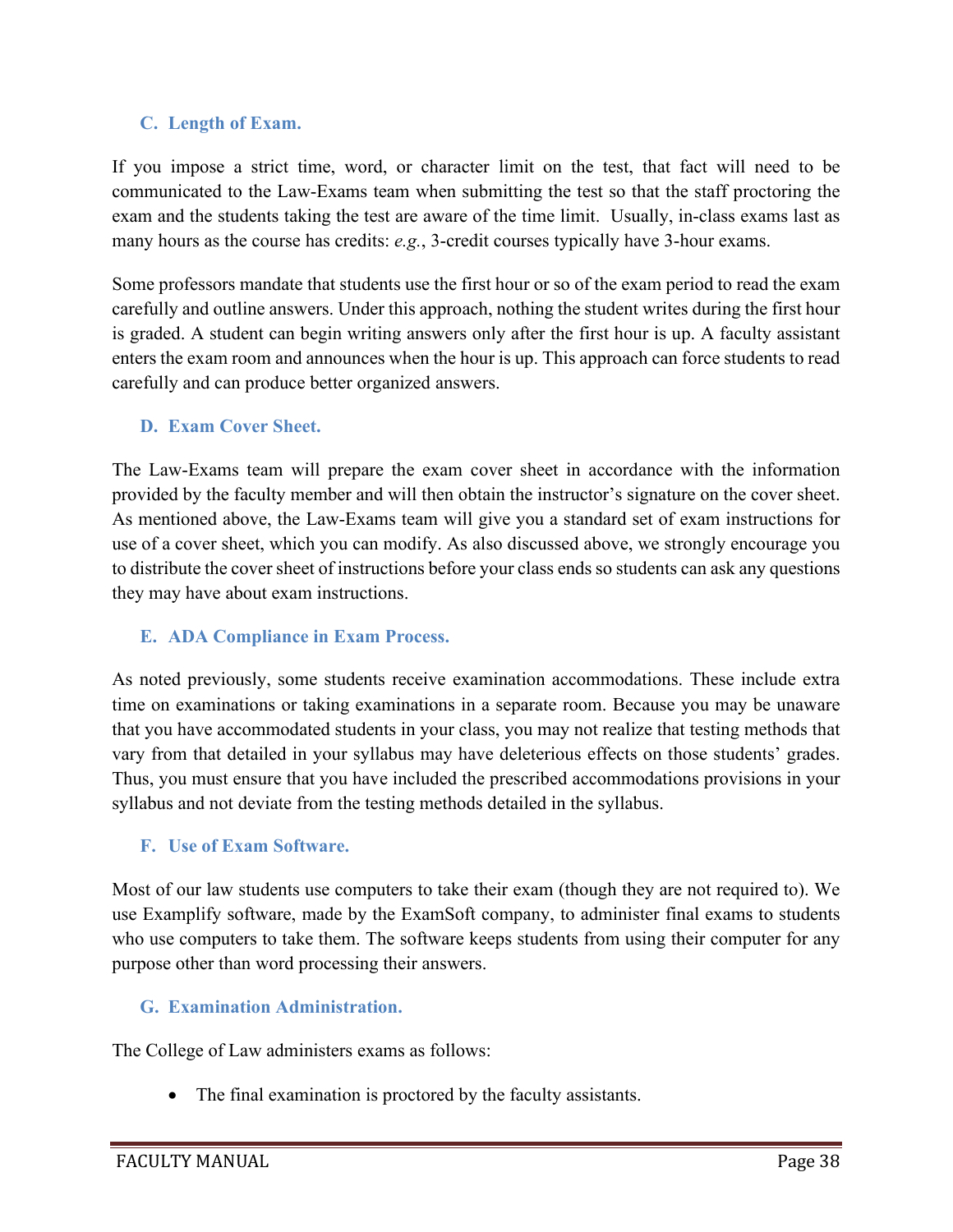- A student who wants to request that his or her exam be rescheduled must fill out an online form available [here.](https://www.uidaho.edu/law/academics/academic-admin) The student must submit the request 30 days before the last day of class. The request must be approved by the Associate Deans of Students. Aside from exceptional circumstances and last-minute emergencies, the associate deans approve a reschedule only if a student has two exams on the same day or four exams four days in a row.
- Once the students have taken their exams, the Law-Exams team make it a priority to have exams available for faculty to begin grading within 24 hours after the exam was given. If you need it sooner, please let Law-Exams team know, and every effort will be made to accommodate you.
- When you obtain your exams from the Law-Exams team, you can ask for a list of all the exam numbers. You should immediately check your pile of exams against the list to make sure that all the exams are there. (You might be missing an exam because, for example, one student's set of answers was not printed out because of a printer glitch.)

Although faculty do not proctor exams, you should be either in your office or available by phone when your exam is being administered. If you won't be in your office, you should let the Law-Exams team know your phone number where you can be reached. This is because sometimes during an exam, students raise legitimate questions about typos or ambiguities that sometimes warrant correction or clarification on the spot.

## <span id="page-39-0"></span>**4.3 End-of-Semester Papers and Projects.**

If your course involves papers and/or projects in addition to or in lieu of examinations, you should be clear with your students regarding applicable deadlines, appropriate methods for turning in assignments, policies on extensions, and penalties for late submission.

If any non-exam, graded project is meant to be anonymous, be sure to have students submit the project to the faculty assistants, rather than directly to you. This gives the faculty assistants a chance to ensure that students have recorded their anonymous numbers correctly. You would be surprised by how often students forget their assigned number and make up one on the spot, or transpose digits, or even use an anonymous number that they were assigned in a previous semester! Filtering the submissions through the faculty assistants allows these errors to be corrected without compromising student anonymity and causing you headaches.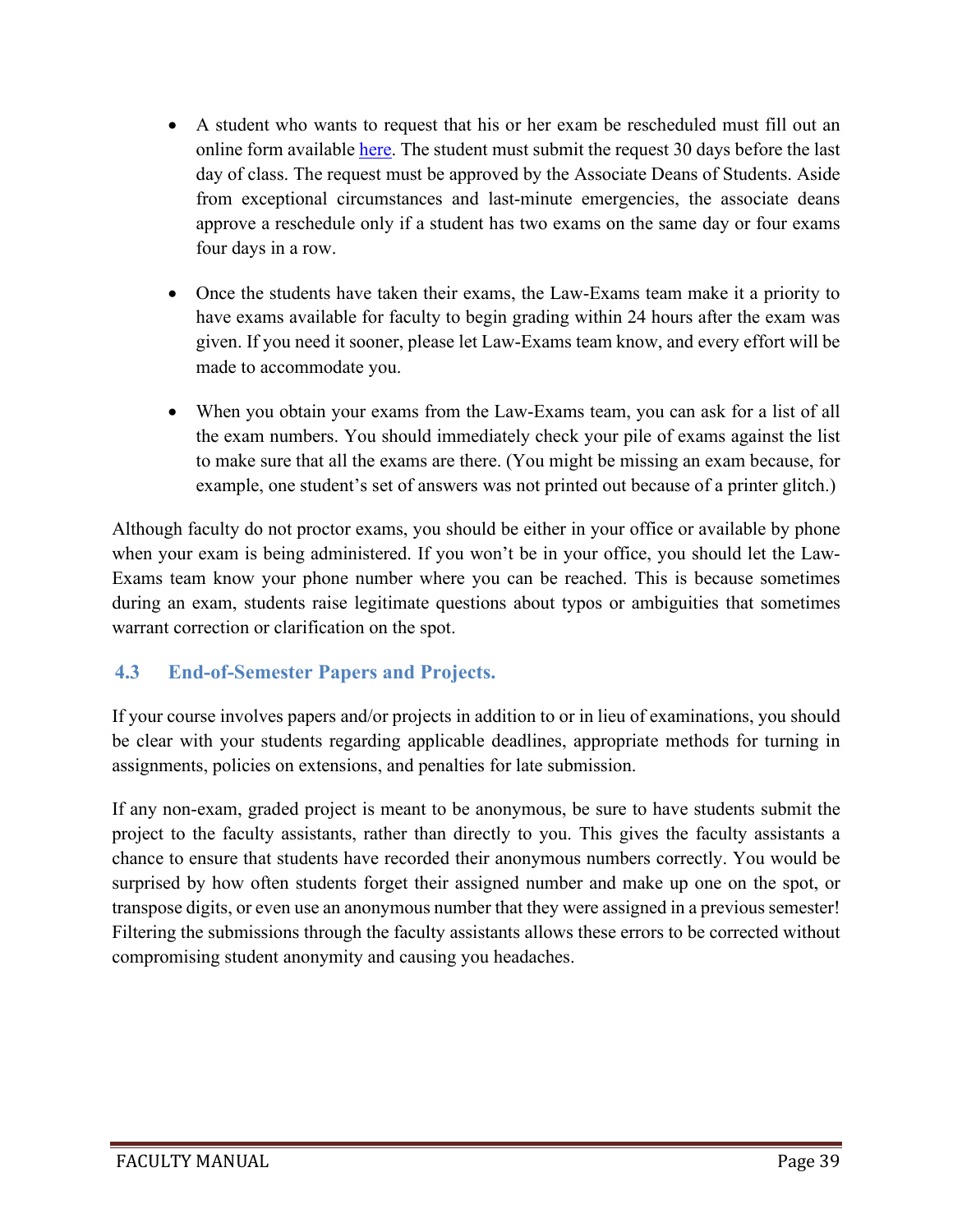## <span id="page-40-1"></span><span id="page-40-0"></span>**4.4 Grading Exams and Other Student Work.**

#### **A. Anonymous Grading.**

In most situations, we use an anonymous grading system at the College of Law. As discussed above, the law school administration emails students quiz numbers and exam numbers during the semester. It is a violation of the Honor Code for a student to compromise the anonymous grading system by, for example, including in a written answer information that identifies the student to the faculty doing the grading.

#### <span id="page-40-2"></span>**B. Grade Submission Deadlines.**

The Assistant Registrar-Law will notify you of your grade submission deadline, which is mandated by the university's grade deadlines. Generally, 1L grades are due earlier than 2L and 3L grades.

Submitting your grades in a timely fashion is one of the most significant responsibilities you have undertaken by agreeing to teach. Your failure to meet the grading deadline has consequences: we cannot award financial aid; we cannot certify graduates to bar examining authorities; we cannot prepare class ranks; students cannot prepare resumes for their job searches; and transcripts cannot be prepared and sent.

#### <span id="page-40-3"></span>**C. Assigning Points to Course Components.**

You should know that students place significant focus on knowing what it will take to get a good grade. Thinking about the points assigned for each graded aspect of the course (such as quizzes, projects, participation, performance, mid-terms, and final exams) can help you decide how important each graded event will be to the overall learning outcomes of the course. Telling the students in advance about point allocations helps them understand the rules and expectations for your course.

Whether and how grades will be raised or reduced based on attendance or participation should be addressed in the syllabus and explained at the beginning of the course. If you wish to make some adjustment for either of these, you must carefully track attendance and participation starting on day one. Students will be troubled if they think you are adjusting grades based on some overall subjective (and therefore biased) impression of attendance and participation rather than on a systematic evaluation put in place from the outset of the course.

## <span id="page-40-4"></span>**D. Procedures for Submitting Grades.**

Every semester, you will get notice of the deadline for submitting grades in an email from the Assistant Registrar-Law. At the same time, the Assistant Registrar-Law will provide you with an Excel spreadsheet to return your grades to her. This Excel spreadsheet automatically calculates your mean GPA, for purposes of ensuring compliance with the mandatory grading policy. You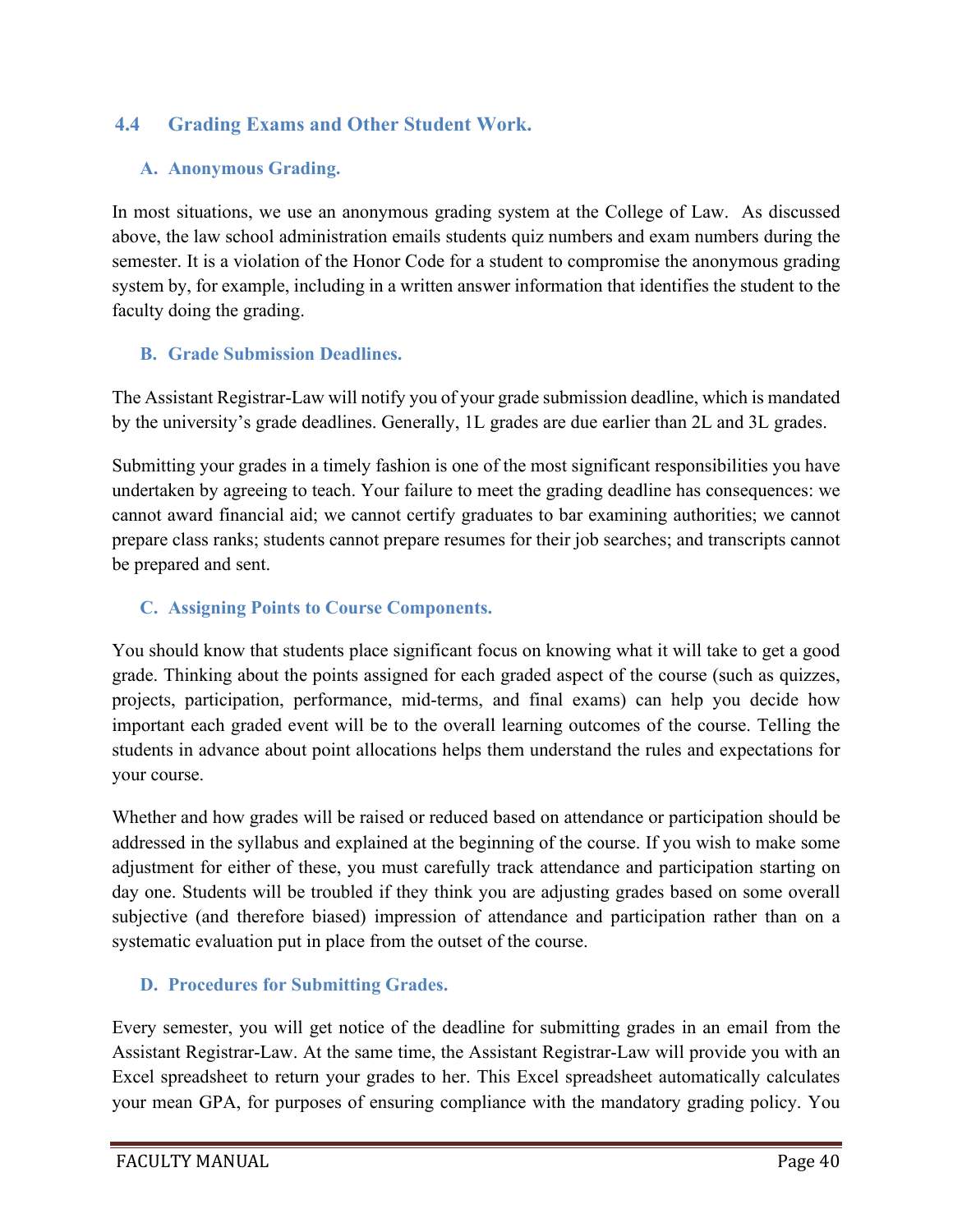must submit your grades to the Assistant Registrar-Law using this Excel spreadsheet; do not submit your grades yourself in VandalWeb.

#### <span id="page-41-0"></span>**E. Transmitting Grades to Students.**

Students use VandalWeb to see their grades. Thus, faculty don't transmit the grades directly to their students. After submitting grades, however, you might consider sending your students information about how you graded the exam or other end-of-semester projects, how you calculated grades for the course, and whether you will be available for exam conferences.

#### <span id="page-41-1"></span>**F. Recognition of Students Who Earn Top Grades.**

We encourage you to send the Assistant Registrar-Law the name of the student who earned the top grade—e.g., the highest exam score or total number of points for all graded assignments—in each of your courses. Those students will get a CALI Excellence for the Future [award,](http://www.cali.org/content/cali-excellence-future-awards) which earns them a certificate and a useful resume credential. These CALI awards effectively replace the old "Am Jur" awards with which some of you may be familiar.

#### <span id="page-41-2"></span>**G. Cheating and Plagiarism.**

Regrettably, cheating and plagiarism problems occasionally arise at the College of Law. We have instituted rules and procedures to deal with these matters, and we ask you to report any suspected incidence of cheating or plagiarism to the Associate Deans of Students for referral to the Honor Court counsel.

## <span id="page-41-3"></span>**H. Reusing Exam Questions and Disclosing Exams.**

You may choose to re-use exam questions, but be aware of the advantages and disadvantages of doing so. As a practical matter, if you have a good exam question and wish to reuse it, you can complete it sooner, and our front office can process it sooner. Nonetheless, be aware that skipping a year—or, better, two years—before reuse of the exam questions may minimize sharing of questions between classes.

If you are not going to reuse an exam question, it can be helpful to students to make past exams available for them to use in preparing to take the current exam. You should work with the law library to make these available in its [exam archive.](http://www.uidaho.edu/law/library/course-reserves) If you browse the archive, you will see that some professors make available packets of material that include not only an old exam, but also the professor's analysis of the exam questions, a model student answer, and the grading sheet used to score the exam. Students benefit from studying this material. Of course, you shouldn't post an old exam on the exam archive if you intend to re-use any questions from it.

#### <span id="page-41-4"></span>**I. Archiving of All Formative and Summative Assessments.**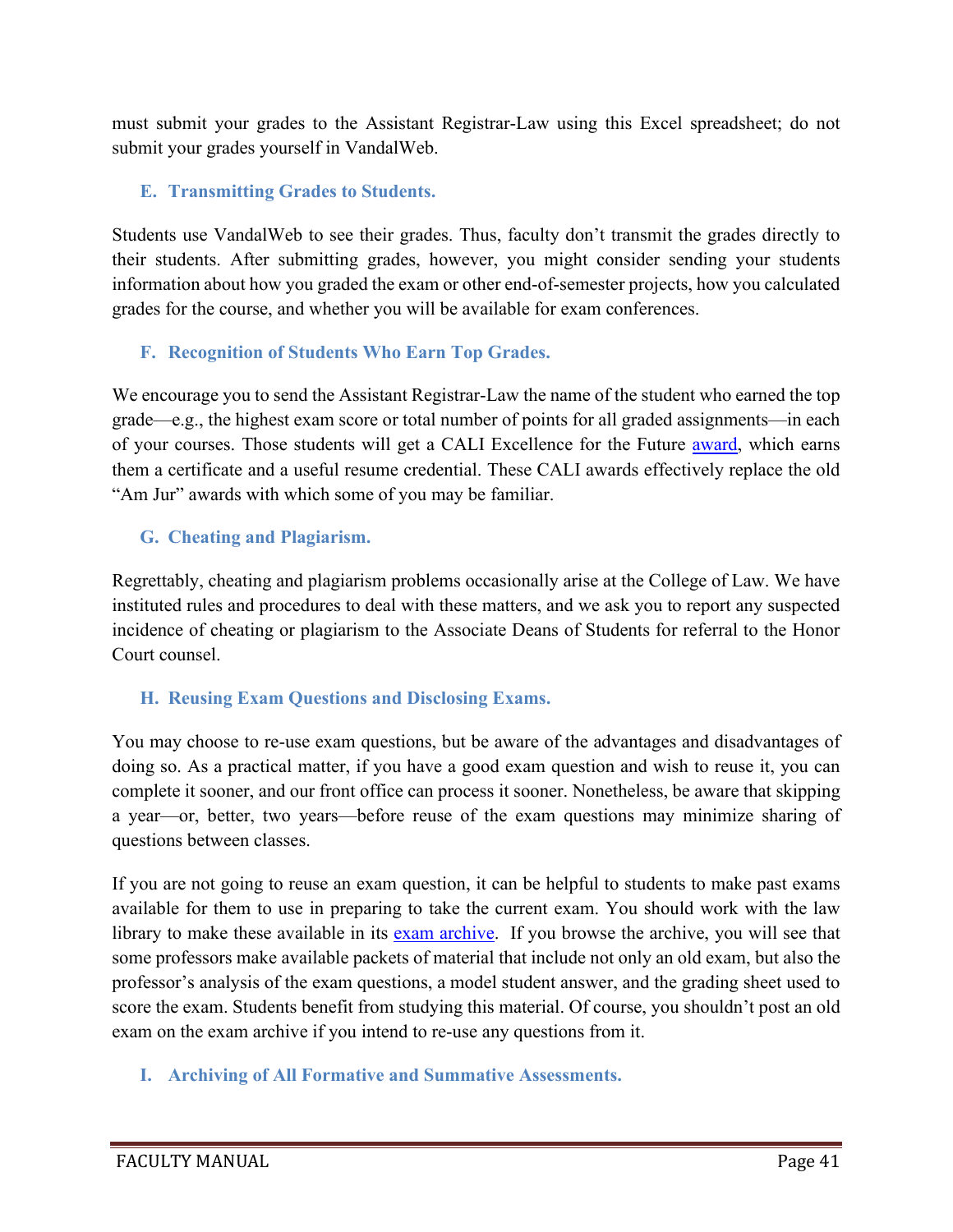We are required to archive all formative and summative assessment for our accreditor, the ABA. At the end of the semester, the Law-Exams team will contact you to obtain hard or electronic copies of the following materials:

#### **Formative Assessments**

- Copies of all mid-semester graded assignments (like midterm exams or midsemester assignments)
- Copies of all student answers to those mid-semester graded assignments
- Copies of all completed rubrics/grading sheets used to grade those mid-semester graded assignments
- Copies of all interim feedback provided to students on papers

#### **Summative Assessments**

- Copies of all end-of-semester graded assignments (like final exams or final papers)
- Copies of all student answers to those end-of-semester graded assignments
- Copies of all completed rubrics/grading sheets used to grade those end-ofsemester graded assignments

## <span id="page-42-0"></span>**J. Exam Review.**

We allow students to review their exams after grades are submitted. The Law-Exams team will coordinate with you regarding your preferred means of providing your students with access to their exams.

After reviewing their exams, students might have questions about how it was graded. You have an obligation to help the student understand the evaluation of the work submitted. We encourage you to view any discussion of exams or any other component of a final grade as an additional teaching opportunity.

## **K. Grade Changes and Grade Appeals.**

<span id="page-42-1"></span>In many cases, the student will not dispute the grade in a post-exam discussion, but in some circumstances, students will lobby you for a grade change. All grades except I and IP are considered final when assigned by an instructor at the end of a term. Faculty may only request a grade change when a computational or procedural error occurred in the original assignment of the grade. No final grade may be revised as a result of reconsideration of previous work, reexamination, or the submission of additional work after the close of the semester. All requests for a grade change, after grades have been submitted to the Registrar's Office, shall be submitted to the Dean or the Dean's designee. The request shall include an explanation for why the change is warranted. Grades may only be changed after approval of the Dean or the Dean's designee. See [The University of Idaho General Catalog](http://uidaho.smartcatalogiq.com/2017-2018/University-of-Idaho-General-Catalog/General-Requirements-and-Academic-Procedures/E-Grades) for additional information on grades.

A student can appeal the course grade. Grades appeals are described in the [Law Student Handbook.](http://www.uidaho.edu/law/academics/academic-admin)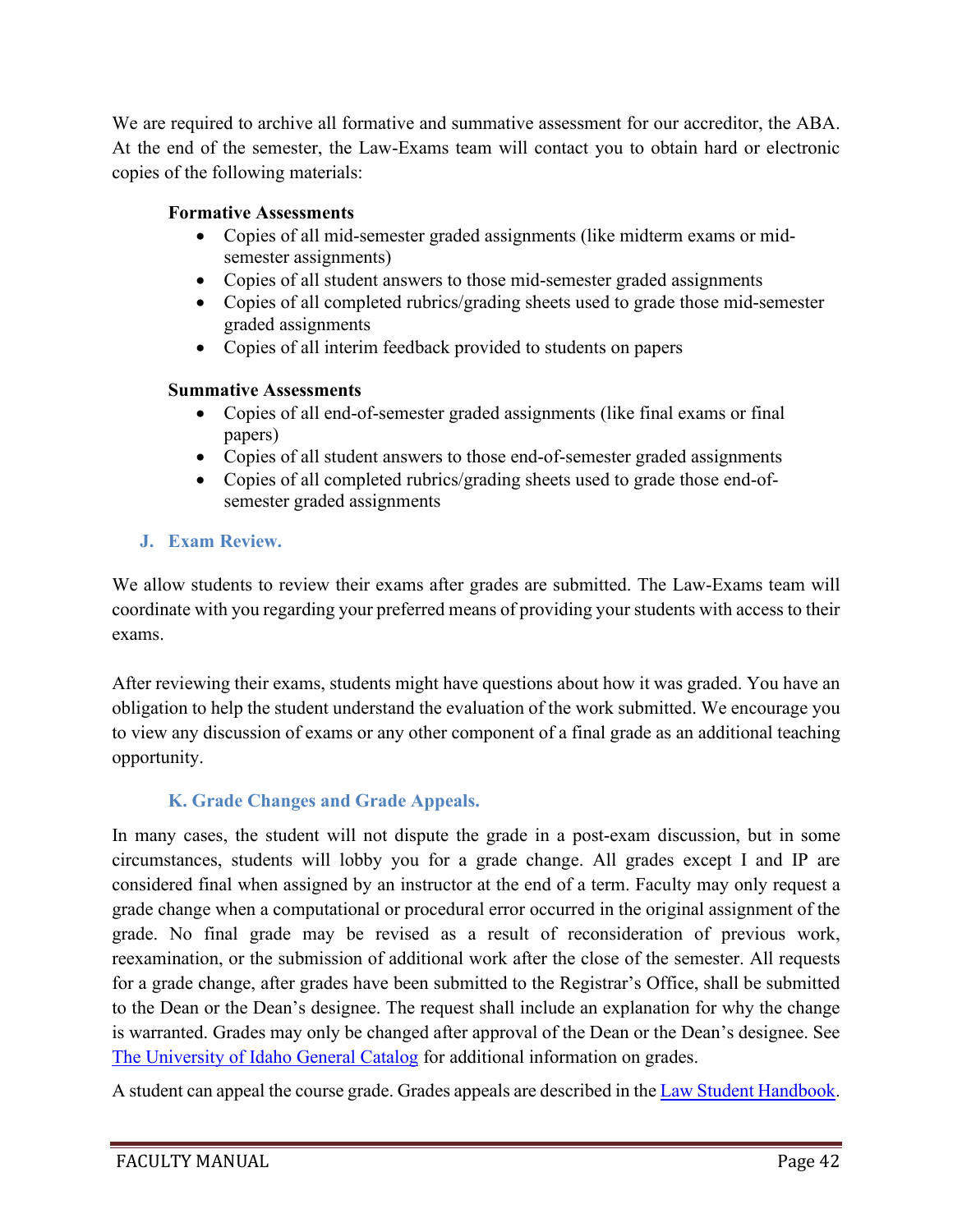#### **L. Mandatory Reporting on Students' Achievement of Learning Outcomes.**

<span id="page-43-0"></span>The College of Law has adopted five learning outcomes (see  $\S$  1.4). In compliance with ABA Standard 315, the College of Law conducts ongoing evaluation of the law school's program of legal education, learning outcomes, and assessment methods and uses the results of this evaluation to determine the degree of student attainment of competency in the learning outcomes and to make appropriate changes to improve the curriculum.

The College of Law is implementing this ongoing evaluation by using rubrics tied to each learning outcome, and each learning outcome is assessed via this rubric in select courses throughout students' legal education. The Assistants to the Deans will contact you at the start of any semester in which you are teaching a course that requires the completion of a learning outcome rubric to provide a copy of the rubric, as well as details about how to complete and submit it. We recommend that, when drafting your summative assessment in such a course, you consider how the student's performance on the assessment will inform your completion of a rubric about the student's achievement of the assessed learning outcome.

Whether or not you have to fill in a rubric for your course, you will also have to submit assessment material for each course at the end of each semester. Assessment material includes, for example, quizzes, midterm exams, and final exams. If, for example, you use a scoring sheet to score each student's midterm exam, you'll have to turn in the scoring sheet. If you assign formative or summative assessment in the form of a short research paper and give the student written feedback on the paper, you will have to keep a copy of the feedback. The same is true if you assign grades based on a final paper. Save all feedback. If you have questions about exactly what you should save, ask the Associate Deans for Faculty Development.

# **5. STUDENT/FACULTY MATTERS**

# <span id="page-43-2"></span><span id="page-43-1"></span>**5.1 Nondiscrimination Policies.**

The University of Idaho has a policy of nondiscrimination on the basis of race, color, religion, national origin, sex, sexual orientation, gender identity/expression, age, disability, or status as a Vietnam era veteran. This policy applies to all programs, services, and facilities, and includes, but is not limited to, applications, admissions, access to programs and services, and employment. Such discrimination is prohibited by Titles VI and VII of the Civil Rights Act of 1964, Title IX of the Education Amendments of 1972, Sections 503 and 504 of the Rehabilitation Act of 1973, the Vietnam Era Veterans' Readjustment Assistance Act of 1974, the Age Discrimination Act of 1975, the Pregnancy Act of 1978, the Age Discrimination in Employment Act Amendments of 1978, the Americans With Disabilities Act of 1990, the Civil Rights Act of 1991, the Rehabilitation Act Reauthorization of 1992, and other state and federal laws and regulations and university commitments.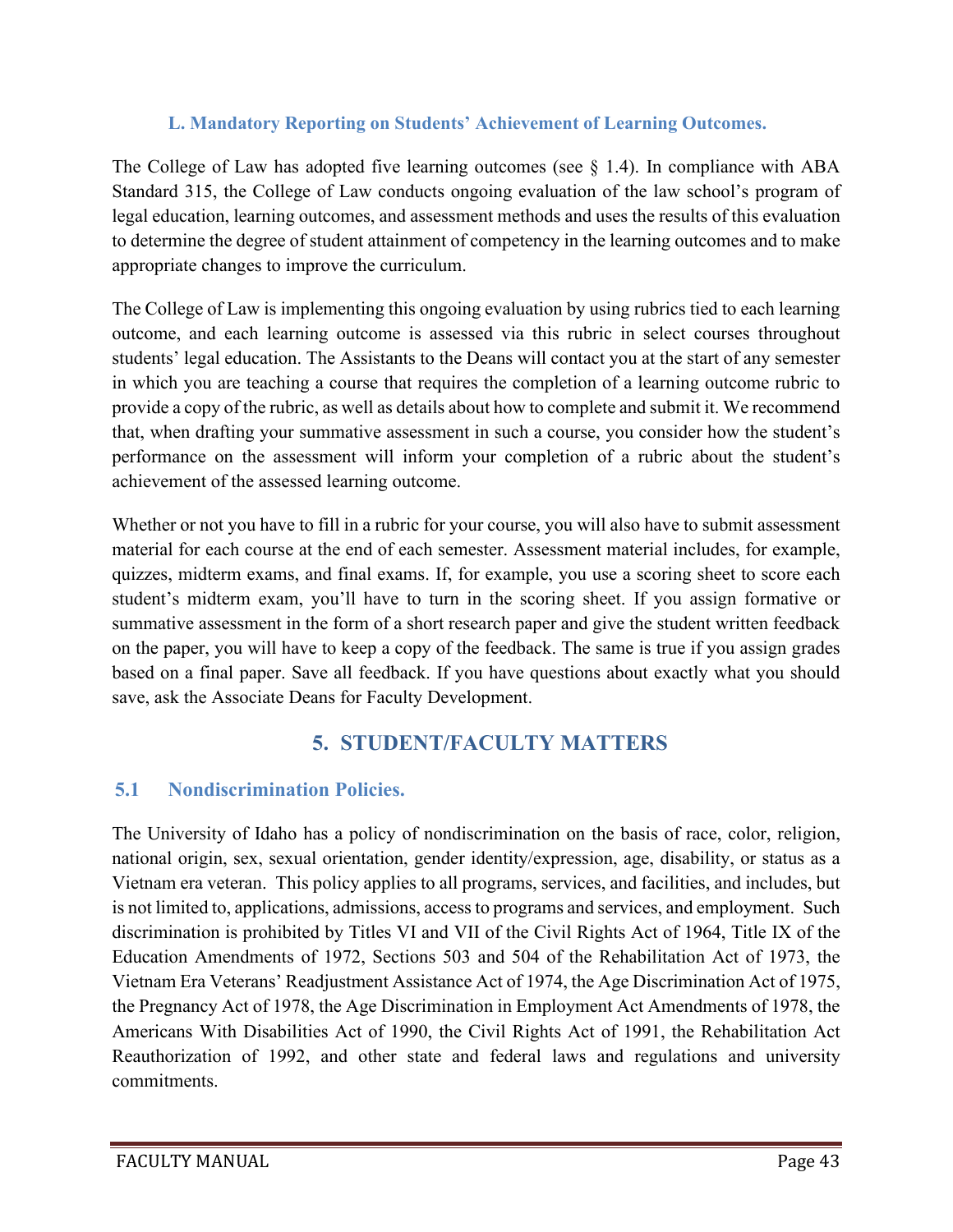Sexual harassment violates state and federal law and policies of the Board of Regents, and is expressly prohibited. FSH 3220. The University of Idaho also prohibits discrimination on the basis of sexual orientation and gender identity/expression. FSH 3215. Retaliation for bringing forward a complaint is also prohibited. FSH 3810.

Questions or concerns about the content and application of these laws, regulations, or University policy may be directed to the and Director of Human Rights, Access and Inclusion (885-4285 or hrai@uidaho.edu); Coordinator of Disabled Student Services (885-7200); Regional Office for Civil Rights, U.S. Department of Education in Seattle (206-220-7900); Equal Employment Opportunity Commission, Seattle District Office (206-220-6883); or Pacific Regional Office of Federal Contract Compliance Programs, U.S. Department of Labor in San Francisco (415-848- 6969). Complaints about discrimination or harassment should be brought to the attention of the UI Director of Human Rights, Access, and Inclusion (885-4285 or hrai@uidaho.edu).

# <span id="page-44-1"></span><span id="page-44-0"></span>**5.2 Student Privacy Rights.**

## **A. FERPA Non-Disclosure Rules.**

The Family Educational Rights and Privacy Act of 1974, as amended, also known as FERPA or the Buckley Amendment, is a federal law that governs the confidentiality of student records. Generally, the law requires that educational institutions maintain the confidentiality of what are termed "education records," ensures that each student has access to his or her education records, and provides students with a limited opportunity to correct erroneous education records.

The general rule of FERPA is that you may not have access to an "education record" unless you have a legitimate educational interest for getting access to it, and you may not release an education records to third parties without the student's written consent.

A type of education record is "personally identifiable information"—information contained in any record that makes a student's identity easily traceable. A student's ID number, for example, is personally identifiable information. Personally identifiable information cannot be released to third parties without the student's written consent except under very narrow circumstances.

Personally identifiable information is not the only information contained in education records for which disclosure is restricted by FERPA. Other restricted information includes grades. Student grades cannot be posted in any public place.

Any time you are dealing with "personally identifiable information," you must take care to protect it from third parties outside the University, and you must work within the confines of legitimate educational interest within the institution.

Students do not have a right of immediate access to their education records. Similarly, members of the public do not have a right of immediate access to the education records of students. Thus,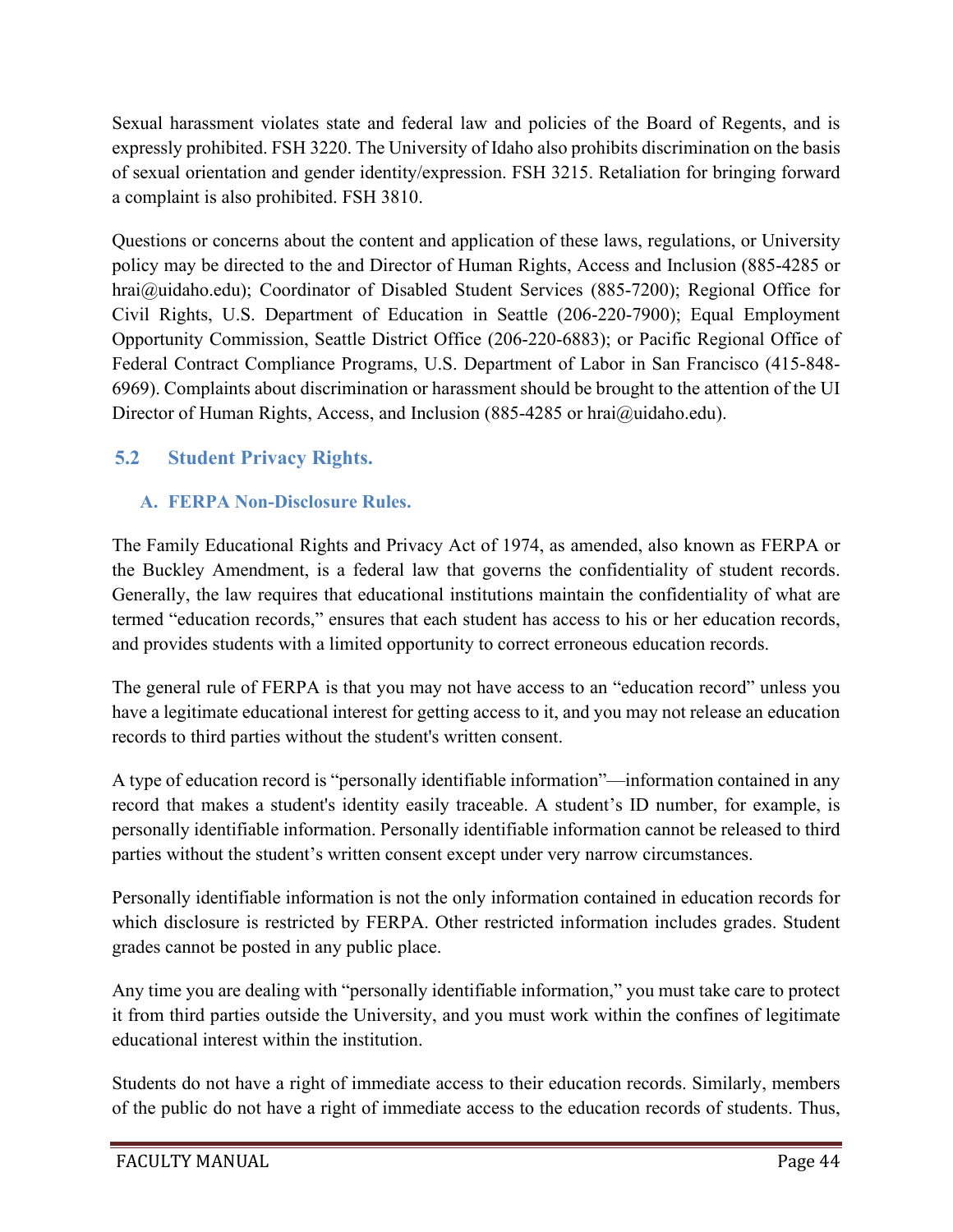you should refer students to the Associate Deans of Students if there is a request to view a student file.

## <span id="page-45-0"></span>**B. Exceptions to FERPA Non-Disclosure Rules.**

Students may choose to disclose confidential information to a faculty member. In addition, there are three exceptions to FERPA's non-disclosure requirements that may affect your receipt or dissemination of student educational information.

- First, you may disclose information to a school official with a legitimate educational interest. Typically, the school official is a dean or director of student services or the faculty or administration member who is your primary contact. "Legitimate educational interests" means interests that are directly related to an educational purpose and that (a) have a direct relationship to the student, (b) are pertinent to the receiving school official's business, and (c) which have no purpose extraneous to the official's responsibility.
- Second, you may disclose information to a school official, or may receive information from a school official, if the student has signed a written FERPA waiver. The student should work with the Assistant Registrar-Law to obtain a FERPA waiver.
- Third, FERPA contains an emergency exception. If you learn that a student's health or safety is at risk, you may immediately make such disclosures as are necessary to address the situation. An obvious example would be a student who voices suicidal thoughts. In such situations you should immediately contact the Associate Deans of Students and the appropriate medical, emergency, or police authority or emergency services (911).

## <span id="page-45-1"></span>**C. FERPA and Recommendation Letters.**

If you discuss a student's grades, academic standing, or other sorts of academic information in a recommendation letter, FERPA requires you to get the student's written consent first. If you obtain that consent via email, keep the email in a folder.

## <span id="page-45-2"></span>**D. Additional Information on FERPA.**

More information on FERPA is available from the Registrar's Office's [FERPA page.](http://www.uidaho.edu/registrar/faculty/ferpa) If you are ever in a situation where FERPA applies and you are not sure what to do, contact the Registrar's Office. You may also review the FERPA Tutorial in VandalWeb to apply your knowledge.

# <span id="page-45-3"></span>**5.3 Disability Accommodations.**

You may have students in your class with disabilities that can be both physical and cognitive. The below provides a general outline, but if you have any questions, please contact the Associate Deans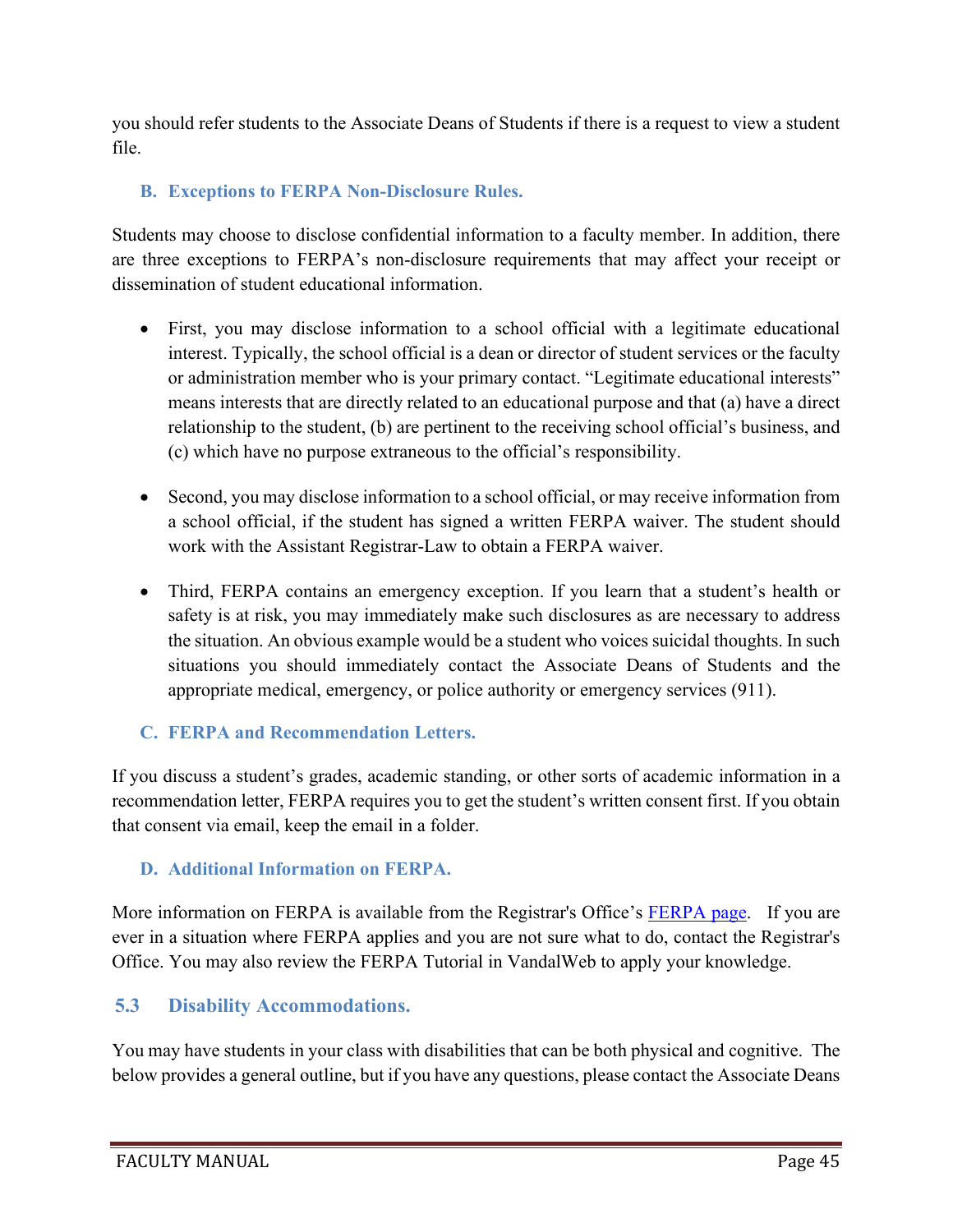of Students. If you're required to do anything to accommodate a student with a disability, you will get an official email telling you so.

## <span id="page-46-0"></span>**A. Governing Law and Its Administration.**

Appropriate treatment of students with disabilities is governed by Section 504 of the Rehabilitation Act of 1973 and the Americans with Disabilities Act of 1990 (ADA). Accommodations must in all cases be reasonable and must not interfere with the school's essential educational mission. Thus, not all accommodation requests are granted.

Note that the University of Idaho [Center for Disability Access and Resources\)](https://www.uidaho.edu/current-students/cdar), and not individual faculty members, assesses individual requests for accommodations and makes the necessary determinations.

## <span id="page-46-1"></span>**B. Confidentiality Issues.**

In some cases (*e.g.*, a student who is blind or deaf), you will inevitably be aware of the disability. In other cases (*e.g.*, students with ADD or ADHD), professors will not be aware that students with a disability are enrolled. Students with non-obvious disabilities are entitled to confidentiality, and many of them are very concerned about maintaining confidentiality. Other students may voluntarily disclose their disability to you. Students who do disclose should be aware that they should not do so in a way that would compromise the anonymous grading system, if applicable.

## <span id="page-46-2"></span>**C. Classroom and Grading Issues.**

The presence of students with disabilities requires awareness in at least three areas: (1) the classroom teaching environment; (2) unscheduled quizzes; and (3) final exams. Classroom accommodations may include the use of note-takers, the use of a tape recorder (whether or not you normally allow taping of classes), and special accommodations for deaf or blind students.

First, you should also be aware that your teaching style not only affects disabled students' ability to learn but has an impact on *all* students' learning. You should teach in a way that engages visual and aural learners. If you choose to use PowerPoint presentations, you are encouraged to provide your students with copies of the presentations.

Second, many students who receive examination accommodations receive extra time on examinations (often time and a half) or are allowed to take examinations in a separate room in order to provide a "minimally distracting environment." Because you may be unaware that you have accommodated students in your classes, you may not realize that unscheduled "pop" quizzes may have deleterious effects on those students' grades. As such, you must indicate in your syllabus if you may give unscheduled pop quizzes, as well as notify the Associate Deans of Students, so that the Center for Disability Access and Resources may devise methods to preserve the students' ADA rights without publicizing that they receive accommodations.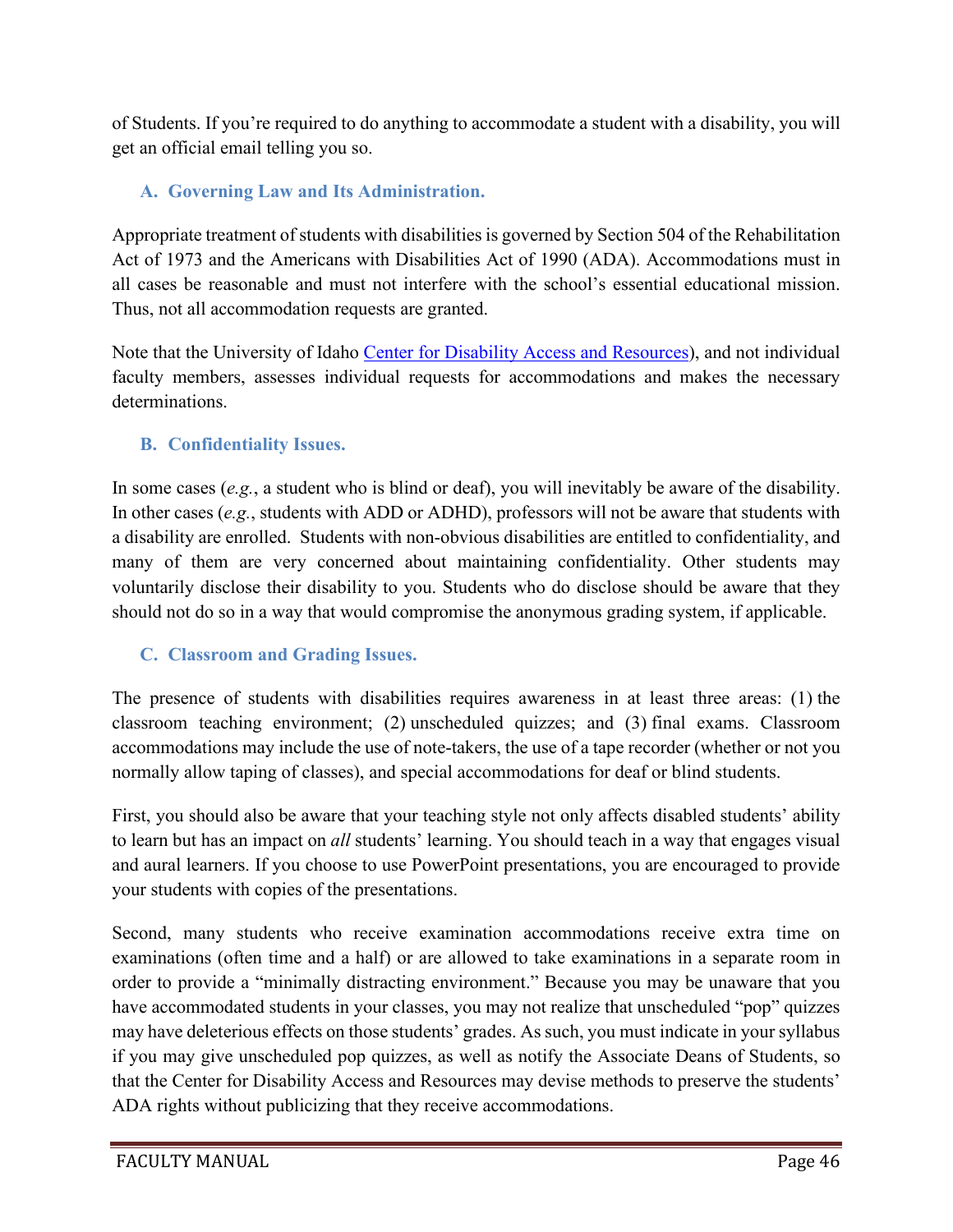Third, and most importantly, students may receive accommodations for their final exams. This phase of the accommodation process should not greatly concern you because, as noted above, the appropriate accommodations will be determined by the Center for Disability Access and Resources.

# <span id="page-47-1"></span><span id="page-47-0"></span>**5.4 Interpersonal Relationships with Students.**

## **A. Romantic Relationships.**

Romantic relationships with students generally are strongly discouraged, and it is prohibited to enter into or continue a romantic or sexual relationship with a student over whom you exercise academic, administrative, supervisory, evaluative, counseling, or other authority. FSH 3205. This prohibition includes, but is not limited to, students currently in your class.

## <span id="page-47-2"></span>**B. Sexual Harassment.**

Sexual harassment of a student is defined as unwelcome sexual advances, requests for sexual favors, or other verbal or physical conduct of a sexual nature when: (a) submission to such conduct is made either explicitly or implicitly a term or condition of the student's grade, receipt of a grade, or status as a student; (b) the student's submission to or rejection of such conduct is used as a basis for a decision affecting that student; or (c) such conduct has the purpose or effect of substantially interfering with the student's learning or learning performance, or creating an intimidating, hostile, or offensive learning environment. In addition, it includes behavior that overtly or covertly uses the power inherent in the status of a professor, teacher, or other officer to affect a student's educational experience or career opportunities by intimidating, threatening, or coercing the student to accept sexual advances or risk reprisal in terms of a grade, a recommendation, an opportunity for professional growth, or a job. Moreover, a student is deemed to be a victim of sexual harassment if he or she is denied educational benefit because someone else has received preferential treatment in return for sexual favors.

Claims of sexual harassment will be handled in accordance with the provisions outlined in the [Faculty Staff Handbook.](https://www.uidaho.edu/governance/policy/policies/fsh)

## <span id="page-47-3"></span>**C. Other Socializing with Students.**

There is a qualitative difference between attending an occasional off-campus event, such as an end-of-semester party, and regularly socializing with students after class. Although the bond between faculty members and students may be strengthened through out-of-class interaction, there are also many risks, so we counsel caution and common sense. Students who don't participate in these events may fear that students who do will earn higher grades or have an edge in obtaining employment. The effect on their morale may carry over into the classroom experience.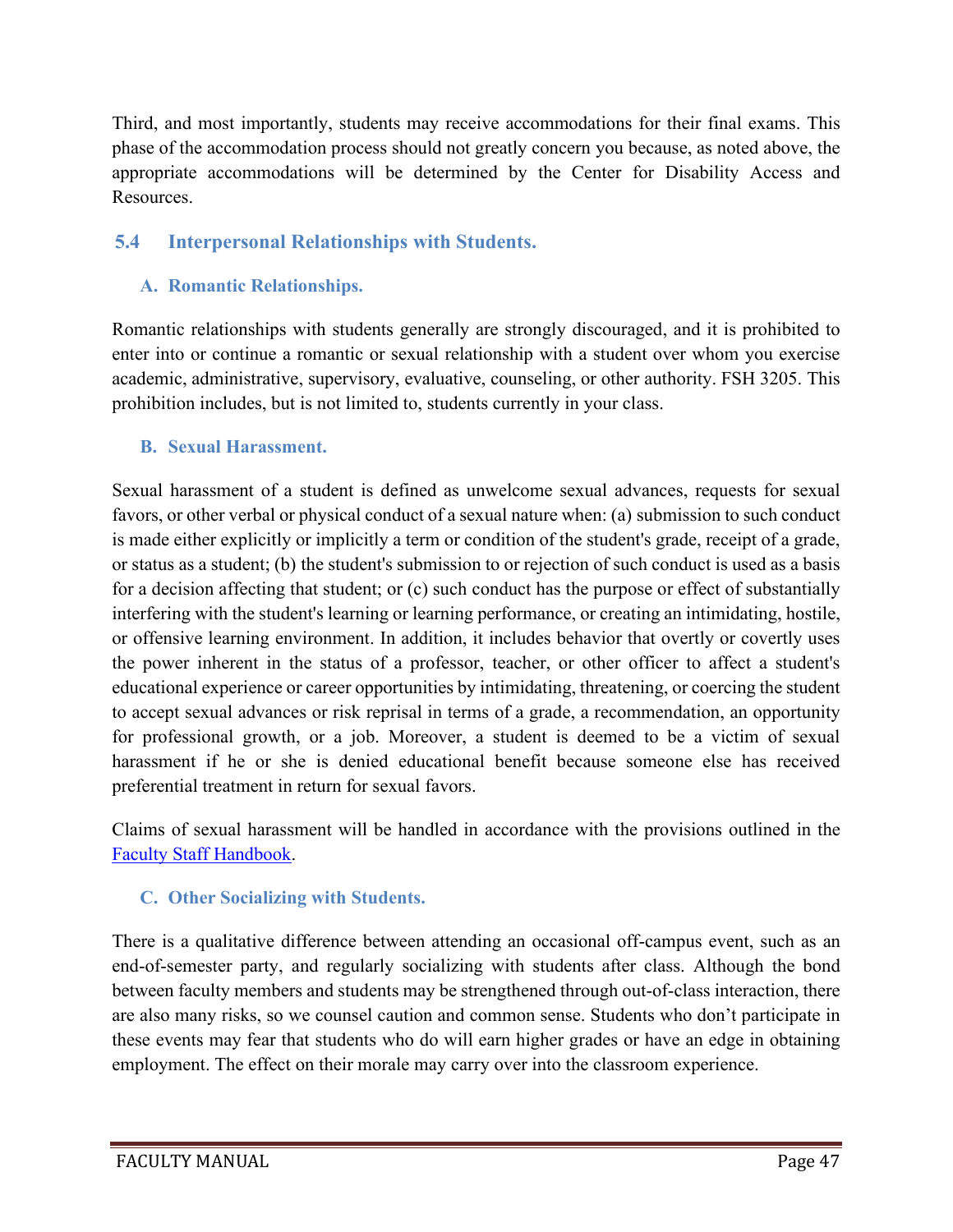#### <span id="page-48-0"></span>**5.5 Students in Distress.**

If you encounter a law student who is having academic or personal problems, please refer the matter to the Associate Deans of Students. We offer counseling to students in Moscow and Boise – see [UI Counseling and Testing Center.](https://www.uidaho.edu/current-students/ctc)

# **6. RESEARCH AND SCHOLARSHIP**

#### <span id="page-48-3"></span><span id="page-48-2"></span><span id="page-48-1"></span>**6.1 Support for Scholarship.**

**A. Travel to conferences.**

Here is the law school's current travel policy:

#### **Policy for Funding of Faculty Professional Development Travel**

Preamble: The College funds travel by faculty members to ensure they can fully develop their scholarship, teaching, and service. The College aims to provide funding sufficient to fully support each faculty member's professional development. The requisite level of funding inevitably varies among faculty members, depending, e.g., on a whether a faculty member's scholarship focuses on Idaho law or international law. For that and other practical reasons, the College does not allocate a travel allowance to each faculty member. Instead, it sets a total budget for all faculty members' professional development travel based on historical expenditures.

Policy: All full-time faculty are eligible for professional development travel funding. This includes faculty on sabbatical leave and temporary full-time faculty; it does not include faculty on personal leave. Eligible faculty members will have administrative support to ensure they can make timely request using the required process. (That process will be described in separate documents, and instruction in the process will be made readily available.) Requests for professional development travel funding will be reviewed by the associate deans for faculty using these principles:

- a. Whether the faculty member is seeking, or has sought, funding for the proposed travel from other sources.
- b. The extent to which the travel will support the faulty member's progress in the tenure and promotion process.
- c. The extent to which the travel will benefit the College through, for example, presentation of paper or participation in high-profile conferences.
- d. The connection between the proposed travel and the focus of the faculty member's scholarship, teaching, and service.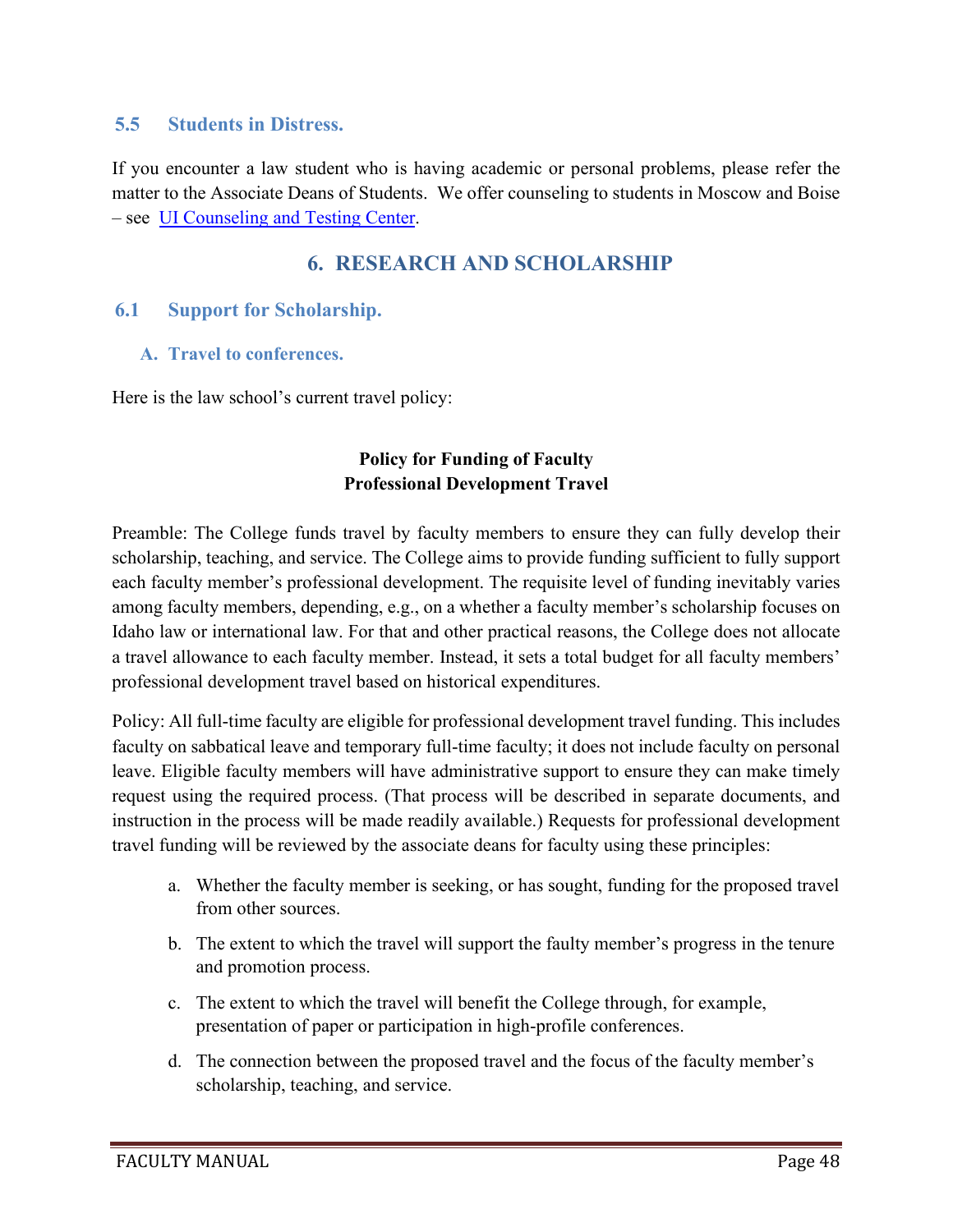- e. The extent to which the faculty member has self-funded other professional development travel during the fiscal year.
- f. The availability of funds for travel when the request is made.
- g. Whether the travel is to present an article for the first time in a place/way that is likely to help move toward publication. There is thus a presumption that travel will not be approved if travel has already occurred with College funds to present the paper elsewhere.

Note: This policy covers only professional development travel funding. It does not cover funding for travel that is required by the faculty member's job duties—such as teaching at the other location—or requested by the College administration—such as to participate in orientation. A faculty member's receipt of funding for such required/requested "service travel" is not, of course, considered in reviewing the faculty member's request for professional development travel funding.

\* \* \*

We ask that all faculty help make funds allocated for travel as broadly available, and are used as efficiently, as possible. For example, please book travel and lodging, and arrange for payment of any conference registration fees, as far in advance as possible. Keep in mind that UI is eligible for government rates on cars and hotels. Do not rent a car if travel by other, less expensive means (*e.g.*, hotel shuttles and cabs) is available. When more than one faculty member is attending a conference, we encourage sharing a ride to the airport. Collective efforts at even small-scale savings cumulatively make a big difference.

Now a word about the *process* for requesting professional development travel funding. To help with planning, the associate deans for faculty development will ask that, if you are eligible for funding you provide this information at the beginning of each semester:

- 1. Do you currently plan any professional development travel during the upcoming academic year for which you will request College of Law funding?
- 2. If so, please give us as much information as you can, including estimates of the amount of funding.

By learning about your requests as far in advance as possible, the law school hopes to make the process easier for everyone concerned and minimize expenses. We realize, though, that it's impossible to anticipate all travel and so the associate deans will also be happy to review funding request made in the course of the semester.

After an associate dean approves a request, you'll next go to the online form called "Scholarship/Professional Development Travel Requests," [https://www.uidaho.edu/law/faculty](https://www.uidaho.edu/law/faculty-staff)[staff.](https://www.uidaho.edu/law/faculty-staff)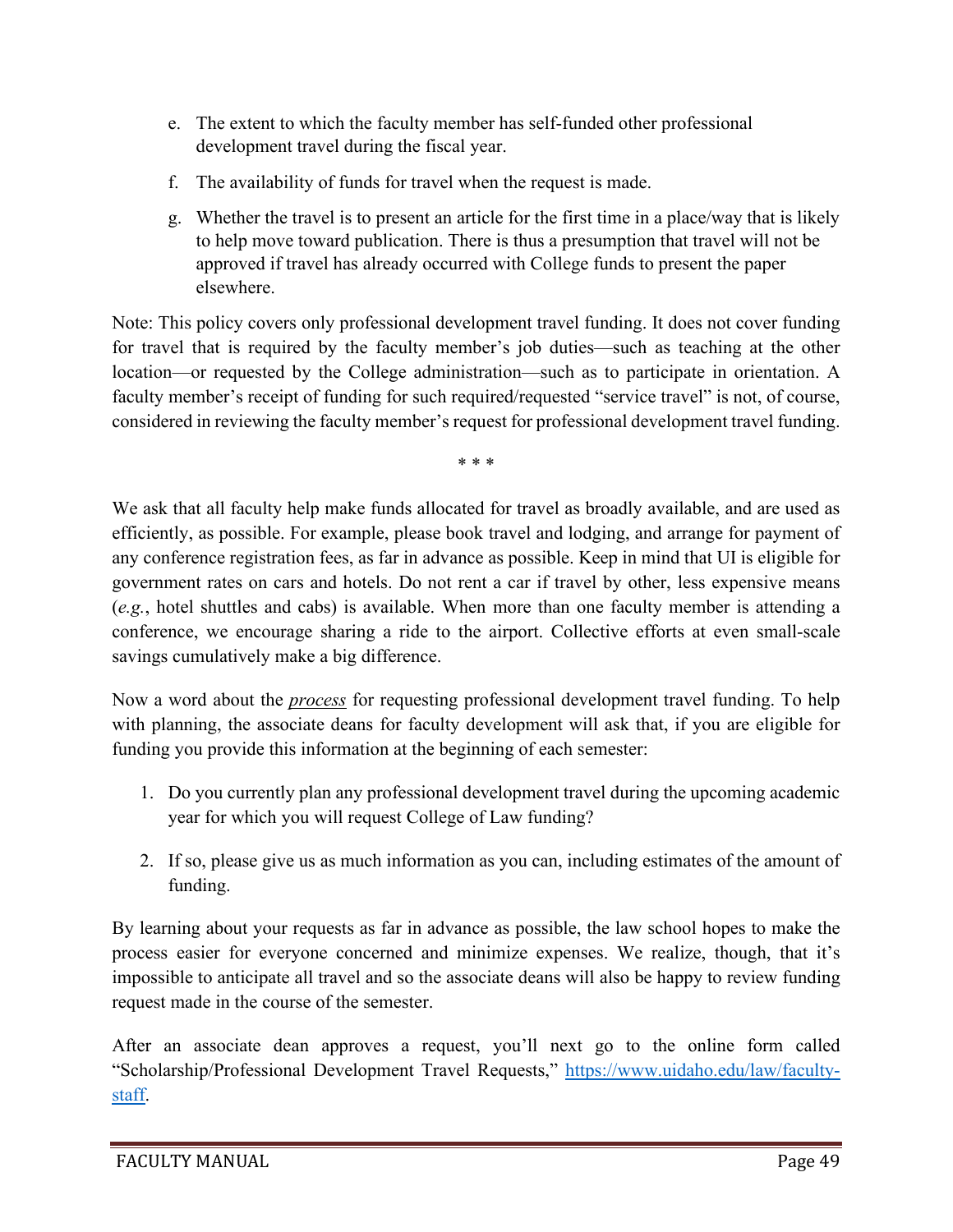You will then work with administrative staff to get university approval for the travel. The process is a bit cumbersome, as typical of publicly funded institutions. But we are committed to making it as easy as possible from the faculty perspective. The process involves use of a system called "Chrome River." To get administrative assistance using Chrome River, you will need to go into this system and designate the relevant administrative assistants as your "delegates." Instructions for doing this are included as an appendix to this manual (with thanks to Jackie Flores for creating them!).

#### <span id="page-50-0"></span>**B. Subscriptions to Law Review Submission Services.**

The law school has a subscription to Scholastica, a law review submission service. Please contact the law library for information about how to use this service.

#### <span id="page-50-1"></span>**C. Faculty Colloquia.**

The Associate Deans of Faculty Development organize regular colloquia for law school faculty to present works in progress or discuss law school teaching. These colloquia are informal, lowpressure supportive events. Junior faculty members, in particular, are encouraged to present article ideas at any stage of development. In addition, law school faculty who have gotten a summer research stipend are expected to present a colloquium during the academic year that follows the summer in which they got the stipend.

#### <span id="page-50-2"></span>**D. First-Year Course Release.**

New tenure-track faculty members hired for an entry-level position usually get a "course release" during their first academic year, to provide additional time for scholarship. The course release generally consists of being assigned to teach only one course, instead of two, during the first fall or spring semester. The timing of the course release (fall or spring semester) is a matter of discussion between the faculty member and the Associate Deans of Faculty Development.

## <span id="page-50-3"></span>**E. Research Assistants.**

Every full-time faculty member can hire a research assistant for up to 60 hours per semester. RAs earn \$15 an hour. The College's Director of Administration & Financial Operations will provide information about how to request a research assistant at the start of each semester. It's important to emphasize that an RA cannot start working for a faculty member until the RA has satisfied administrative requirements such as completing an I-9 form, being entered on the UI payroll, and taking university-mandated online training modules. Violations of these requirements by a faculty member are taken so seriously–because they might involve violations of state and federal law that they can be the basis for disciplinary action against the faculty member. It can take a week or more for an RA to complete the administrative requirements, so if you anticipate needing an RA, you should make your request as soon as possible.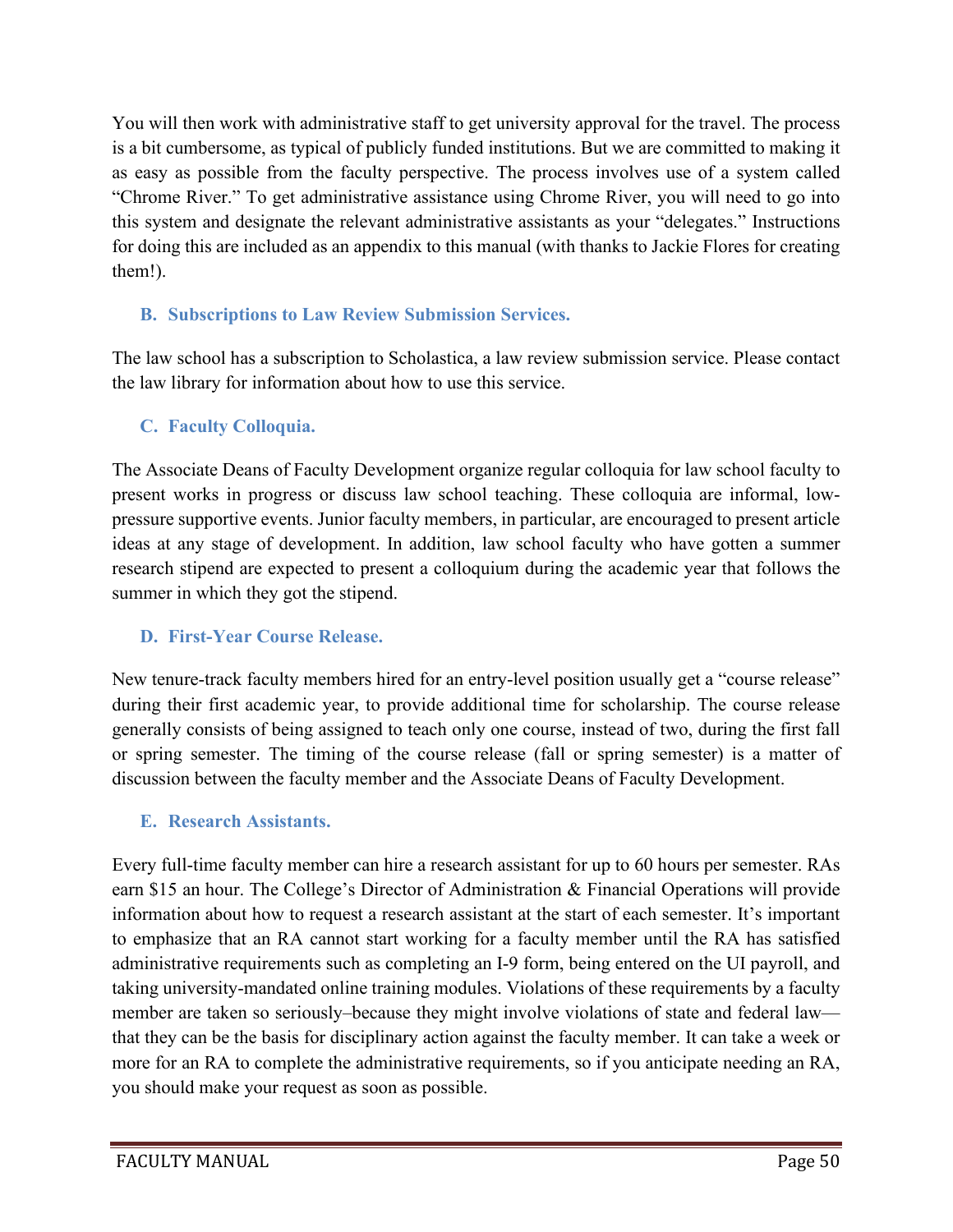There is no set system for hiring an RA. It's fair to say, though, that most faculty members do not issue open invitations to the student body to apply for these positions. Instead, it is more likely for the hiring to be done through word of mouth, advice of colleagues, or through prior interaction between the faculty member and the student to be hired. Thus, a faculty member might invite a student who has done well in one of the faculty member's courses to be an RA for that faculty member.

#### <span id="page-51-0"></span>**F. Summer Research Stipends.**

To the extent possible within budgetary constraints, the College of Law makes summer research stipends available for full-time, tenure-track faculty to engage in scholarship during the summer. You apply for these stipends by responding to the invitation that comes out every spring from the Associate Deans of Faculty Development. To the extent funds are available, you can get a summer research stipend by describing the discrete scholarship project for which you seek funding; showing that prior stipends or other recent funding support (such as a sabbatical) have produced the published or soon-to-be published scholarship for which funding was awarded; and demonstrating that you have presented a faculty colloquium since you were last awarded funding.

## <span id="page-51-2"></span><span id="page-51-1"></span>**6.2 Selected University Research Matters.**

#### **A. Human Participant Research.**

If your research involves human subjects, including surveying or otherwise collecting data about people, you must get approval from the Institutional Review Board, which is part of the University's [Office of Research Assurances.](https://www.uidaho.edu/research/faculty/research-assurances)

#### <span id="page-51-3"></span>**B. Grant-Funded Research.**

Several law school faculty members have successfully applied for grants to support their research projects. To identify grant opportunities and apply for them, you work through the University's [Office of Sponsored Programs.](https://www.uidaho.edu/research/about/osp)

# **7. PERFORMANCE REVIEW & EMPLOYMENT MATTERS**

# <span id="page-51-5"></span><span id="page-51-4"></span>**7.1 Hiring of Full-Time, Tenure-Track and Clinical Faculty Members: Preferential Voting Process**

The College of Law Bylaws currently provide (in § 10.1.2):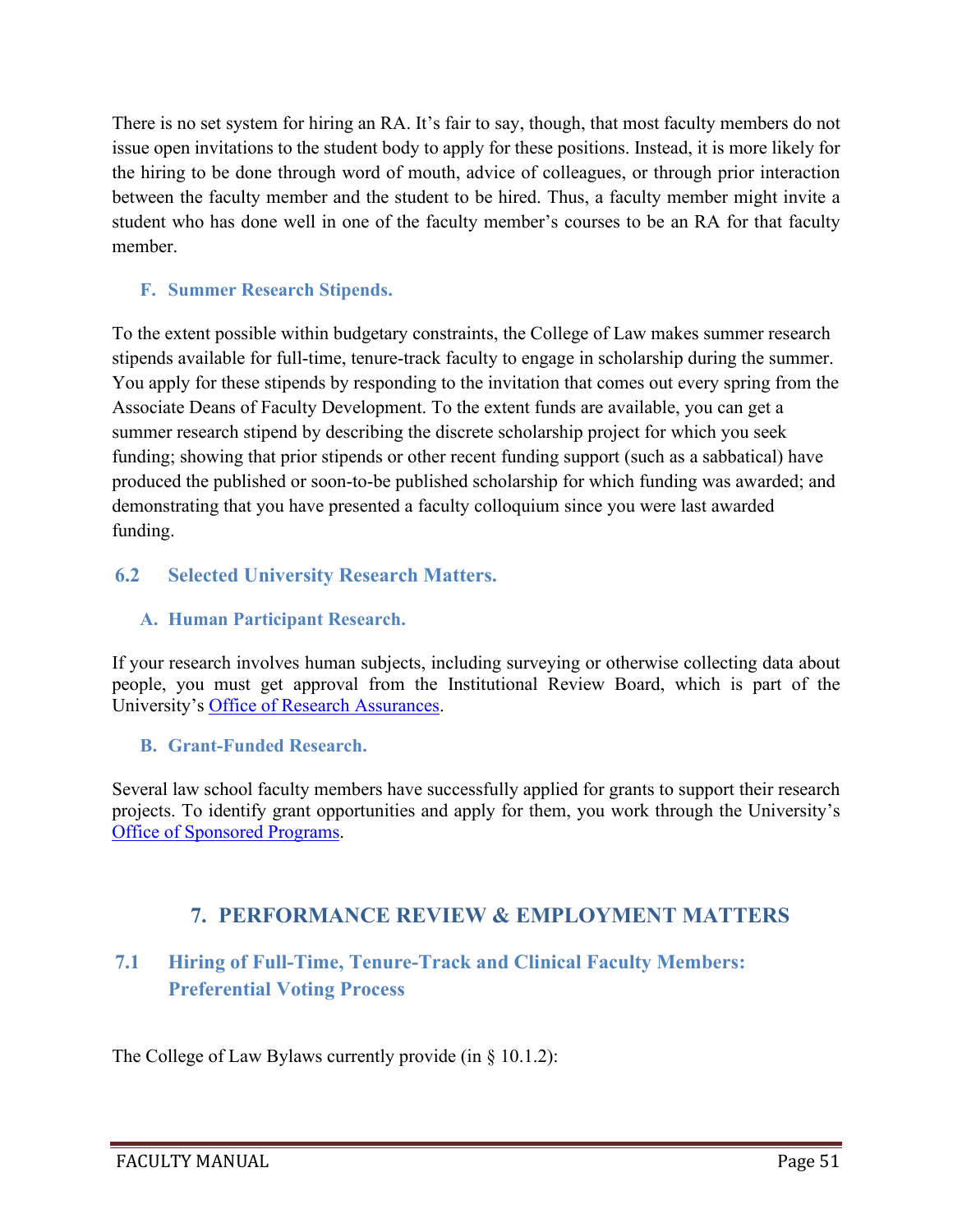Selection of an individual to be recommended by the College of Law to the University Administration and to the Regents for full-time, tenure-track and clinical faculty appointment shall be made upon a two-thirds favorable vote of all faculty members, including the Dean, in attendance (in person, telephonically, or by other means permitting simultaneous communication) and voting at the meeting where the selection occurs. If there be more than one individual whom the Faculty deems acceptable by this test, the individuals shall be recommended to the Dean for appointment in the order determined in preferential balloting. The dean will follow the recommended order except in compelling circumstances that the dean cannot otherwise share with the faculty; in that case, the dean will report such circumstances to the provost. Two-thirds of the voting faculty members on active duty shall constitute a quorum for the selection meeting.

"Preferential balloting" is not defined in the Bylaws. On December 1, 2021, the faculty approved the following procedure for preferential voting and provided for it to be incorporated into this Faculty Manual:

Preferential balloting shall proceed as follows.

- 1. The faculty shall vote on the top candidate among those deemed acceptable.
	- a. If one candidate receives a majority of votes cast, that candidate shall be recommended to the dean as the candidate who should receive the first offer of appointment.
	- b. If no candidate receives a majority of votes cast, a re-vote shall be held, excluding the candidate who received the fewest votes. During the re-vote, each voting faculty member may vote for any remaining candidate, regardless of how that faculty member voted previously. This process shall be repeated until one candidate receives a majority of the votes.
		- i. Example: Candidates A, B, C, and D are deemed acceptable. The faculty then begins preferential voting to select the top candidate, with 30 votes cast. Candidate A receives 12 votes, Candidate B receives 10 votes, Candidate C receives 5 votes, and Candidate D receives 3 votes. Because no candidate has received a majority (at least 16 votes), the faculty must re- vote between Candidates A, B, and C (excluding D, who received the fewest votes). In this revote, Candidate A receives 12 votes, Candidate B receives 10 votes, and Candidate C receives 8 votes. Because no candidate has received a majority, the faculty must re-vote between Candidates A and B. In this second re-vote, Candidate A receives 20 votes and Candidate B receives 10 votes. Candidate A is selected as the top-ranked candidate.
	- c. If the vote is tied between two top candidates, with only two candidates remaining on the ballot, both candidates shall be ranked first, and the dean shall have discretion to decide the order in which an offer of appointment is made to them.
		- i. Example: In the second re-vote, Candidate A receives 15 votes and Candidate B receives 15 votes. Both candidates are tied for first, and the dean shall have discretion to decide which of the two receives the first offer of appointment.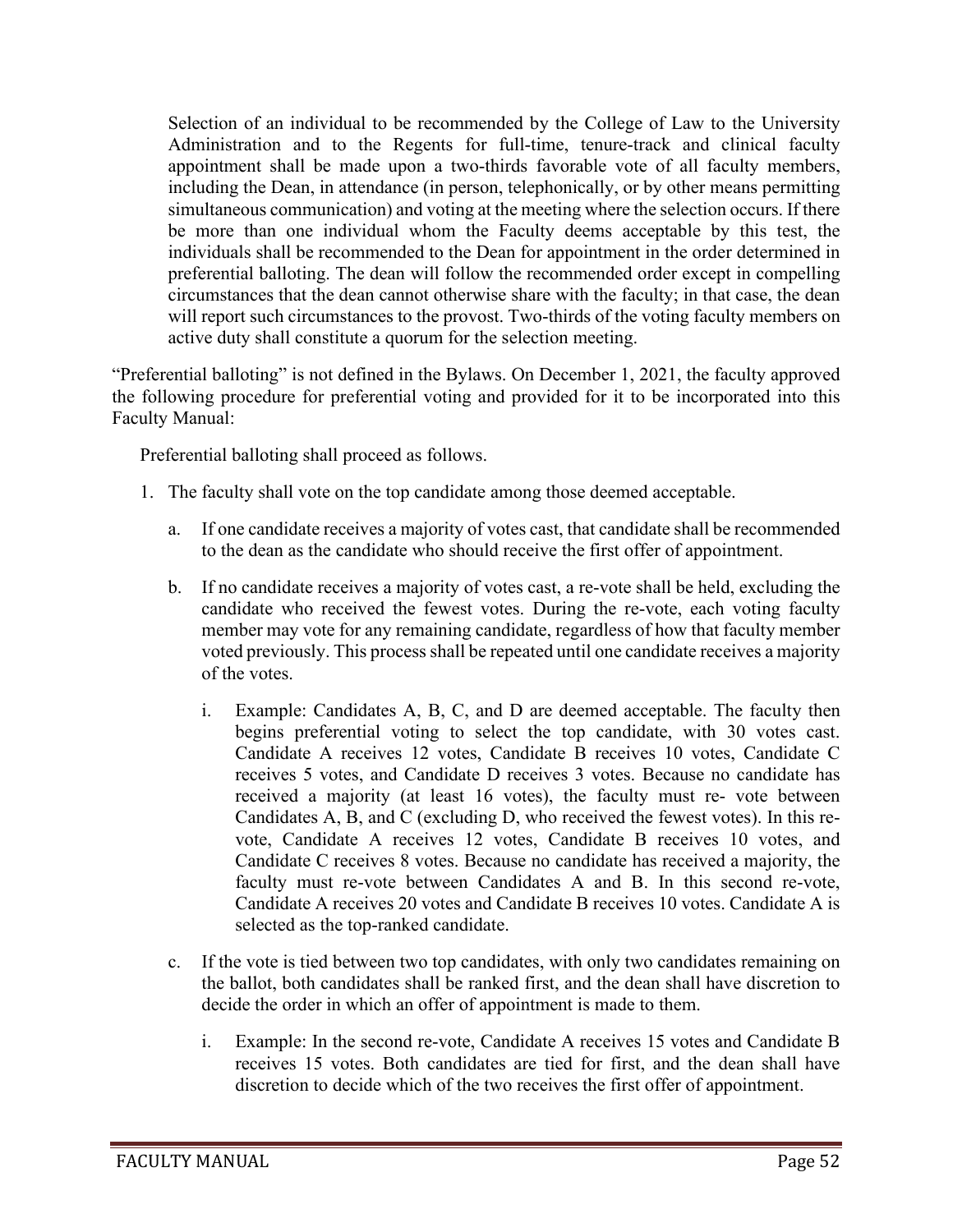- d. If there is a tie between the two candidates who receive the fewest votes, the members of the search committee shall vote to break the tie. If the search committee has an even number of members, the chair of the search committee shall not vote. (The search committee may elect to request a faculty straw poll to inform this decision.)
	- i. Example: In the first re-vote, Candidate A receives 12 votes, and Candidates B and C each receive 9 votes. The search committee shall determine whether Candidate B or Candidate C will proceed to the second re-vote with Candidate A.
- 2. The process described above shall be repeated as many times as necessary to rank all other candidates deemed acceptable, each time excluding the candidate(s) already ranked.
- 3. All ballots shall be cast anonymously to the extent possible.

# <span id="page-53-0"></span>**7.2 Position Description.**

Every UI employee has a position description ("PD"). *See generally* FSH 3050. The PDs for fulltime permanent faculty members allocate their time by percentage among four categories: (1) Teaching and Advising; (2) Scholarship and Creative Activities; (3) Outreach and Extension; and (4) University Service and Leadership. The PD is revised only if a faculty members' duties change significantly. For example, if a faculty member takes on a major administrative role, like becoming an associate dean, that reduces the teaching load, which necessitates a revision of the PD. A faculty member also should revise the PD for the period covering a sabbatical. It's important for the PD to stay accurate because yearly performance evaluations are based on the allocation of efforts in the PD. If you have any questions or concerns about your PD, including whether a revision is necessary, please contact the Associate Deans of Faculty Development.

# <span id="page-53-1"></span>**7.3 Annual Performance Evaluation.**

Annual performance reviews of full-time, permanent faculty are governed primarily by FSH 3320. Basically, the process goes like this:

- In late fall, you will draft a performance evaluation, using the form at the end of the online version of FSH [3320.](https://www.uidaho.edu/governance/policy/policies/fsh/3/3320) Leave the following parts of the form blank, as they will be completed by the Dean: (1) the column indicating whether you "met or exceeded the expectations defined in the position description"; and (2) the box soliciting "commentary/recommendations on progress toward tenure, promotion, and/or continued satisfactory performance." The first time you do one of these draft evaluations, you should discuss the process in more detail with the Associate Deans of Faculty Development.
- When completing your draft faculty annual performance evaluation, be sure to include the following specific information. Within the "Teaching and Advising" section of your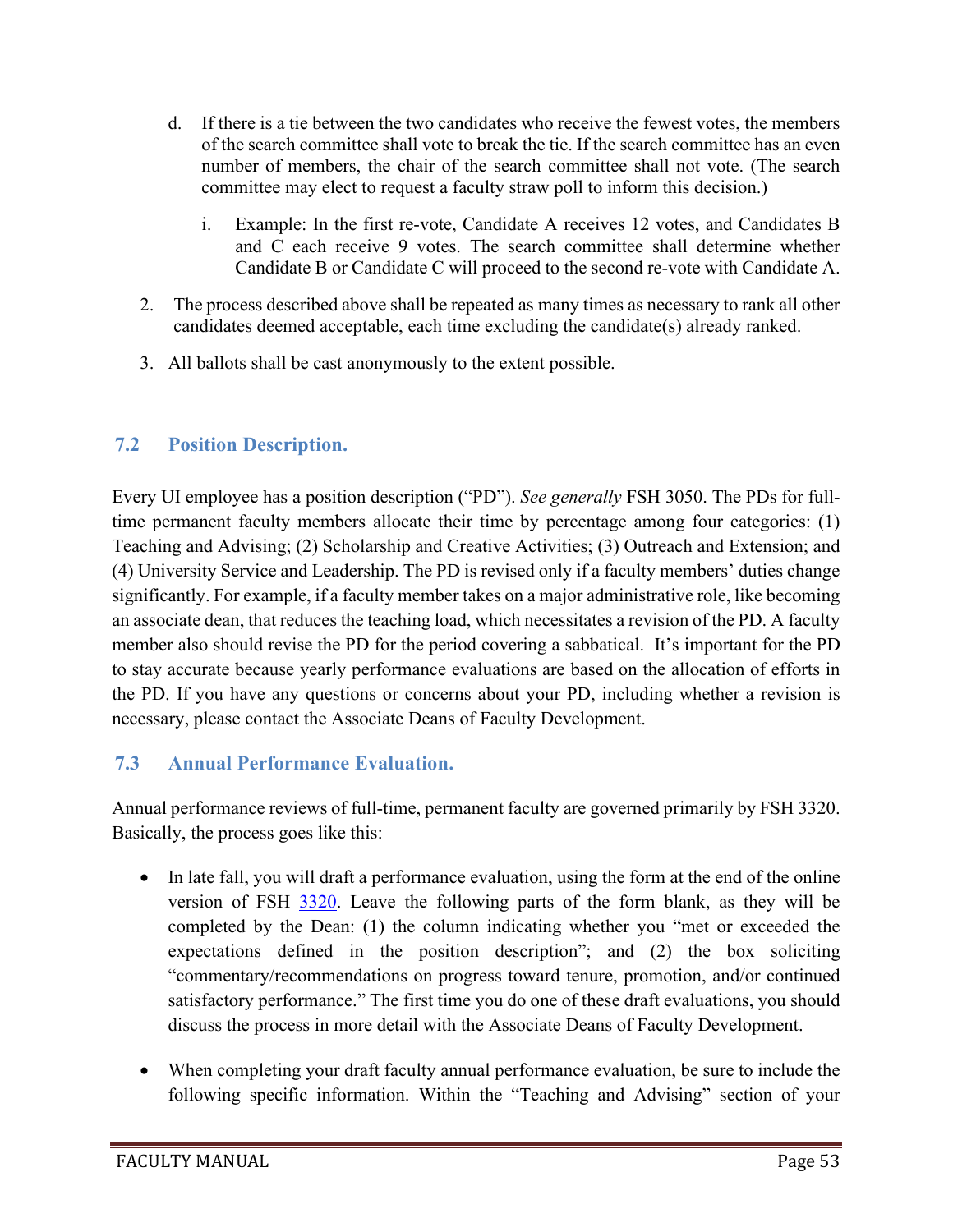evaluation, discuss the formative and summative assessment methods, if any, that you used in each of your courses, as well as any curricular innovations that you implemented. Within the "Scholarship and Creative Activities" section, discuss all scholarly works published or accepted for publication during the year, identifying them by type (*e.g.*, law review article, book chapter, etc.) and providing a brief abstract. Within the "Outreach and Extension" section, include descriptions of your service to the profession and to the public, including pro bono activities. Within the "University Service and Leadership" section, include a description of your service on law school and university committees, as well as other institutional responsibilities.

- You will send the draft performance evaluation to the Assistants to the Deans, who will provide the draft to the Associate Dean of Faculty Development in your location. The Associate Dean of Faculty Development will review your evaluation for compliance with formatting and content conventions and prepare a summary of your student course evaluations. Then those items will be made available to the Dean for review. In addition, if your course syllabi failed to meet the requirements stated above in § 2.9 and were not corrected promptly, the Associate Dean of Faculty Development will so notify the Dean for consideration when conducting your annual evaluation.
- Soon after you submit your draft performance evaluation, you will meet with the Dean, who will discuss her evaluation of your performance. The Dean will also complete the above-indicated parts of the evaluation form.
- You get a chance to review the Dean's additions to the evaluation form and to respond to them with written objections or other comments before you sign the form. The Dean signs the form too and the Assistants to the Dean submit it to the Provost's Office by late February.

Your annual PDs and performance evaluations are included in material considered during thirdyear review, tenure, and promotion.

## <span id="page-54-0"></span>**7.4 Third-Year Review.**

The third-year review of full-time, permanent faculty members is governed by FSH 3510 and the College of Law Bylaws. Its purpose, to quote the Bylaws, is "to provide the faculty member with an assessment of his/her strengths and weaknesses and with recommendations on her/his progress toward meeting the College's tenure and/or promotion expectations." Basically, the process goes like this:

• The Dean appoints a third-year review committee after consulting with you about whom you'd recommend for the committee. The Dean usually forms the committee in the spring before the fall semester of the faculty member's third year.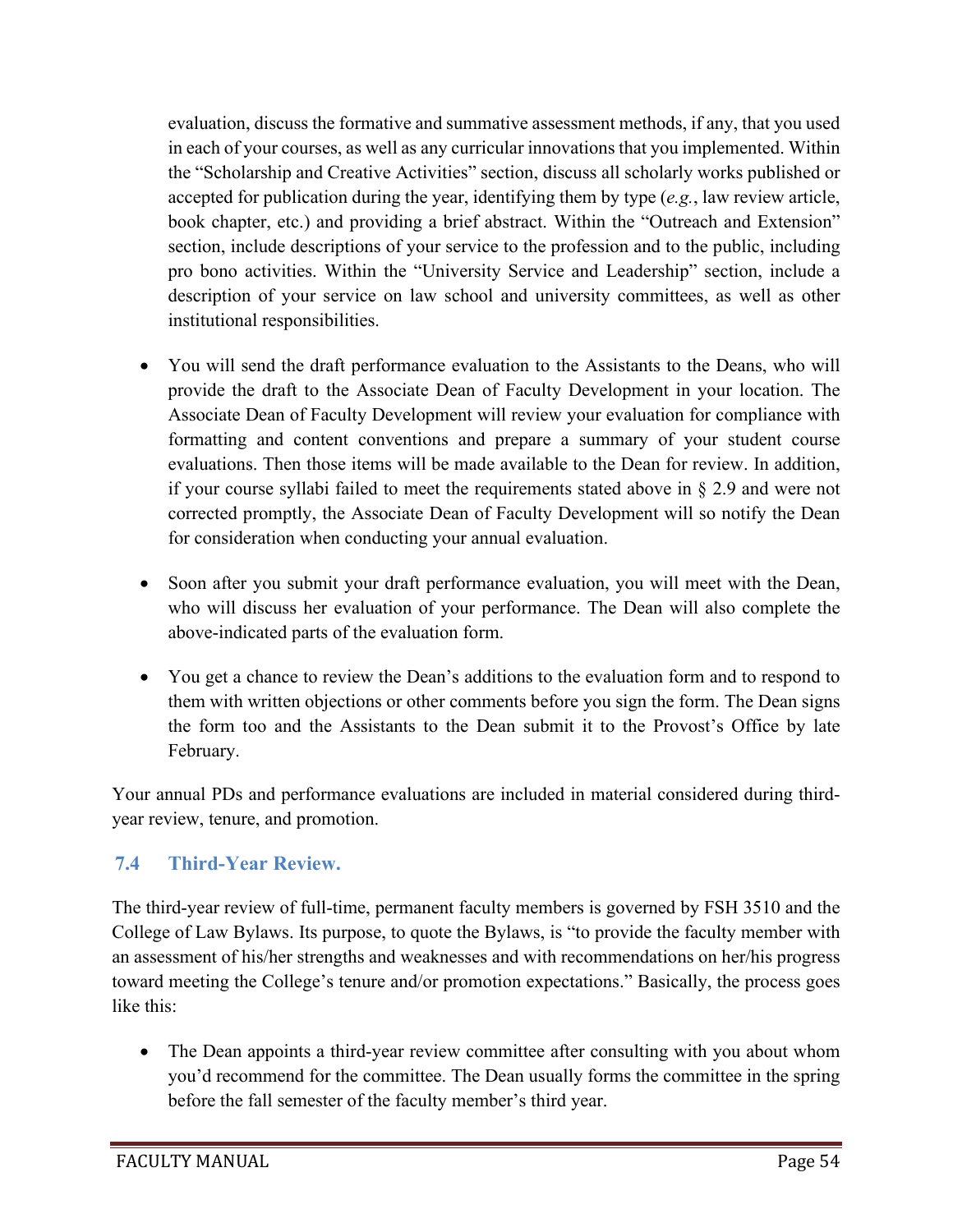- In either the spring or early fall of the faculty member's third year, the chair of the committee meets with you to go over the timetable and process.
- You and the Associate Deans of Faculty Development assemble the materials that the committee is supposed to review. You can find a sample third-year review packet on the Provost's [website.](https://www.uidaho.edu/provost/faculty/tenure)
- The committee visits your classes in the fall of your third year, at a mutually convenient time.
- The committee prepares a written report, which it discusses with you, and which it might revise in light of your feedback.
- The committee gives its report to the Dean, who discusses it with you before summarizing it and preparing her own written assessment.
- The Assistants to the Deans sends the third-year review material to the Provost's office by late February or early March.

## <span id="page-55-0"></span>**7.5 Tenure and Promotion.**

Tenure and promotion are governed by FSH 3500 and the College of Law Bylaws. Full-time, permanent faculty should reach out to the Associate Deans of Faculty Development, their assigned faculty mentors, and their other colleagues for ongoing mentorship about building their tenure or promotion portfolios.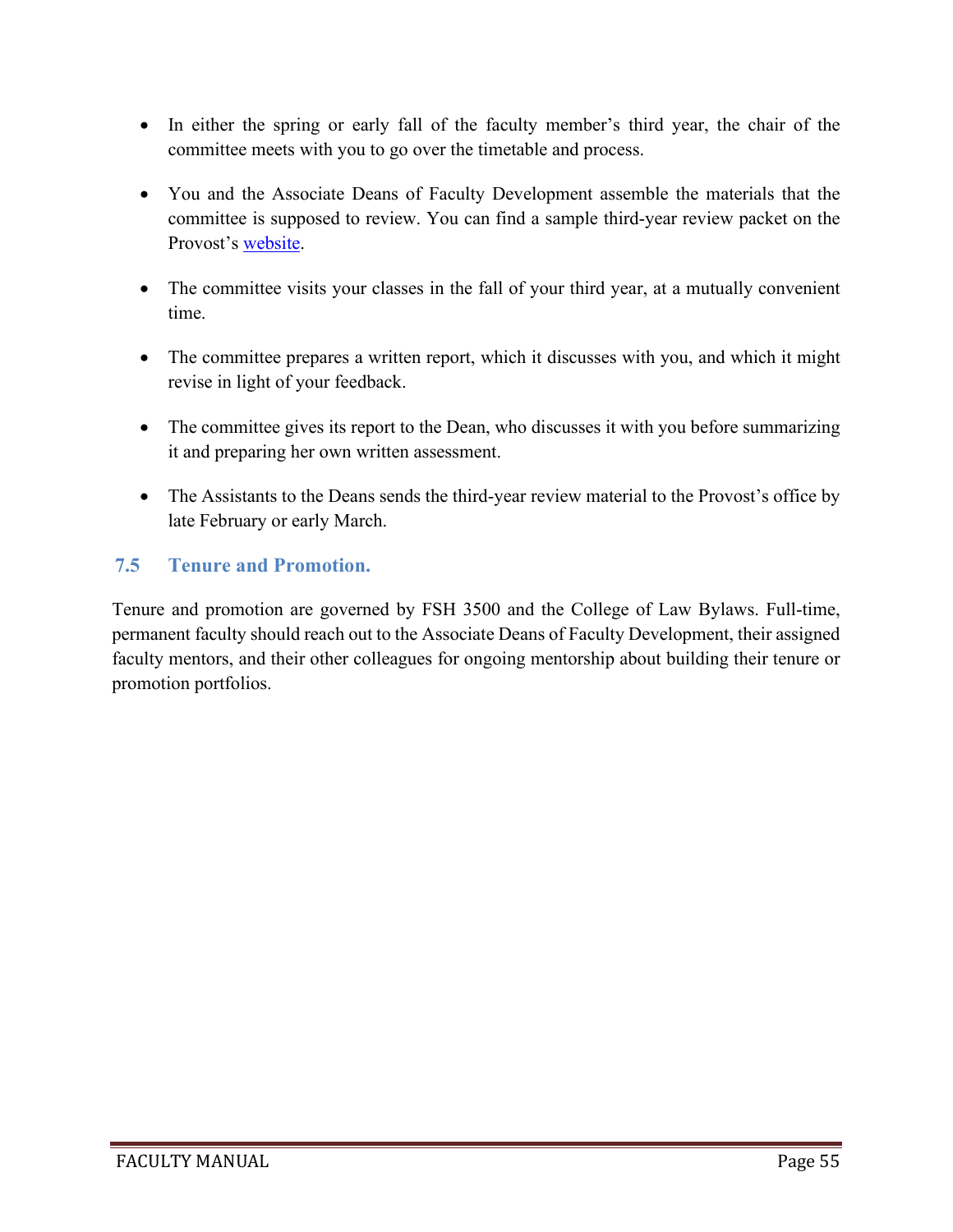#### **APPENDIX: Instructions for Designating a Delegate in Chrome River**

(with many thanks to Jackie Flores!)

Go [to this site](https://support.uidaho.edu/TDClient/40/Portal/requests/serviceDet?ID=707) and click on Chrome River



Then Click on your name in the top corner and click on Settings